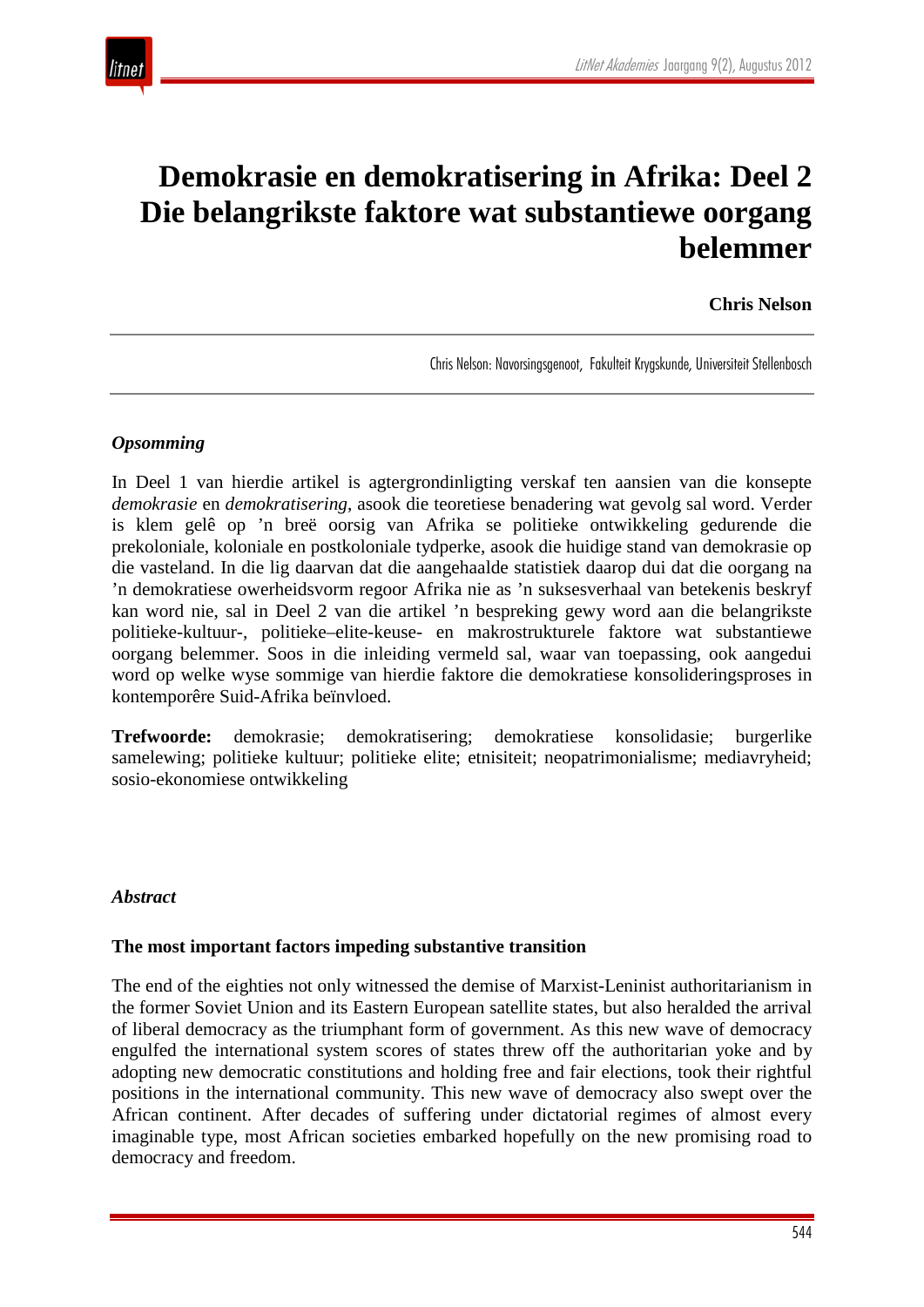The enthusiasm generated by the process of democratisation in Africa is evidenced by the fact that between 1990 and 1994 no fewer than 38 multiparty elections were held throughout the continent. Even the National Party government in South Africa made the momentous decision to abandon its policy of apartheid in favour of a negotiated settlement and the establishment of an inclusive democracy. This radical departure from a policy on which the party had remained steadfast since 1948 and which had motivated the African National Congress (ANC) to embark on a campaign of armed resistance during the 1960s is generally regarded as one of the most dramatic and significant developments in the African democratisation process.

However, in sharp contrast with the rest of the world, where the process of democratisation had been initiated and consolidated with a great measure of success, the process on the African continent met only with meagre results. In actual fact, after more than 20 years of democratisation only the small island state of Mauritius is presently regarded as a fullyfledged democracy in Africa. The remaining 53 states, including South Africa, are classified as flawed democracies or as hybrid or authoritarian systems. With the exception of the Middle East, Africa still remains the most undemocratic and poorly governed region in the world. Understandably, the process of democratic transformation in Africa has been described by H. Kwasi Prempeh as transition without change.

The purpose of this article is to identify, by means of a literature study, the political culture factors, the political elite choice factors and the macrostructural factors that were responsible for the fact that the democratisation process initiated during the early 1990s in Africa did not deliver more substantial results. Where applicable the impact of these factors on the process of democratic consolidation in contemporary South Africa will also be highlighted.

In order to provide the necessary background this article first elaborates briefly on the concepts *democracy* and *democratisation*. Such an analysis is deemed vital because of the many misinterpretations that specifically surround the concept democracy as well as the various significant theoretical contributions that have appeared regarding the process of democratisation.

Secondly, the main democratisation theories as well as the theoretical approach on which this article is based are outlined. Rather than selecting a specific approach from among the existing democratisation theories, an eclectic or integrative approach is followed.

Thirdly, a brief overview of the political history of the African continent is presented. The structures and experiences to which African societies were exposed during the pre-colonial, colonial and post-colonial periods were of such a nature that current political problems, attitudes, values, beliefs, policies and structures can be fully understood only if viewed in historical context.

Fourthly, the current state of democracy in Africa is outlined. It has already been indicated that the state of democracy on the continent leaves much to be desired. However, authoritative figures regarding this matter will demonstrate just how severely the democratisation process was actually affected by the factors discussed here.

As stated in the purpose, the main focus of this article will be to identify the political culture factors, the political elite choice factors and the macrostructural factors that underlie the problematic nature of the democratisation process in Africa.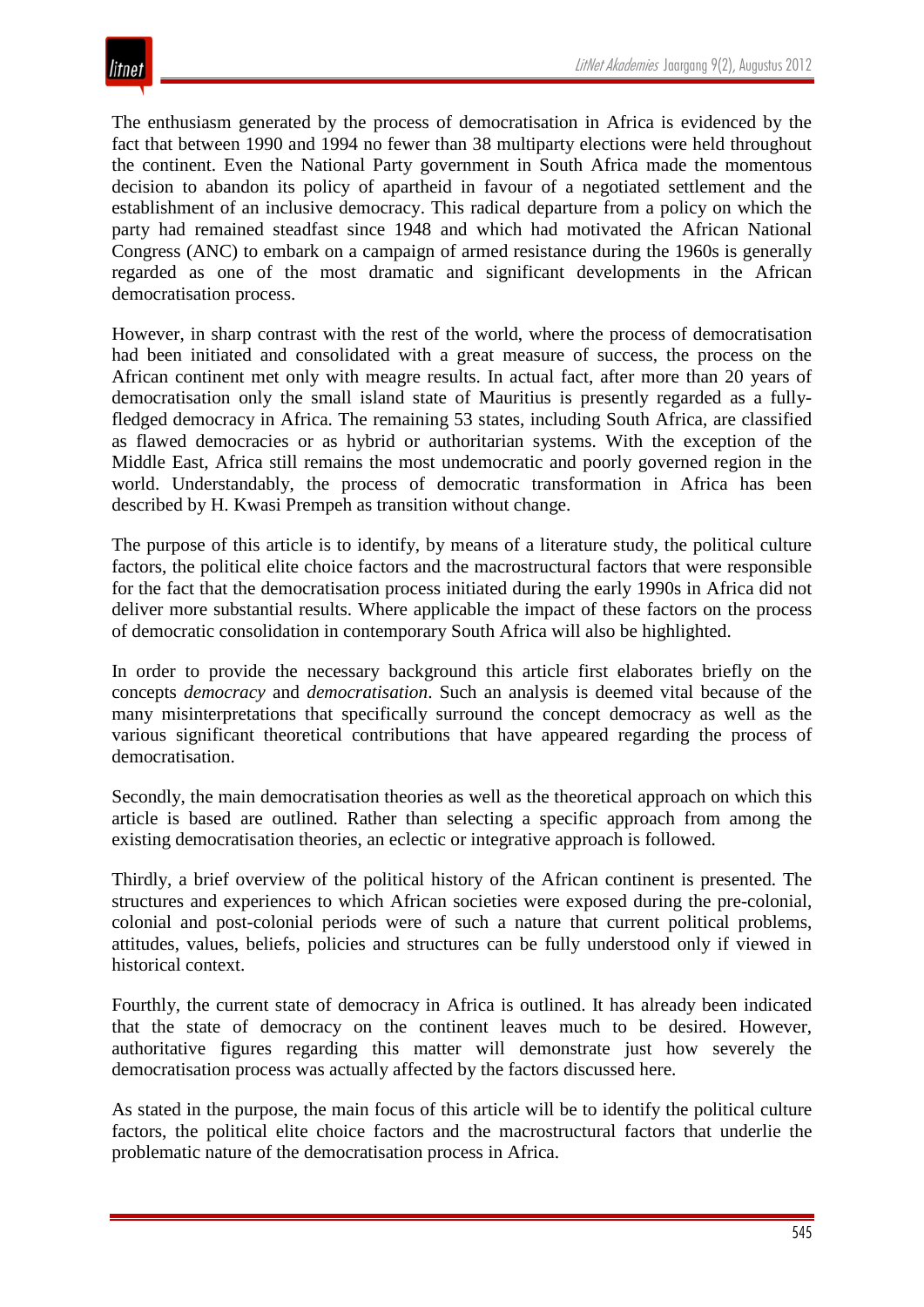Regarding the political culture factors the following are addressed: Firstly the existence of a subject political culture in combination with parochial political orientations. In order to determine what type of political culture best sustains a democratic system of government, political scientists draw a distinction between participatory, subject and parochial cultures or a combination of these cultures referred to as a civic culture. In Africa the process of democratic transformation in most states is hampered by a subject political culture in combination with parochial political orientations, mainly as a result of the process of democratisation of disempowerment.

The second political culture factor obstructing democratisation in Africa is the existence of underdeveloped and poorly organised civil society organisations. These associations and organisations are not only incapable of protecting the private interests of ordinary citizens but are also unable to keep a check on the activities of government. Even though an upswing in the establishment of new civil society organisations has been noticeable in recent times, civil society in general remains weak and poorly organised in most states.

With reference to the political elite choice factors the first that is dealt with is the continued concentration of political power in the hands of the executive, especially the president. This phenomenon is perhaps the most serious threat to the successful consolidation of democracy in Africa because it is directly responsible for the widespread occurrence of the corrupt practices associated with neopatrimonialism, prebendalism and the so-called imperial presidency. In terms of these practices the formal architecture of a democratic state – legislation restricting governmental action, constitutions, the rule of law, written and unwritten rules and customs – is combined with the informal reality of personal and arbitrary exercise of power by the creation, using public funds, of an elaborate system of patron-client relationships stretching from the president down to the lowest levels of officialdom as well as the ordinary citizens.

The second political elite choice factor negatively affecting democratisation in Africa is the failure of political parties to act as democratising agents. It is widely accepted by scholars that most political parties on the continent are inefficient vehicles of democracy because they are, inter alia, plagued by a democratic deficit; suffer from bureaucratic-oligarchic syndrome (BOS); are sustainable only on the elite level;are based on ethnic and regional loyalties; and are interested in power only in order to utilise the resources and personnel of the state for selfish purposes.

The third political elite choice factor regarded as a hindrance to democratisation in Africa is the widespread infringement on media freedom. Throughout the democratic world it is accepted that freedom of the media is the lifeblood of any democratic system. However, in most African states the ruling elites purposefully try to manipulate the free flow of information. This desire by the leadership to stifle public opinion appears to be so strong that freedom of the media is regularly curtailed, even on the pretext that such action is in the public interest or necessary to protect national security or promote rapid economic development.

The fourth political elite choice factor inhibiting successful democratic consolidation in Africa is the deliberate dismantling of separation between state and ruling party. In most states it is difficult to determine the boundary between party and state. This state of affairs can best be explained by the widespread incidence of dominant party systems as well as the assumptions on which the main types of political parties in Africa are based. Of special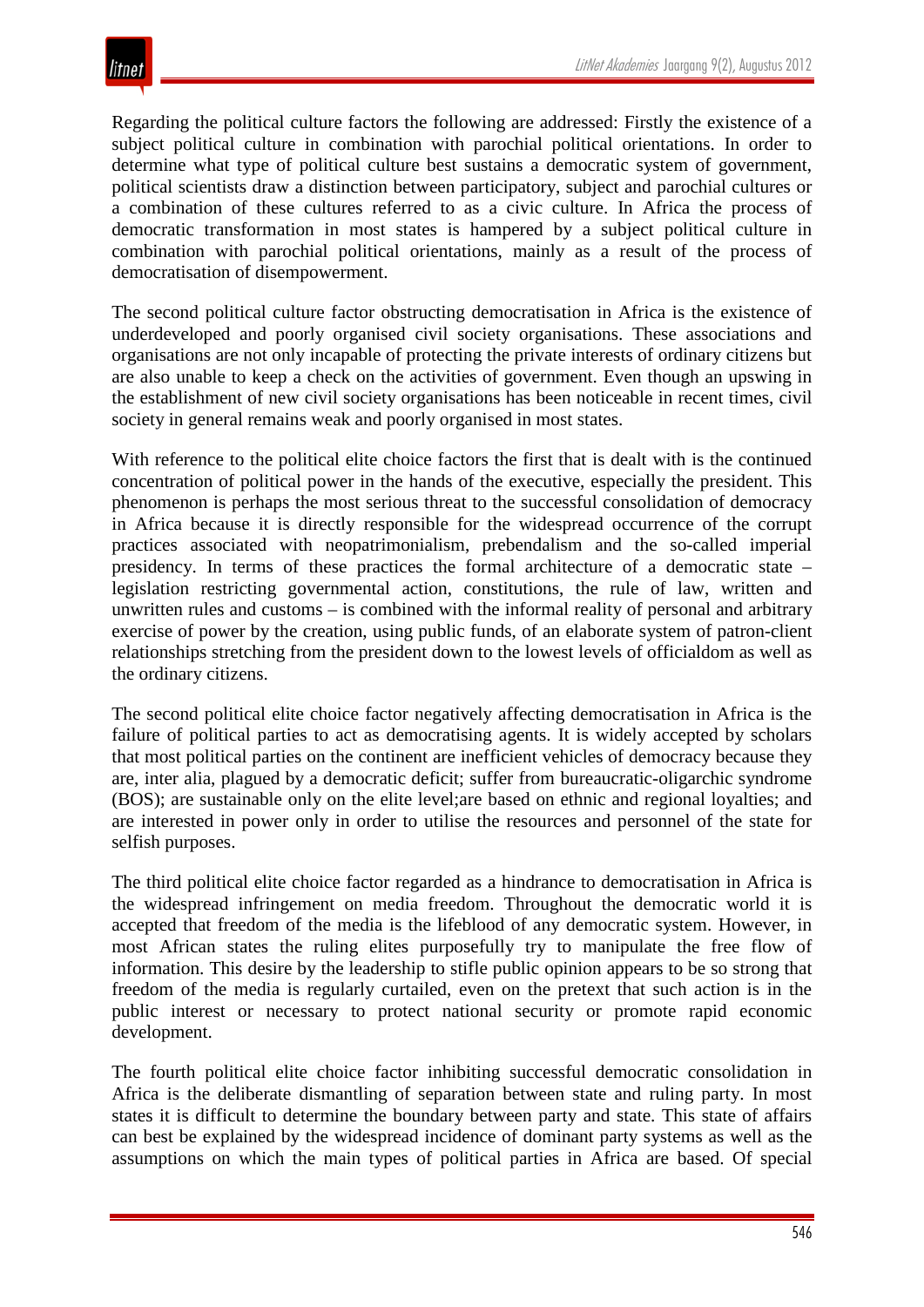significance regarding the latter are the attempts by revolutionary and left-wing parties to deliberately create so-called party states.

Regarding the macrostructural factors, the following are important: Firstly, the low levels of socio-economic development in almost every African state. Modernisation theorists are unanimous in their belief that for a democratic system to survive it needs high levels of socioeconomic development. However, when surveying the African continent it is noticeable that it is the only region in the world that has become poorer over the past 25 years. Widespread poverty is perhaps the most salient characteristic of every African society. Indicative of the dire situation is the fact that only two of the 54 states on the continent are not included in the lowest third of the Human Development Index (HDI) of the United Nations Development Program (UNDP).

The second macrostructural factor inhibiting democratic transition is the incidence of conflict and violence occurring in many states. In terms of democratic peace theory the establishment of a democratic system of government should bring about a more peaceful society. However, in Africa this does not happen. On the contrary, conflict and violence in and among states are still evident despite the democratisation process. It even appears as if the democratisation process itself is generating conflict and violence.

The third macrostructural obstacle in the way of successful democratic consolidation in Africa is the divisive influence of ethnicity. According to observers politicised ethnic relations and the politics of ethnic mobilisation are not only the main sources of conflict in Africa since independence, but also the main stumbling-block in the socio-economic development of most states. Indicative of the divisive effects of ethnicity in the political life of many African states is the formation of ethnically inspired opposition movements, guerrilla insurgencies and separatist movements. In extreme cases ethnicity has even led to the partitioning of states and acts of genocide.

**Key words:** democracy; democratisation; democratic consolidation; civil society; political culture; political elite; ethnicity; neopatrimonialism; media freedom; socio-economic development

## **1. Die politieke-kultuur-faktore**

#### *1.1 Die bestaan van 'n onderworpe politieke kultuur in kombinasie met parogiale politieke oriëntasies*

*Politieke kultuur* word deur politieke wetenskaplikes beskryf as die patroon van oriëntasies of ingesteldhede van 'n samelewing jeens politieke objekte soos partye, regerings en die grondwet en uitgedruk in oortuigings, simbole en waardes. *Politieke kultuur* verskil van *openbare mening* deurdat dit gevorm is uit lang-gekoesterde waardes en gebruike eerder as mense se reaksies op spesifieke beleidsrigtings, gebeure en probleme (Heywood 2002:200).

In 'n poging om die politieke kultuur te identifiseer wat as die mees geskikte beskou word om 'n demokratiese politieke bestel te onderhou, het Almond en Verba (1989:1–29) drie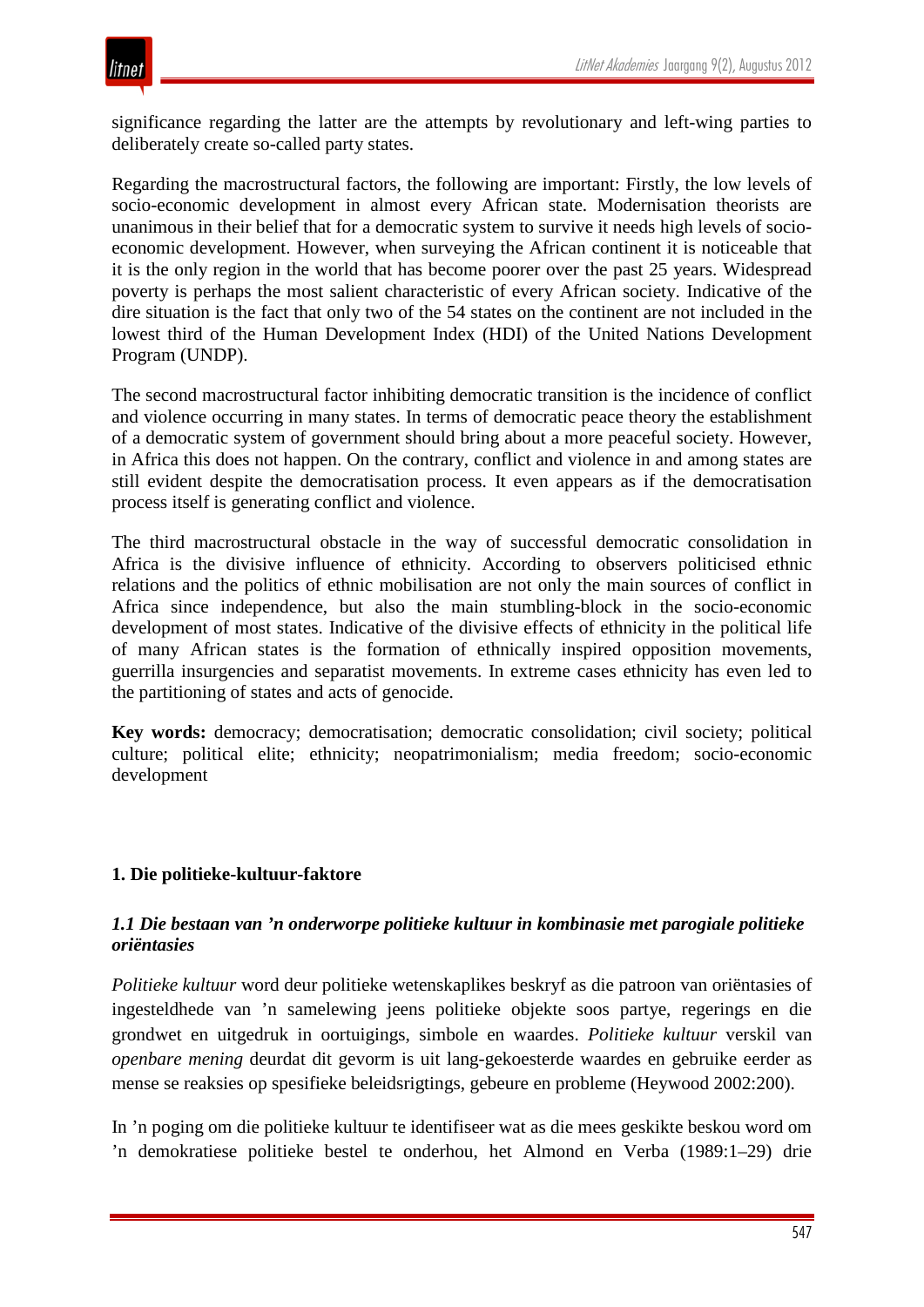algemene tipes geïdentifiseer, naamlik 'n deelnemende politieke kultuur, 'n onderworpe politieke kultuur en 'n parogiale politieke kultuur (parogialisme).

'n Deelnemende politieke kultuur word gekenmerk deur staatsburgers se belangstelling in politieke prosesse en waar populêre deelname as sowel wenslik as effektief beskou word. Die burgery is positief georiënteer teenoor die politieke stelsel as geheel, dit wil sê sowel die politieke as die administratiewe strukture. 'n Deelnemende politieke kultuur word normaalweg vereenselwig met 'n demokratiese politieke stelsel.

In 'n onderworpe politieke kultuur is die burgery bewus van die sentrale regering en die rol wat belangrike akteurs en instellings daarin speel. Daar is egter weinig populêre deelname aan die regeerproses, aangesien die politieke en administratiewe strukture nie die belange van die burgery op die hart dra nie en die samelewing meestal swaar gebuk gaan onder hul besluitneming. Die burgery voel onmagtig om op te tree, omdat hul nie oor die ruimte of middele beskik om tot verset oor te gaan nie. 'n Onderworpe politieke kultuur word geassosieer met die bestaan van 'n gesentraliseerde outoritêre politieke struktuur.

Die kenmerke van parogialisme, daarenteen, is die afwesigheid by die burgery van 'n burgerskapsgevoel; 'n afsydigheid teenoor die nasionale politieke proses en 'n voorkeur om eerder met plaaslike instellings te identifiseer. 'n Parogiale politieke kultuur val saam met die bestaan van 'n tradisionele politieke stelsel.

Ofskoon Almond en Verba (1989:29-30) die feit aanvaar dat 'n deelnemende politieke kultuur die enigste tipe kultuur is wat ware demokrasie moontlik maak, het hulle ook vorendag gekom met die konsep van 'n burgerkultuur (*civic culture*). 'n Burgerkultuur is 'n kombinasie van bogemelde drie politieke kulture. Die uitstaande kenmerk daarvan is die rasionele deelname deur die burgery aan die politieke proses, maar dit word gekombineer met onderworpe en parogiale oriëntasies. In 'n burgerkultuur bestaan die drie politieke kulture dus in balans met mekaar. Almond en Verba (1989:30) benadruk die feit dat in 'n burgerkultuur deelnemende politieke oriëntasies nie onderworpe en parogiale oriëntasies vervang nie, maar slegs daarmee kombineer.

In die lig daarvan dat, soos hier onder aangedui sal word, (i) die gesentraliseerde unitêre staat die dominante verskynsel in Afrika is, (ii) die politieke elite mag grootliks in hul hande gesentreer het, en (iii) die burgery as gevolg daarvan swaar gebuk gaan onder regeringsbesluite, kan, met enkele uitsonderings, die politieke kultuur in die meeste samelewings regoor die vasteland as 'n onderworpe kultuur beskryf word. Na aanleiding van die feit dat politieke oriëntasies wat met parogialisme in verband gebring kan word, onder bepaalde segmente van samelewings steeds voorkom, kan verder verklaar word dat die onderworpe politieke kultuur in talle gevalle in kombinasie met parogiale politieke oriëntasies voorkom.

Waarskynlik is die beste illustrasie van, en verklaring vir, die voorkoms in Afrika van 'n onderworpe politieke kultuur in kombinasie met parogiale politieke oriëntasies te bespeur in die huidige klasseverdelings in die meeste samelewings. Schraeder (2004:112–6) wys daarop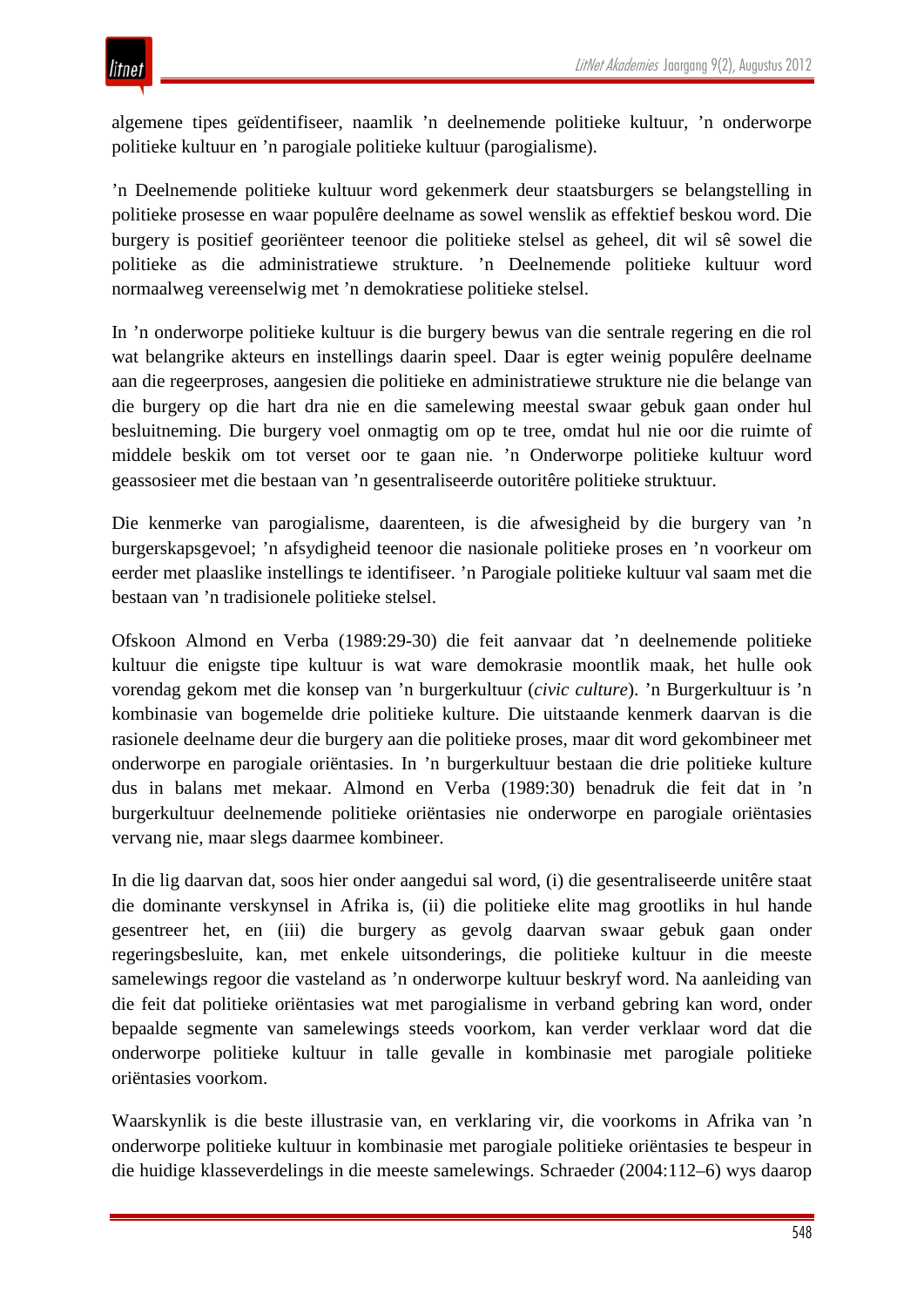

dat alhoewel navorsers verskil oor die terminologie vir die verskillende klasse waaruit samelewings in Afrika bestaan, almal dit met mekaar eens is oor die bestaan van die volgende vier breë kategorieë:

- Die buitelandse bourgeoisie, bestaande uit die metropolitaanse bourgeoisie (die politieke en sakeleiers uit hoofsaaklik die voormalige koloniale moondhede met belange in individuele state) en die plaaslike buitelandse bourgeoisie (buitelanders wat in individuele state woon en werk).
- Die plaaslike bourgeoisie, wat opgedeel kan word in die politieke bourgeoisie (die politieke elite), die burokratiese bourgeoisie (die boonste lae van die amptenary), die handelsbourgeoisie (die leidende sakelui) en die *petty bourgeoisie* (die laer middelklas, soos handelaars, onderwysers, soldate en laer orde staatsamptenare).
- Die proletariaat, bestaande uit die stedelike werkersklas, wat 'n maandelikse of uurlikse loon verdien, en die stedelike werkloses (ook genoem die lumpenproletariaat).
- Die grootste klassegroepering, die kleinboere (*peasantry*). Die kleinboere is op die platteland woonagtig, produseer voedsel vir eie gebruik en kan, sou die omstandighede dit noodsaak, onafhanklik van die heersende politieke bestel funksioneer.

Dit is bekend dat klassekonflik binne die plaaslike bourgeoisie (die elite) tot dusver 'n uiters nadelige uitwerking op nie alleen die demokratiseringsproses gedurende die jongste golfbeweging gehad het nie, maar ook tot verdere passiwiteit deur die proletariaat en kleinboere gelei het. Volgens Sklar (2004:334) het die demokratiese veelpartyverkiesings waarmee gedurende die negentigerjare van die vorige eeu regoor die vasteland begin is, bloot tot 'n proses van demokratisering van ontmagtiging aanleiding gegee. Dit is 'n proses waar nuutgevestigde veelpartystelsels dit vir roterende en kompeterende klassefaksies in die plaaslike bourgeoisie moontlik gemaak het om die proletariaat en die kleinboer uit te buit, vir magspolitieke doeleindes te manipuleer of van die politieke proses uit te sluit .

Teen die agtergrond van bostaande heers daar min twyfel dat die bestaan van 'n onderworpe politieke kultuur in kombinasie met parogiale politieke oriëntasies in Afrika-samelewings in verband gebring kan word met die feit dat die demokratiseringsproses waarmee aan die begin van die negentigerjare begin is, nie as 'n suksesverhaal van betekenis beskryf kan word nie. Van besondere illustratiewe waarde is die aanduiding in die demokrasie-indeks wat in 2011 deur die Economist Intelligence Unit (2011:27) opgestel is, dat Suid-Afrika as 'n gebrekkige demokrasie geklassifiseer is primêr op grond van die vlak van politieke deelname en demokratiese politieke kultuur. Gumede (2010) is 'n soortgelyke mening toegedaan en wys daarop dat Suid-Afrika enorme uitdagings in die gesig staar namate daar oorgeskakel word van 'n politieke kultuur eie aan 'n bevrydingsbeweging na 'n demokratiese politieke kultuur. Volgens hom is talle Suid-Afrikaanse burgers besig om hul van die politieke proses te onttrek. Sommige het selfs daartoe oorgegaan om hul toevlug tot geweld te neem ten einde hul ontevredenheid te kenne te gee, terwyl andere bloot deur 'n gees van sinisme oorval is.

Volgens Diamond (2007:5) is daar egter die afgelope aantal jare tekens dat 'n toename in populêre betrokkenheid by politieke prosesse besig is om in talle state plaas te vind. Hy wys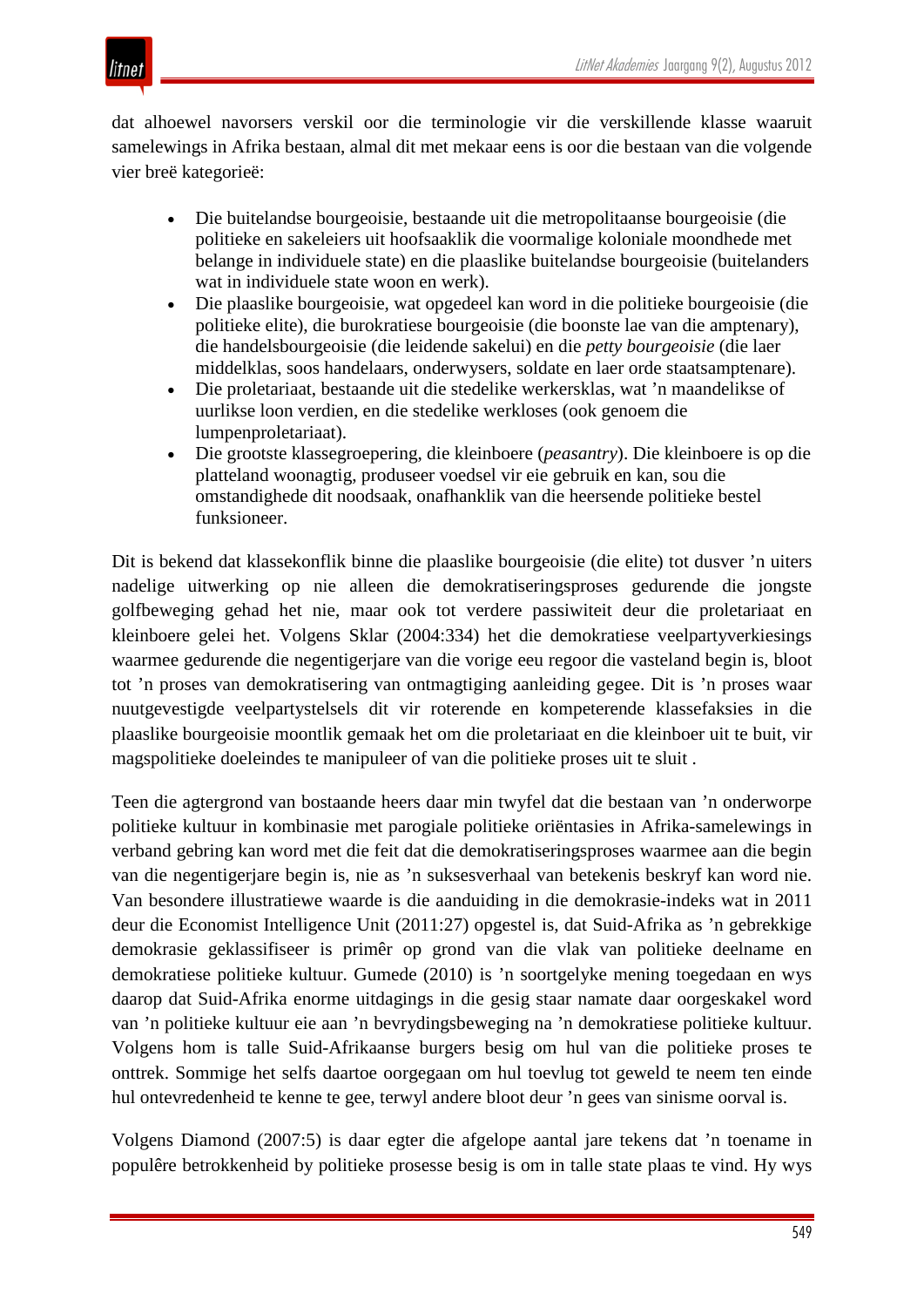daarop dat terwyl daar tussen 1960 en 1990 slegs een president in Afrika tydens 'n verkiesing uit die kussings gelig is, tussen 1990 en 2005 dienende presidente in een uit elke sewe verkiesings die onderspit gedelf het. Dit wil egter voorkom asof Diamond se waarneming bloot op 'n tydelike neiging in die rigting van 'n burgerlike politieke kultuur was. Getuienis dat dit inderdaad die geval was, blyk uit onlangse resultate van twee demokrasie-indekse: (i) die demokrasie-indeks wat in 2011 deur die Economist Intelligence Unit (2011:27) opgestel is, waarvolgens die ergste demokratiese agteruitgang (*democratic slippage*) tussen 2008 en 2011 spesifiek in die kategorie vir deelnemende demokratiese politieke kultuur voorgekom het; en (ii) die Mo Ibrahim-indeks vir 2011, wat aantoon dat beduidende agteruitgang reeds sedert 2006 plaasgevind het ten aansien van politieke deelname in 39 state (Politicsweb 2011).

## *1.2 Die bestaan van onderontwikkelde en ongeorganiseerde burgerlike samelewings*

*Burgerlike samelewing* word deur Bratton (1994:2) gedefinieer as die sfeer van sosiale interaksie tussen die huishouding en die staat en manifesteer as vorme van gemeenskapsamewerking, strukture van vrywillige assosiasie en openbare kommunikasienetwerke. Volgens Heywood (2002:8) is die instellings wat die burgerlike samelewing vorm, soos politieke partye, vakbonde, vrouebewegings, jeuggroepe, godsdienstige, kulturele en kommersiële instellings, "privaat" omdat hulle deur individuele burgers in die lewe geroep en gefinansier word om hulle besondere belange te dien. Die instellings van die staat, daarenteen, is van "openbare" aard omdat hulle verantwoordelik is vir die kollektiewe organisering van die gemeenskapslewe ten behoewe van alle staatsburgers.

Alhoewel dit belangrik is om die onderskeid tussen private en openbare sfere te tref, wys Bratton (1994:4–5) egter daarop dat noue wisselwerking tussen die staat en die burgerlike samelewing onontbeerlik is en dat die een nie suksesvol sonder die ander kan bestaan nie. Ter illustrasie meld hy dat private kommersiële instellings nie kan bestaan sonder 'n effektiewe staat wat verbind is tot 'n vryemarkekonomie nie; dat ander private instellings geen hoop op voortbestaan het as die staat nie politieke stabiliteit, regsoewereiniteit en essensiële dienste verseker nie; en dat kommunikasienetwerke nie ten volle kan ontwikkel as die staat nie vryheid van spraak erken en waarborg nie. Die staat kan op sy beurt ook nie voortbestaan sonder die burgerlike samelewing nie. Bratton (1994:9) beklemtoon dat die legitimiteit van politieke leiers se aanspraak op staatsmag deur die burgerlike samelewing bepaal word, terwyl Diamond (1997:6) aantoon dat die burgerlike samelewing tegelykertyd die staat beperk en legitimeer indien die staat op regsoewereiniteit gebaseer is.

Ten aansien van die demokratiseringsproses in 'n staat is die rol wat die burgerlike samelewing speel, van kritieke belang. Bratton (1994:9–10) verwys na drie aanvraagverwante aktiwiteite (*demand-related activities*) waar die burgerlike samelewing 'n belangrike rol speel. Eerstens verbreed die burgerlike samelewing deelname aan die openbare lewe deur gemarginaliseerde groepe soos die armes, vroue en minderhede. Tweedens beskerm instellings in die burgerlike samelewing die burgery teen arbitrêre handelinge deur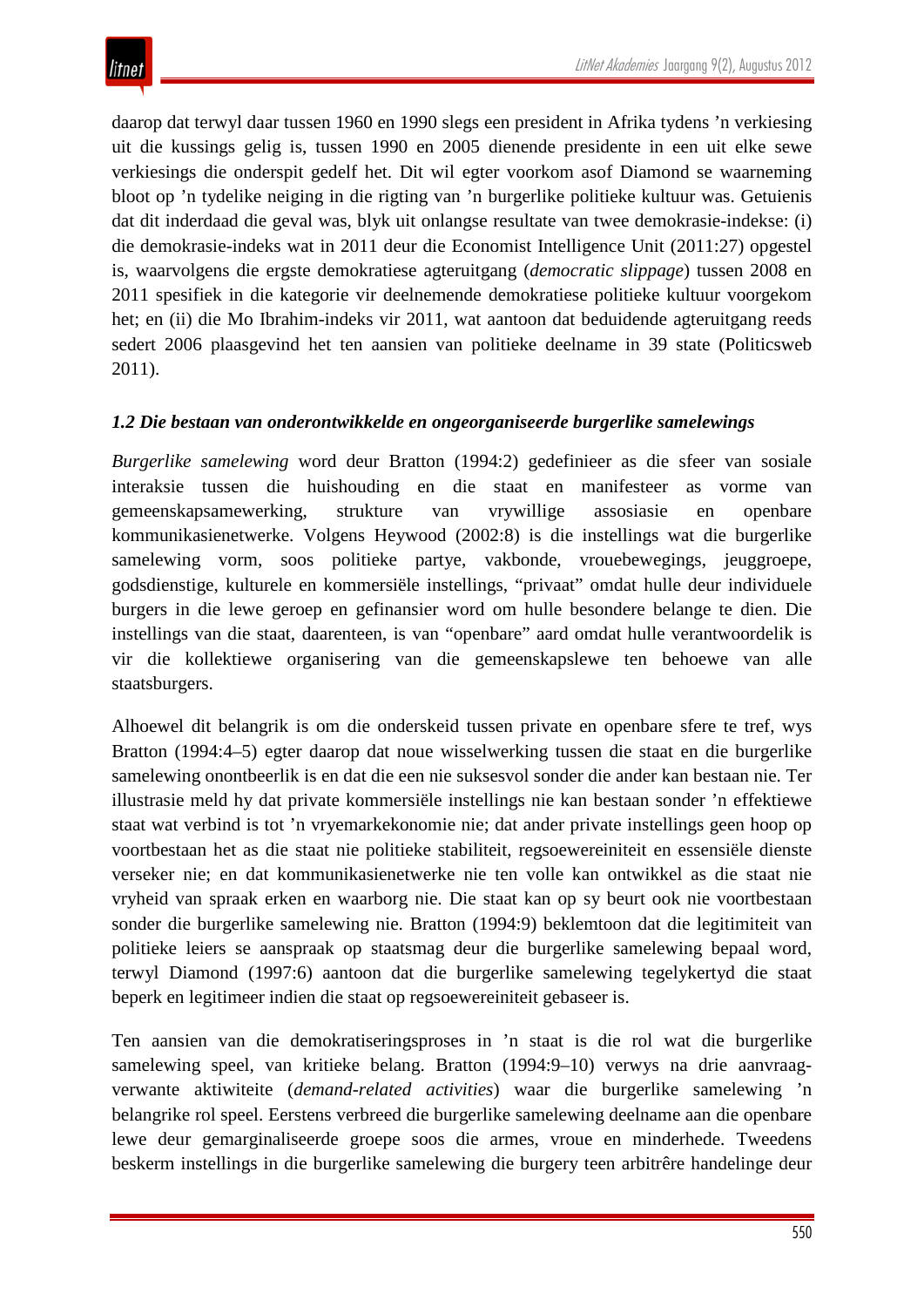die staat deur as 'n buffer teen uitbuiting te dien en korrupsie en menseregtevergype te monitor. Derdens help die burgerlike samelewing om verantwoordbaarheid te verseker deur die burgery se voorkeure te kommunikeer en te verteenwoordig en daaroor te onderhandel.

Wanneer die verhouding tussen staat en burgerlike samelewing gedurende die postkoloniale era in Afrika bestudeer word, blyk dit dat daar nie werklik sprake was van enige betekenisvolle verhouding nie. Die gesentraliseerde regeringstelsels wat na onafhanklikwording gevestig is, het slegs een doel voor oë gehad, naamlik om daardie elemente in die burgerlike samelewing wat tot die suksesvolle stryd om bevryding en onafhanklikheid bygedra het, te koöpteer of, in die geval van kritiek en weiering tot verdere samewerking, die swye op te lê of hul voortbestaan te beëindig (Schraeder 2004:177).

Terwyl regerings oor die algemeen suksesvol was in die realisering van hierdie oogmerke, het daar teen die tagtigerjare egter 'n herlewing van instellings in burgerlike samelewings ingetree. Instrumenteel hierin was twee gebeure: aan die een kant die ekonomiese krisis waarin alle state op die vasteland beland het en hul onvermoë om die burgery se belange te dien baie duidelik gedemonstreer het, en aan die ander kant die beëindiging van die Koue Oorlog met die val van die Berlynse Muur, wat tot 'n wêreldwye demokratiseringsproses aanleiding gegee het.

Anders as wat die verwagting was, is die instellings in die burgerlike samelewing nie deur die demokratiseringsproses die geleentheid gegun om te ontwikkel nie. Die rede hiervoor was die sentralisering van mag op wyses wat nie voorheen bestaan het nie. Die onvermydelike gevolg hiervan was die geleidelike dreinering van mag en invloed uit die burgerlike samelewing. Soos gedurende die postkoloniale periode was die metodes wat gebruik is om alternatiewe vorme van politieke mobilisasie se mag te dreineer, óf koöptasie óf eliminasie. Die oorgang na demokrasie het dus ook hier geen verandering meegebring nie.

'n Aspek wat, volgens Young (2004:315), dikwels uit die oog verloor word wanneer die rol van die burgerlike samelewing in die politieke prosesse van die nuwe demokratiserende state in Afrika ontleed word, is die feit dat nie alle instellings inherent demokraties is nie. Hy wys daarop dat terwyl talle instellings op vroeëre stadiums wel sterk druk op outoritêre leiers uitgeoefen het om met liberaliseringsprogramme vorendag te kom, dieselfde instellings met verloop van tyd 'n totale ommekeer gemaak het ten gunste van 'n outoritêre benadering.

Alhoewel Diamond (2007:6) erken dat burgerlike samelewings in die meeste state in Afrika onderontwikkeld en ongeorganiseerd is, wys hy daarop dat daar gedurende die afgelope aantal jare wel aanduidings is van 'n vernuwende tendens. Volgens hom is daar etlike belangegroepe wat na vore getree het en hulle daarop toespits om demokrasie en goeie staatsbestuur in Afrika te bevorder. In hierdie verband verwys hy na die ontstaan van regsverenigings, menseregte-organisasies, vrouebewegings, opvoedkundige verenigings, verkiesingsmoniteringsnetwerke en ontwikkelingsorganisasies.

Dit is belangrik om te beklemtoon dat ten spyte daarvan dat hierdie jongste verwikkelings as positief beskou word, Salih en Nordlund (2007:21) daarop wys dat sterk en georganiseerde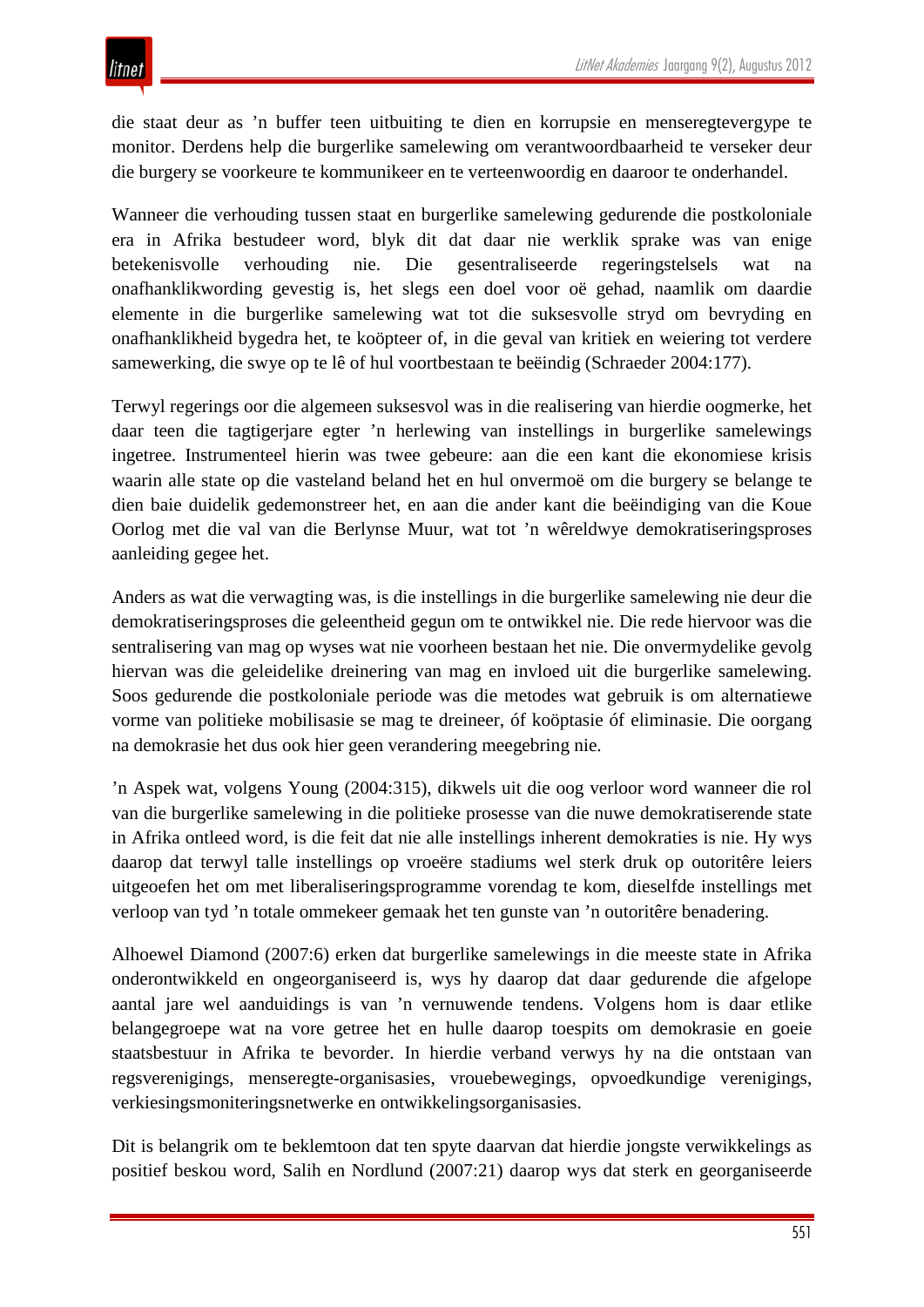burgerlike samelewings in die meeste state in Afrika nog nie 'n realiteit is nie. Die gevolg hiervan is dat die korruptiewe praktyke wat met neopatrimonialisme in verband gebring kan word, voortduur tot ernstige nadeel van die demokratiese konsolideringsproses. Leon (2010:5) beweer selfs dat state in Afrika oor van die swakste burgerlike samelewings beskik en dat dit die kwaliteit en deursigtigheid van elke staat en sy instellings negatief affekteer. Labuschagne (2003:1, 20) het in sy soeke na antwoorde waarom die burgerlike samelewing in Afrika nie daarin kon slaag om 'n groter rol in die demokratiseringsproses te speel nie, ook die blaam op outoritêre regerings en hul geneigdheid tot magsentralisering geplaas.

## **2. Die elite-keuse-faktore**

## *2.1 Die voortgesette konsentrasie van mag in die hande van die uitvoerende gesag (president)*

In die definisie van *demokrasie* in Deel 1 is aangetoon dat die verdeling van regeringsmag tussen die wetgewende, uitvoerende en regsprekende gesag een van die pilare is waarop 'n demokratiese bestel rus. Die grondslag daarvan is reeds in die 18de eeu deur die Franse filosoof Montesquieu (1689-1755) gelê (Lowenthal 1972:487). Ingevolge die *trias politica*doktrine is die doel met die verdeling van regeringsmag van tweërlei aard, naamlik om vryheid te verseker en tirannie te vermy. 'n Interessante aspek van die *trias politica*leerstelling is die feit dat die drie regeringsvertakkings tegelyk onafhanklik van mekaar en op 'n interafhanklike wyse moet funksioneer. Onafhanklikheid impliseer dat daar geen oorvleueling van personeel tussen die drie regeringsvertakkings sal wees nie, terwyl die werking van die politieke wigte en teenwigte slegs binne 'n stelsel van interafhanklikheid tussen die drie sfere moontlik is (Heywood 2002:315).

'n Verdere belangrike aspek wat met die besondere doktrine verband hou, is die oppergesag van die regbank. Ingevolge die beginsel van geregtelike hersiening kan die regsprekende gesag die wette, dekrete en optredes van die ander twee regeringsvertakkings ongeldig verklaar. Hierdie beginsel vloei voort uit die bestaan van 'n gekodifiseerde grondwet wat aan die regbank die mag verleen om optredes ongeldig te verklaar indien sodanige wette, dekrete en optredes in stryd met die grondwet sou wees (Heywood 2002:306). Nou verwant hieraan is ook die beginsel van regsoewereiniteit (*rule of law*). Die beginsel kom daarop neer dat die samelewing regeer sal word deur algemene regsbeginsels en nie deur arbitrêre besluitneming deur die uitvoerende gesag nie; dat die regbank onafhanklik van die wetgewende en uitvoerende gesag sal funksioneer; en dat alle burgers in die oë van die regbank gelyk is (Kotzé en Van Wyk 1986:117).

Wanneer die postkoloniale politieke ontwikkeling van state in Afrika bestudeer word, is dit opvallend dat die driedelingsleer en die beginsels wat dit ten grondslag lê, nie nougeset deur die politieke elite toegepas of gerespekteer is nie. Alhoewel die meeste leiers hul ná onafhanklikheid onomwonde tot demokrasie en demokratiese regering verbind het, is die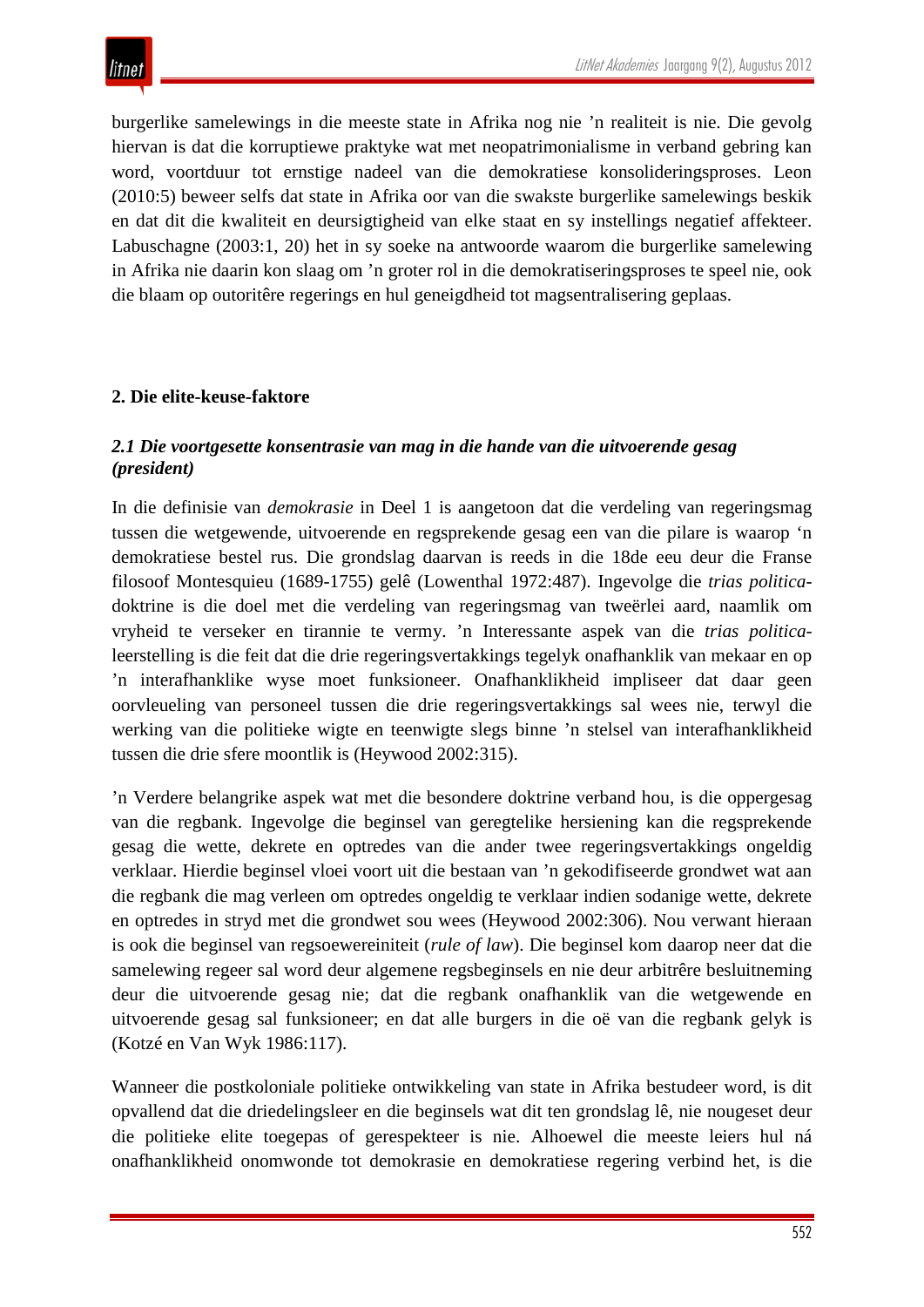verdeling van mag tussen verskillende organe van die regering in die praktyk sistematies afgetakel en is mag toenemend in die uitvoerende gesag gesentreer.

Volgens Schraeder (2004:177) kan die oorsprong van hierdie negering van fundamentele demokratiese doktrines in Afrika gedurende die postkoloniale tydperk teruggevoer word na die politieke leierskap se hantering van die uitdaging wat die "paradoks van hoë verwagtinge en minimale vermoëns" daargestel het. In navolging van regeerpraktyke soos toegepas gedurende die prekoloniale en koloniale tydperke het die politieke elite besluit om hierdie uitdaging die hoof te bied deur magskonsentrasie. Van die belangrikste maatreëls wat deur die leiers in hierdie verband getref is, is volgens Schraeder (2004:178–85): (i) die Afrikanisering van die staatsinstellings; (ii) die drastiese vergroting van die sentrale burokrasieë; (iii) die aftakeling van institusionele wigte en teenwigte; (iv) die koöptering, onderdrukking of eliminering van instellings in die burgerlike samelewing; (v) die grootskaalse uitbreiding van die gewapende magte; en (vi) die skepping van persoonlike heersersnetwerke.

Bogemelde maatreëls, tesame met die wydverspreide voorkoms van korrupsie, wanbestuur, hoë internasionale oliepryse, nasionalisering van belangrike sektore van die ekonomie, enorme buitelandse skuld, en lae vlakke van buitelandse investering, het uiteindelik daartoe gelei dat groeikoerse in die meeste state dramaties gedaal het. Teen die laat tagtigerjare van die vorige eeu was haas elke nuwe staat in Afrika vasgevang in 'n ekonomiese krisis en nie in staat om in die noodsaaklike maatskaplike behoeftes van die samelewing te voorsien nie (Schraeder 2004:188–9).

Dit is teen hierdie agtergrond dat, na die verval van Marxisties-Leninistiese totalitarisme, die derde demokratiese golfbeweging in die internasionale stelsel ontstaan het. As gevolg van Afrika se postkoloniale geskiedenis van outoritarisme en vergrype teen menseregte sou geen staat hierdie epogmakende verwikkeling vryspring nie. Aangespoor deur hulp, steun en politieke druk uit die Westerse demokrasieë het talle state met 'n demokratiseringsproses begin. Die omvang van die proses blyk duidelik as in gedagte gehou word dat tussen 1990 en 1994 nie minder nie as 38 veelpartyverkiesings, waarvan 29 as stigtingsverkiesings beskou word, regoor die vasteland plaasgevind het (Schraeder 2004:228–9). Bratton en Van de Walle (1997:3) beskou die demokratiseringsproses wat tussen 1990 en 1994 plaasgevind het, as die mees ingrypende en omvangryke regimeveranderingsproses sedert die toekenning van politieke onafhanklikheid gedurende die sestigerjare.

Die talle veelpartyverkiesings het egter nie beteken dat state in Afrika al die fases van die demokratiseringsproses voltooi het nie. Volgens Barkan (2009:3) is Afrika na meer as twee dekades sedert daar met die proses begin is, met die uitsondering van die Midde-Ooste, steeds die mees ondemokratiese streek in die wêreld. Alhoewel geen staat in Afrika onaangeraak gelaat is deur die demokratiese opswaai gedurende die negentigerjare van die vorige eeu nie, kon weinig state daarin slaag om tot gekonsolideerde demokrasieë te ontwikkel.

Op soortgelyke trant beweer Diamond (2007:1) dat Afrika hom meer as 60 jaar na die begin van die dekolonisasieproses steeds in die "woestyn" bevind betreffende demokratisering en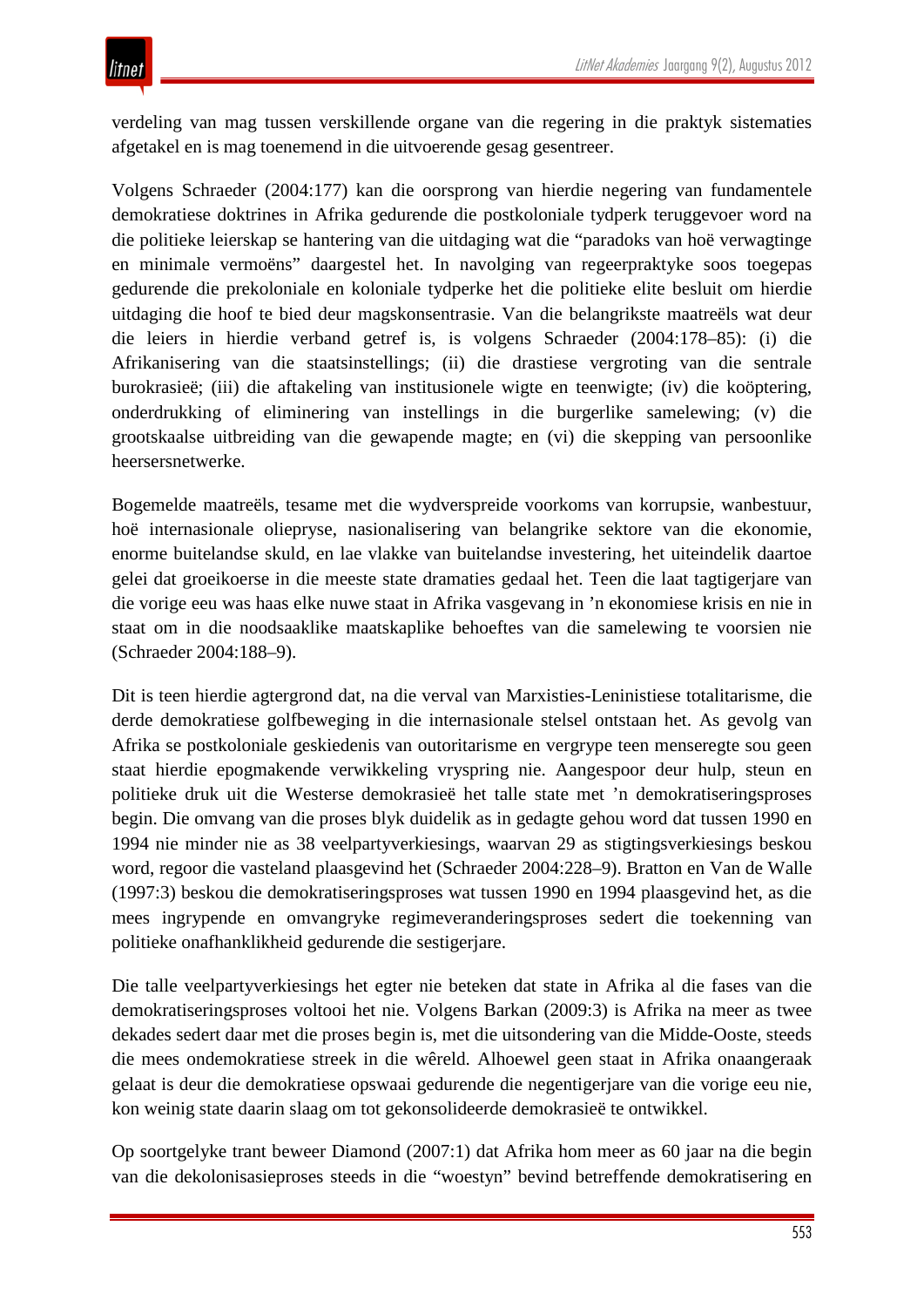veral die toepassing van die regsoewereiniteitsbeginsel. Volgens hom is die politieke stryd in Afrika steeds 'n wedywering tussen die oppergesag van die reg en die oppergesag van die persoon (Diamond 2007:8). Saam met talle ander navorsers huldig hy ook die siening dat Afrika, naas die Midde-Ooste, die mees korrupte en swaks-geregeerde streek ter wêreld is. Ter illustrasie wys hy daarop dat state in Afrika swak vaar ten aansien van al ses vereistes wat deur die Wêreldbank Instituut ontwikkel is om 'n staat se kwaliteit van regering te meet. Die vereistes is verantwoordbaarheid; politieke stabiliteit en afwesigheid van geweld; regeringseffektiwiteit in openbare administrasie en lewering van openbare dienste; kwaliteit van regeringsregulering ter ontwikkeling van die privaatsektor; regsoewereiniteit; en uitskakeling van korrupsie (Diamond 2007:2).

In sy soeke na antwoorde waarom die meeste state in Afrika, na langer as 'n halwe eeu van onafhanklikheid en twee dekades se blootstelling aan 'n demokratiseringsproses, steeds geteister word deur armoede, korrupsie, stagnasie, hongersnood, geweld, ontwrigting en outoritarisme, kom Diamond (2007:2) tot die gevolgtrekking dat hierdie toestand nie aan 'n gebrek aan hulpbronne toegeskryf kan word nie. Die meeste state is immers ryklik bedeeld met natuurlike hulpbronne. Hy wys voorts daarop dat state op die vasteland sedert 1960 reeds ongeveer 600 biljoen VSA-dollar aan buitelandse hulp ontvang het. Volgens Moyo (2009) het die bedrag in 2009 reeds op een triljoen VSA-dollar te staan gekom. Dit is 'n bedrag wat die hulp wat na die Tweede Wêreldoorlog deur die VSA aan die state van Wes-Europa verleen is om hulle in die proses van ekonomiese heropbou en herstel by te staan, grootliks verdwerg. Vir talle state in Afrika vorm buitelandse hulpverlening tans meer as die helfte van die totale jaarlikse regeringsbesteding (Diamond 2007:2).

Dit is interessant om aan te toon dat in navorsing wat deur Djankov, Montalvo en Reunal-Querol (2008:169) onderneem is, hulle bevind het dat ten spyte van die enorme bedrae wat aan buitelandse hulpverlening deur die ontwikkelde state aan die onderontwikkelde state bestee word, daar 'n negatiewe korrelasie bestaan tussen buitelandse hulp en demokratiese konsolidasie in die ontvangerstate. Dit is ook in Afrika die geval. Die rede hiervoor is dat die hulp nie vir ekonomiese ontwikkeling aangewend word nie, maar deur die regimes in die ontvangerstate op korruptiewe wyse gebruik word om hul politieke magsposisies te verseker en te versterk. Die gevolg is dat daar dikwels na hierdie verskynsel as die hulpverleningsvloek verwys word.

Teen hierdie agtergrond beskou, is Diamond (2007:2) die mening toegedaan dat Afrika se onvermoë om te demokratiseer primêr geleë is in "die patologie van persoonlike heerskappy". Die algemene term wat gebruik word om hierdie patologiese toestand te beskryf is *neopatrimonialisme*. Die term is reeds gedurende die sewentigerjare van die vorige eeu geskep en word gebruik om te verwys na 'n organisasievorm waarin verhoudings van 'n patrimoniale aard 'n politieke en administratiewe stelsel wat formeel op regs-rasionele grondslae gekonstrueer is, deurspek. In toenemende mate word die term deesdae gebruik om state in Afrika te beskryf en tersefdertyd te verklaar waarom hierdie state in hul pogings om te demokratiseer en neoliberale markhervormings in werking te stel, grootliks onsuksesvol was (Neopatrimonialism 2011).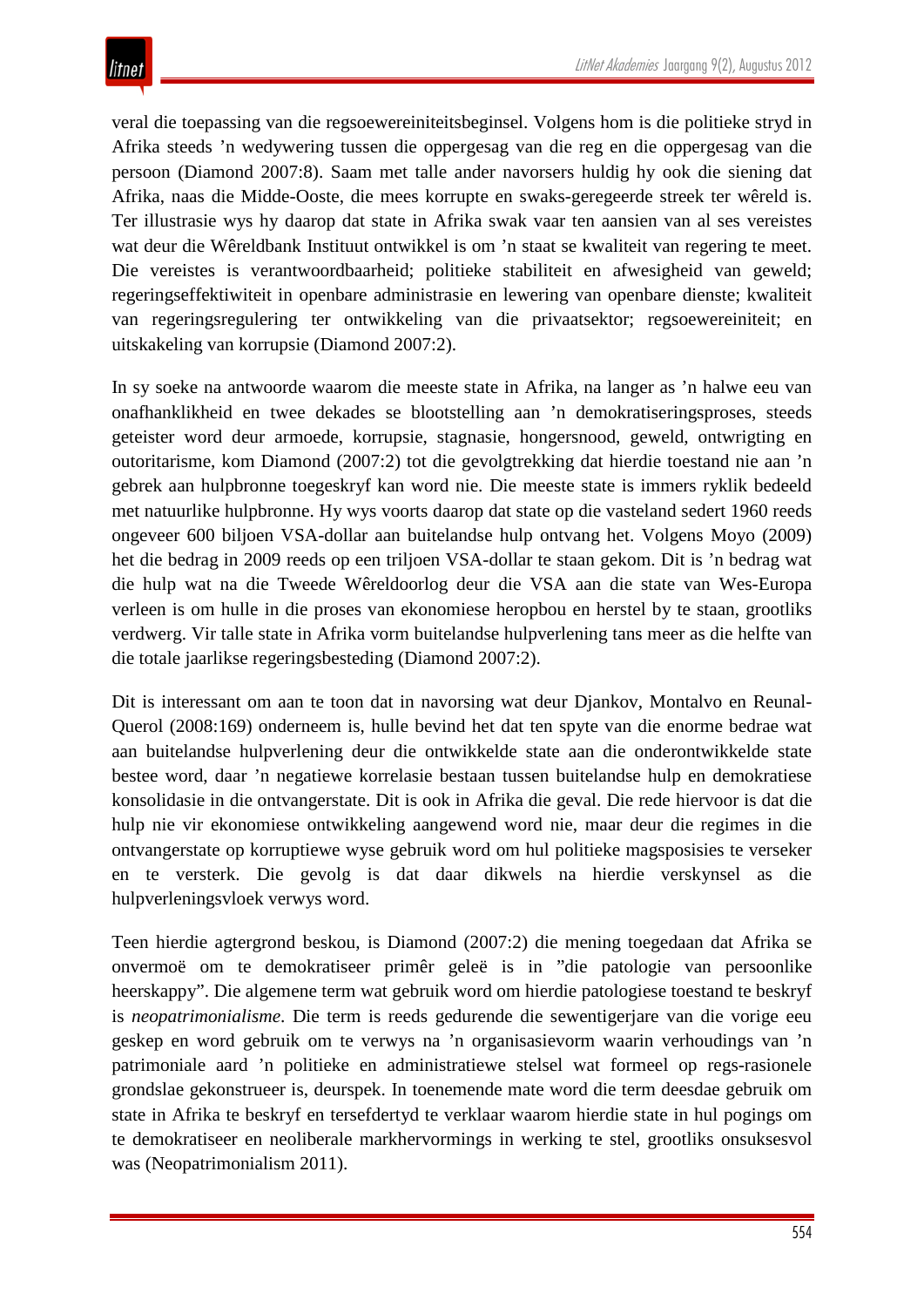In kontemporêre Afrika manifesteer neopatrimonialisme, volgens Diamond (2007:2), soos volg: die formele argitektuur van 'n moderne demokratiese staat – wetgewing wat regeringsoptrede aan bande lê, grondwette, regsoewereiniteit, geskrewe en ongeskrewe reëls en gebruike – word gekombineer met die informele realiteit van persoonlike en arbitrêre magsuitoefening en die smee van 'n omvattende stelsel van begunstiger-kliënt-bande wat strek vanaf die grootste "groot man" (die outokratiese president) tot sy hoofluitenante en ander vertrouelinge wat op hul beurt weer optree as begunstigers van magshebbers op laer vlakke. Schraeder (2004:183-5) beskryf neopatrimonialisme as 'n reeks konsentriese sirkels van begunstiger-kliënt-verhoudings waar die leier in die sentrum van die stelsel persoonlik senior regeringsaanstellings doen wat dan op hul beurt weer vertrouelinge op ander vlakke aanstel.

Die leier beklee 'n verhewe posisie in die stelsel en bewerkstellig lojaliteit deur die verskaffing van ekonomiese voordele en politieke beskerming. Die wyse waarop neopatrimonialisme geskied en die vernietigende uitwerking daarvan nie alleen op die demokratiseringsproses nie, maar ook op die ontwikkeling van samelewings regoor Afrika, word deur Diamond (2007:2-3) soos volg opgesom:

- Stelsels van institusionele wigte en teenwigte word (soos gedurende die tydperke van eenpartystelsels en militêre regimes) afgetakel deur wetgewende en regsprekende instellings se magte in te kort of ondergeskik te stel aan die uitvoerende gesag, in besonder die president. (Ondergeskiktheid word gewoonlik bewerkstellig deur vertrouelinge in die wetgewer en die regbank aan te wys.)
- Informele norme is verhewe bo formele reëls en beperkende maatreëls.
- Die reg om te regeer is in 'n persoon gesetel en nie in 'n amp nie.
- Ondergeskiktes is lojaliteit verskuldig aan persoonlike begunstigers en nie aan wetgewing, regulasies en instellings nie.
- Outokratiese presidente en hul vertrouelinge gebruik staatsbronne as 'n persoonlike gerieflikheidsfonds (*slush fund*) om hul dominansie te behou en hul dominasie te verseker.
- Aanstelling in staats- en ander poste op elke vlak dien as 'n vrypas of permit aan die betrokke posbekleër vir sowel persoonlike verryking as die begunstiging van 'n wyer netwerk van familielede, etniese verwante, vriende en sakevennote.
- Individuele belange (veral selfverryking en 'n weelderige leefstyl) word as van groter belang geag as die lewering van openbare dienste soos die bou van paaie, die ontwikkeling van markte, die lewering van gesondheidsdienste, effektiewe polisiëring en die ontwikkeling van mensekapitaal.

Dit is belangrik om te meld dat Richard Joseph (Prebendalism 2011) met die konsep *prebendalisme* vorendag gekom het om die korruptiewe praktyk te beskryf waar openbare ampte gebruik word vir die persoonlike voordeel en verryking van die politieke elite en hul vertrouelinge. Sindzingre (2010:3–4) beskou neopatrimonialisme as sinoniem met konsepte soos korrupsie, kliëntelisme, baantjies-vir-boeties-praktyke en beslaglegging (*capture*). Voorts maak sy gewag daarvan dat hierdie tipe stelsels ook as kleptokraties, prebendalisties, kwasistate en roofdierstate beskryf kan word. Prempeh (2007:94) verwys na hierdie praktyk, veral soos dit in Afrika manifesteer, as imperiale presidentskap, terwyl die skrywer Moeletsi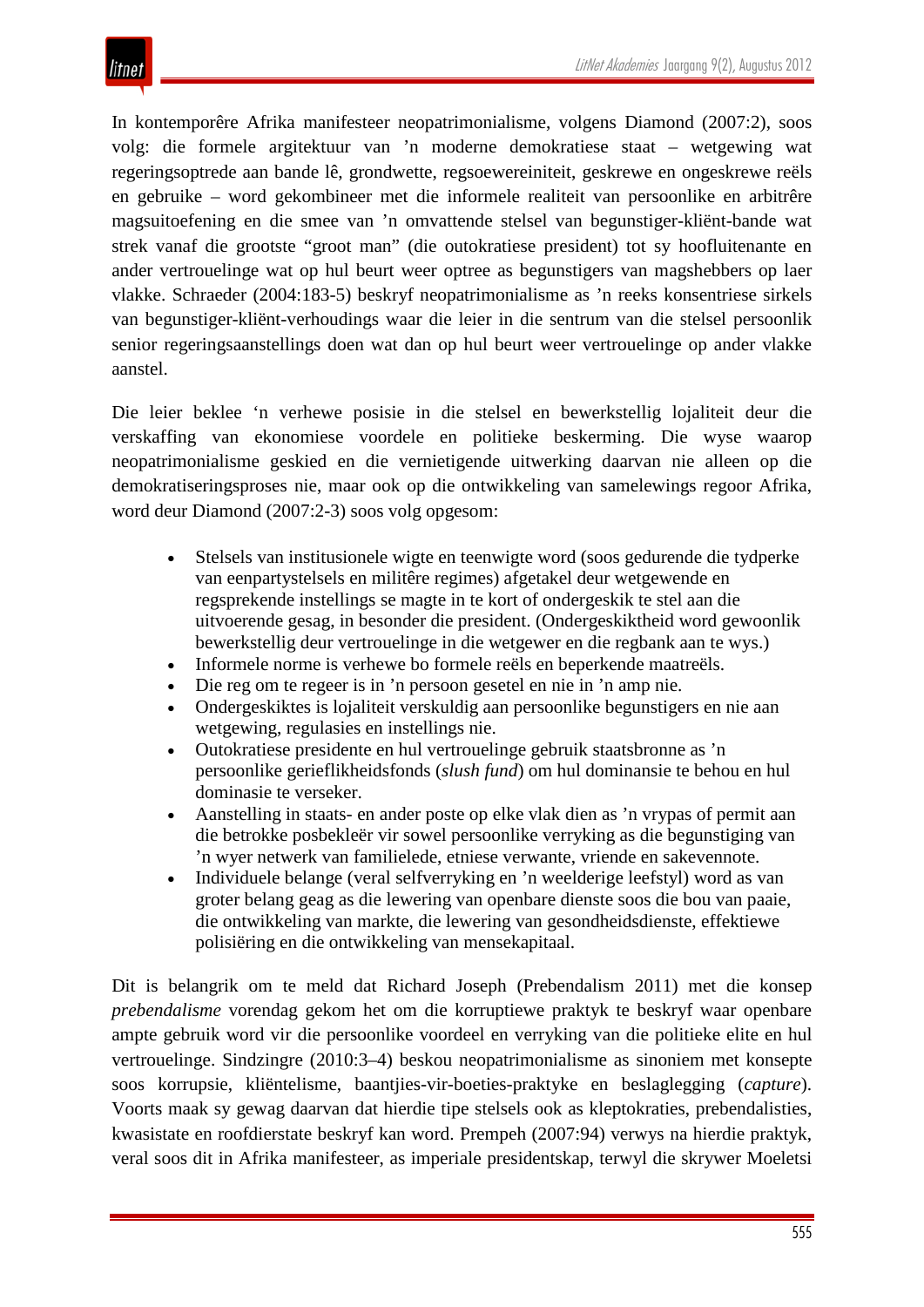Mbeki die huidige leiers in Afrika as argitekte van armoede bestempel (Pan Macmillan 2009).

Die verskynsel neopatrimonialisme en sogenaamde imperiale presidentskap, asook die korrupsie wat daarmee gepaard gaan, is so prominent en omvangryk in Afrika dat dit talle vrae by navorsers gewek het. Die volgende is van die belangrikste: Op welke wyse het presidente en hul vertrouelinge daarin geslaag om vir lang tydperke aan bewind te bly? Hoe het hulle daarin geslaag om hul persoonlike heersersnetwerke te vorm en in stand te hou? Hoe het hulle daarin geslaag om staatsbronne te plunder sonder om tot verantwoording geroep te word? Hoe het hulle daarin geslaag om uitvoerende dominasie in die regeringsbestuur te vestig en terselfdertyd regsoewereiniteit af te takel? Hoe het hulle daarin geslaag om hul swierige en weelderige leefstyle voort te sit terwyl die gewone burgery 'n bestaan in uiterste armoede moes uitkerf? Waarom het die burgery nooit in opstand gekom nie en veral nie die jongste demokratiseringsproses gebruik om die ooglopend uitbuitende en korruptiewe praktyke deur hierdie presidente te beeïndig nie?

Ter beantwoording van hierdie vrae is dit belangrik om die Weberiaanse beskouings waarvolgens legitimiteit in "stelsels van dominasie" gevestig word, aan te toon. Die beskouings word soos volg deur Shortell (s.j.) verwoord: Die eerste wyse van legitimiteit geskied deur tradisionele gesag. Tradisionele gesag impliseer 'n inherente, natuurlike of metafisiese kwaliteit wat meebring dat dit nie rasioneel bevraagteken of uitgedaag kan word nie. Dit funksioneer in 'n samelewing met rigiede vorme van sosiale hiërargie as gevolg van die rol wat afkoms, gewoontes en gebruike speel. Tradisionele gesag is voorts gebaseer op lojaliteit aan die leierskap. Mag word uitgeoefen by wyse van bevele deur die leier of leiersgroep. Amptenare is lojaal en voer die bevele nougeset uit. Die gesagslyne is ongespesifiseerd of vaag. Tradisionele gesag tref nie 'n onderskeid tussen privaat en publieke aangeleenthede nie. Taakspesialisasie in die uitoefening van mag is minimaal.

Die tweede vorm is charismatiese gesag en is gebaseer op die persepsie dat 'n bepaalde individu oor buitengewone eienskappe en vermoëns beskik. Die charismatiese leier is gewoonlik die hoof of leier van 'n maatskaplike of politieke beweging. Deur inspirasie, kommunikasie en dwang slaag hierdie individu daarin om 'n sentrale rol in die beweging en die aksie wat daaruit voortvloei, te speel. Dit is veral in krisistye dat die charismatiese leier na vore tree en 'n prominente rol speel. In 'n krisis verloor mense normaalweg vertroue in die bestaande gesagstruktuur, wat dan deur die charismatiese leier uitgebuit word. Omdat dit 'n gepersonaliseerde vorm van gesag is, is dit normaalweg onstabiel. Hierdie vorm van gesag oorleef gewoonlik nie die afsterwe of ondergang van die oorspronklike leier nie. Om volhoubaar te wees moet dit geroetineerd wees. Die charismatiese vorm van gesag word gewoonlik in outoritêre politieke stelsels aangetref.

Die derde vorm van gesag is die regsrasionele vorm van gesag en is gebaseer op 'n stel reëls en die oortuiging dat die proses waarvolgens die reëls neergelê en afgedwing word, legitiem is. Hierdie vorm van gesag word deur die burokrasie geroetineer. Die burokrasie funksioneer onafhanklik van spesifieke individue, omdat gesag gesetel is in ampte en in rolle. Verder word gesag deur die burokrasie uitgeoefen op die grondslag van kennis en ervaring. Die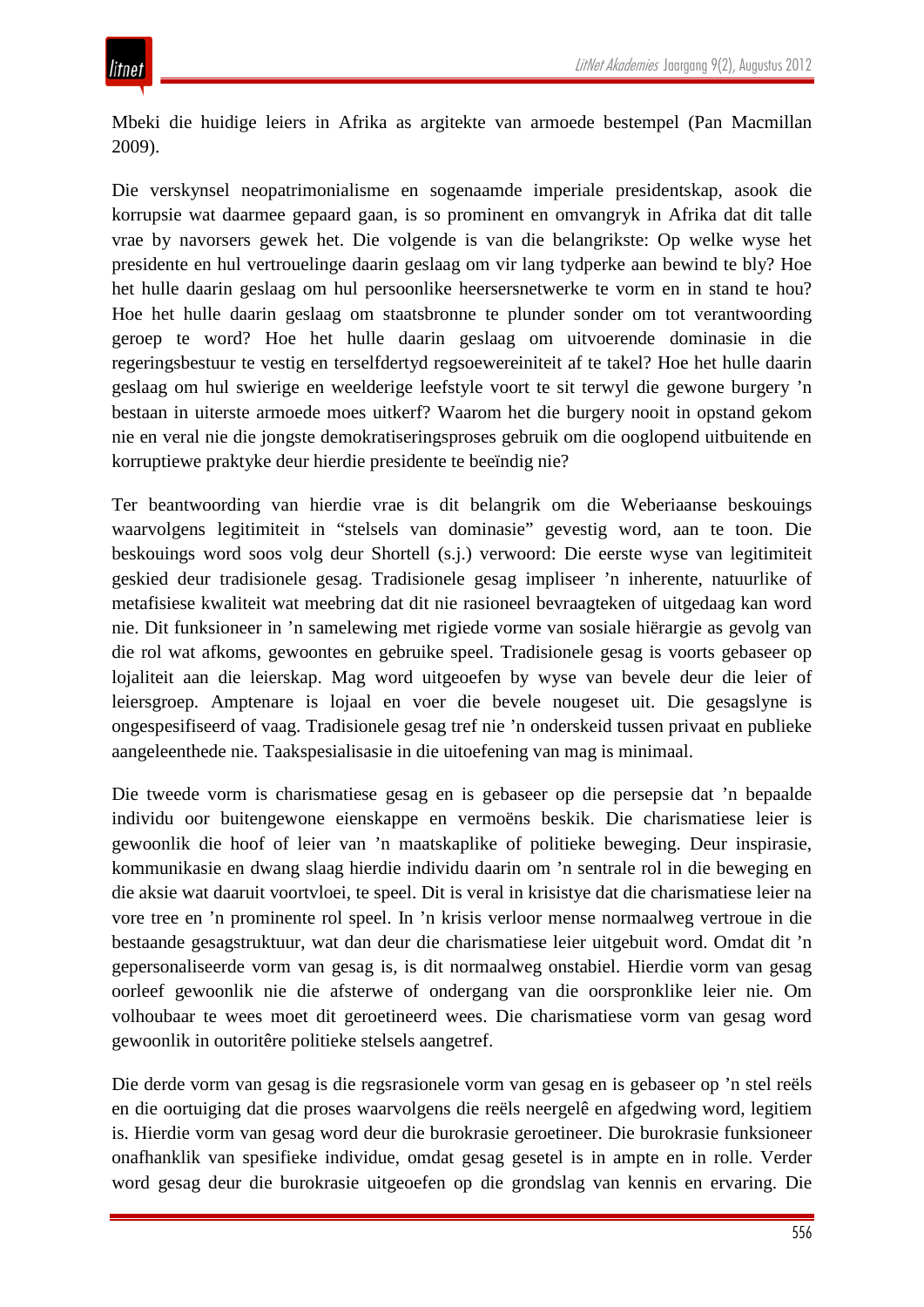belangrikheid van die burokrasie is verder daarin geleë dat die persoonlike en die publieke sfere geskei word en hoë vlakke van taakspesialisasie voorkom. Die regsrasionele vorm van gesag word ook gekenmerk deur die skeiding van die wetgewende, uitvoerende en regsprekende gesagstrukture, met die regsprekende gesag as die finale arbiter. Hierdie vorm van gesag vorm die grondslagvan alle demokratiese politieke stelsels.

Teen die agtergrond van die voorgaande is dit begryplik waarom die demokratiseringsproses in Afrika waarmee in die negentigerjare begin is, nie meer substantiewe resultate opgelewer het nie. In die meeste state op die vasteland word, ten spyte van die demokratiseringsproses, die regsrasionele vorm van gesag afgetakel en met die charismatiese of gepersonaliseerde vorme van gesag vervang. Dit geskied op verskeie wyses, waaronder die sentralisering van mag, die toepassing van neopatrimonialisme, die aftakeling van skeiding tussen staat en party (wat hier onder bespreek word), en die burokraties-oligargiese sindroom (BOS) (wat ook hier onder verduidelik word) wat die politiekepartywese in Afrika kenmerk.

Dit is belangrik om daarop te wys dat, soos elders op die vasteland, die voortbestaan van die regsrasionele vorm van gesag ook in toenemende mate in kontemporêre Suid-Afrika bedreig word. Dit is veral die aftakeling van skeiding tussen staat en party en die pogings van die uitvoerende gesag om die regbank se magte in te kort wat as kommerwekkend beskou word. In hierdie verband kan verwys word na president Jacob Zuma se uitspraak gedurende Julie 2011 dat die regbank se magte in Suid-Afrika nie verhewe mag wees bo dié van die regering nie en dat die regering, as verkose liggaam, die alleenmandaat het om beleid te formuleer (Edwards 2011). Gedurende November 2011 het hy hierdie standpunt in die parlement herhaal (Joubert 2011) en gedurende Februarie 2012 selfs aangekondig dat die regering van voorneme is om die uitsprake van die Konstitusionele Hof te hersien, selfs al sou dit die wysiging van die grondwet beteken (October 2012). Aan hierdie en ander voornemens deur die regering is gedurende Maart 2012 formele beslag gegee met die verskyning van 'n beleidsbeprekingsdokument van die ANC oor die transformasie van die regstelsel binne die raamwerk van 'n ontwikkelingstaat (RSA. Department of Justice and Constitutional Development 2012).

In sy deurtastende ondersoek na die redes waarom die verskynsel van die imperiale presidentskap, ten spyte van die demokratiseringsinisiatiewe wat in die meeste state plaasgevind het, steeds aan die orde van die dag is, wys Prempeh (2007:97) op die volgende: Eerstens, dat die voortsetting daarvan ten beste verstaan en begryp kan word as in gedagte gehou word dat die demokratisering wat sedert die negentigerjare van die vorige eeu in Afrika plaasgevind het, nie die territoriale verspreiding van mag in enige staat wesenlik verander het nie. Met ander woorde, die strukturele fondamente waarop presidensiële hegemonie in die postkoloniale state gebou was, naamlik die gesentraliseerde unitêre staat, is op generlei wyse deur die demokratiseringsproses verander nie.

Tydens die demokratiseringsproses is, ter wille van "plaaslike patriotisme", wel voorsiening gemaak vir die vestiging van subnasionale politieke entiteite. Die reg om algemene bevoegdhede uit te oefen het egter steeds by die sentrale regering berus. Prempeh (2007:97) wys daarop dat, met die uitsondering van Nigerië, wat op 'n federale stelsel besluit het, al die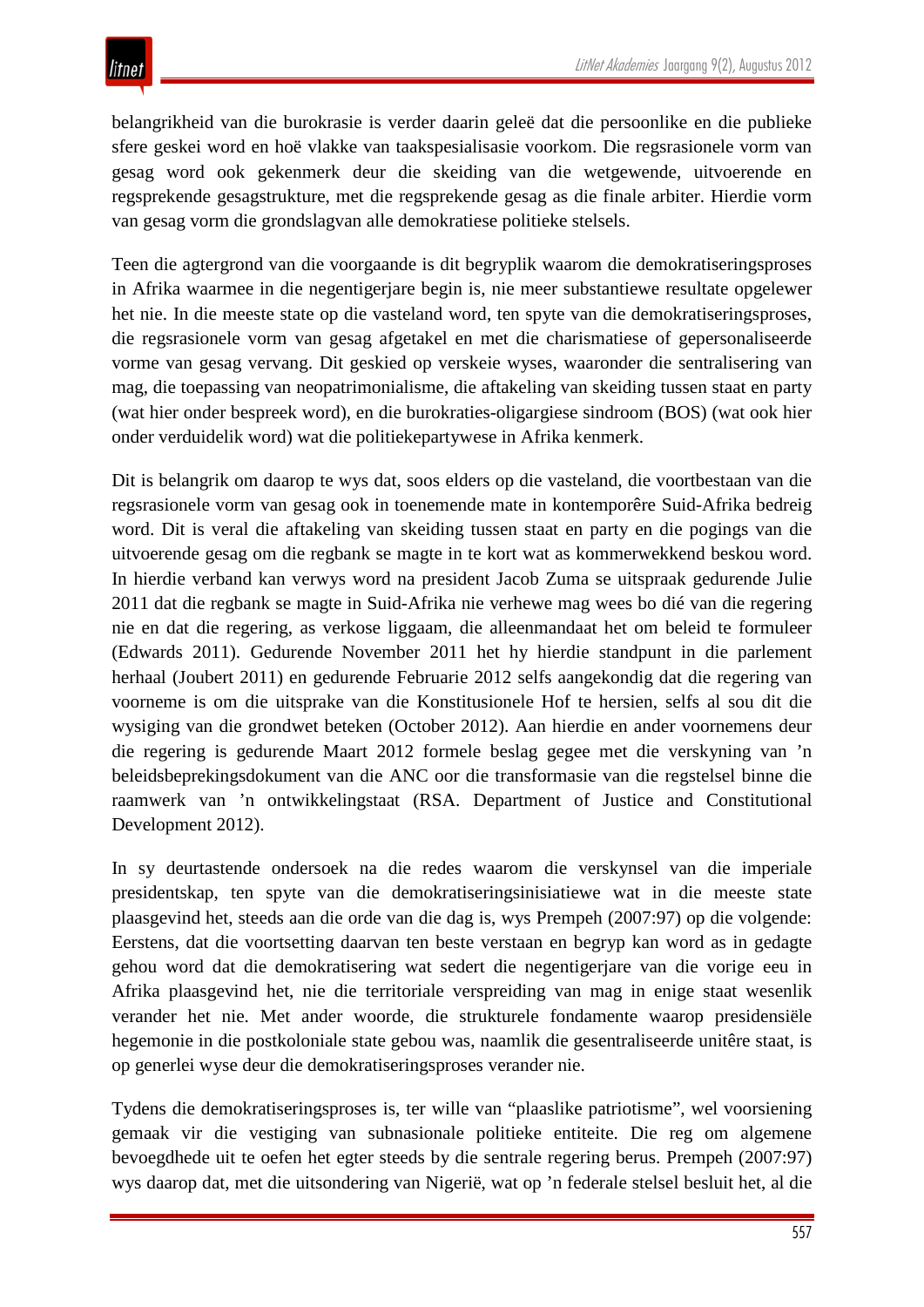ander demokratiserende state die gesentraliseerde unitêre regeringsvorm behou het. Van magsverspreiding en magsbeteueling op vertikale vlak is daar dus geen sprake nie. Politieke mag is steeds horisontaal versprei of gebalanseer tussen die president as hoof van die sentrale regering en die ander vertakkings daarvan, naamlik die wetgewende en regsprekende instellings. Prempeh (2007:95) beskryf gevolglik die demokratiseringsproses wat die afgelope twee dekades in Afrika plaasgevind het, as oorgang sonder verandering (*transition without change*).

Tweedens kan die verskynsel van die imperiale presidentskap volgens Prempeh (2007:98) verklaar word aan die hand van die besondere verhouding tussen die wetgewende en uitvoerende gesag wat in demokratiserende state in Afrika gestalte gevind het. Terwyl elke demokratiserende staat die uitvoerende presidentskap behou het, het die meeste, met die uitsondering van Nigerië en Liberië, nie 'n suiwer presidensiële regeringsvorm aanvaar nie. Die meerderheid het op 'n hibriede model besluit waar die "pro-uitvoerende" kenmerke van die parlementêre regeringsvorm (ministers wat in die president se kabinet dien, is ook parlementslede) gekombineer is met die "pro-uitvoerende" eienskappe van die presidensiële stelsel (vetoreg vir die unitêre president, vaste termyn vir die president, en 'n presidensiële kabinet wie se termyn nie deur steun in die parlement bepaal word nie).

Die rede wat volgens Prempeh (2007:98) voorgehou is vir die hibridisering in konstitusionele ontwerp in Afrika tydens die demokratiseringsproses, was die vermyding van konflik of wrywing tussen die president en parlement. Alhoewel die hibriede model in hierdie doel kon geslaag het, het dit nie die president se mag beperk nie, maar in werklikheid tot die versterking daarvan gelei. Eintlik is dit ironies dat talle sogenaamde imperiale presidente in Afrika hul magsposisies juis aan die demokratiseringsproses te danke het.

Verskeie navorsers, onder wie Posner en Young (2007:126–31) en Akech (2011:1–4), neem die standpunt in dat daar wel vordering te bespeur is in die institusionalisering van politieke mag in Afrika gedurende die afgelope aantal jare en dat daar wel beperkings bestaan ten aansien van die mag waaroor die uitvoerende gesag beskik. Nie alle navorsers stem egter hiermee saam nie. Kritici wys daarop dat alhoewel vordering nie ontken kan word nie, neopatrimonialisme, prebendelisme en imperiale presidentskap steeds 'n enorme probleem regoor die vasteland is en dat dit die demokratiseringsproses grootliks ontspoor het. Die siening van Diamond en Plattner (2010:xii) dat die politieke proses in Afrika gekenmerk word deur twee teenstrydige tendense, naamlik demokratiese vooruitgang en demokratiese agteruitgang, is waarskynlik die mees korrekte beskrywing van die ware toedrag van sake. Van ewe groot betekenis is die waarneming deur Bratton en Van de Walle (1997:110) dat die demokratiseringsproses in Afrika dikwels beskryf kan word as een stap vorentoe en twee stappe terug.

Tekenend van sowel die vordering as die agteruitgang is die nuwe grondwette wat opgestel is deur daardie state wat aan die demokratiseringsproses deelgeneem het. Alhoewel hierdie grondwette die bewindstermyne van nie minder nie as 33 presidente beperk het (Prempeh 2007:93), het diesefde grondwette egter nie daarin geslaag om hul mag aan bande te lê nie. Prempeh (2007:94) verwys na hierdie presidente as termynbeperk maar nie getem nie (*term-*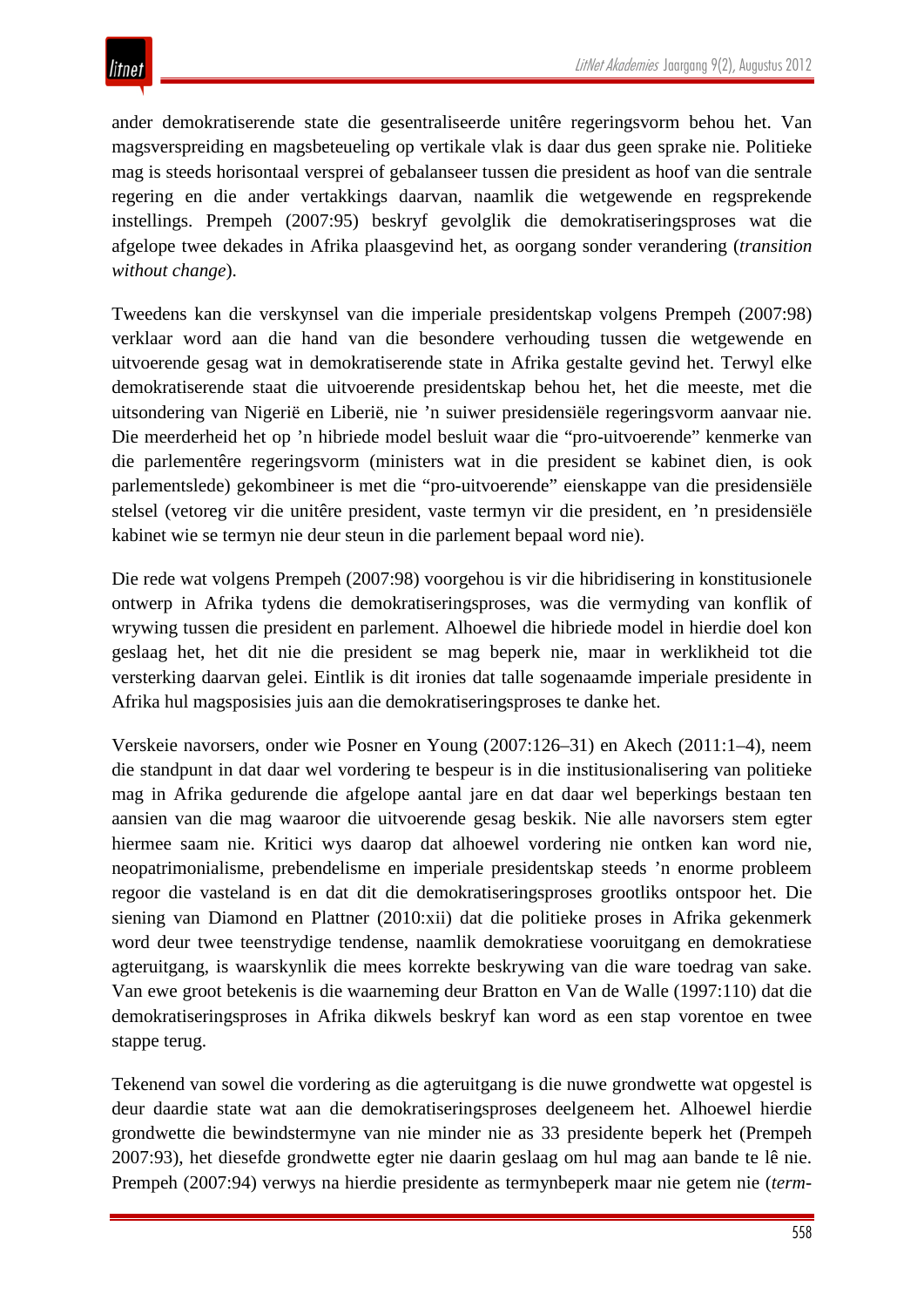*limited but not tamed*). Die demokratisering wat tot dusver in Afrika plaasgevind het, kan dus inderdaad as oorgang sonder verandering beskryf word.

Dit is belangrik om te vermeld dat, soos elders in Afrika, magskonsentrasie in die hande van die sentrale uitvoerende gesag ook in kontemporêre Suid-Afrika voorkom. Tydens die onderhandelings oor 'n nuwe grondwet gedurende die vroeë negentigerjare is wel op 'n federale model vir Suid-Afrika besluit, maar dit was 'n gesentraliseerde federasie (wat selfs as 'n gedesentraliseerde unitêre stelsel beskou kan word) waarop uiteindelik ooreengekom is. Ingevolge die besondere model is die magte van die nege provinsies beperk, terwyl uitgebreide magte aan die sentrale regering toegeken is. Verder is ooreengekom op 'n uitvoerende presidentskap, maar dit sou nie 'n volwaardige presidensiële stelsel wees nie. Soos elders in Afrika, is op 'n hibriede model besluit waar die pro-uitvoerende kenmerke van die parlementêre regeringsvorm gekombineer is met die pro-uitvoerende eienskappe van die presidensiële regeringsvorm.

Die sterk magsposisie wat die uitvoerende gesag in Suid-Afrika beklee, kan meebring dat neopatrimonialisme ook hier na vore tree as die kerneienskap van die politieke proses, ten spyte van die bestaan van die formele argitektuur van 'n moderne demokratiese staat.

Uit die volgende behoort dit duidelik te blyk dat Suid-Afrika nie gevrywaar is van die gevare wat in die "patologie van persoonlike heerskappy" skuil nie:

- Die verskynsel van 'n "soustrein" ('n situasie waarin 'n persoon of 'n groep mense sonder meriete beloon word), wat reeds 'n bekende en voldonge feit is.
- Die aandrang van president Zuma dat die regering oor die alleenmandaat moet beskik om oor beleid te besluit en dat die regbank geen seggenskap daaroor het nie.
- Die publikasie van beleidsbesprekingsdokumente deur die ANC waarin wysigings aan die bestaande stelsel van magskeiding (hersiening van die regstelsel en in besonder die Konstitusionele Hof se uitsprake) en magsdeling (hersiening van die provinsiale regeringstelsel) in die vooruitsig gestel word (News24 2012).
- Die bestaan van die Drieparty-alliansie as die dominante party.
- Die aftakeling van skeiding tussen staat en regerende party (wat hier onder bespreek word).
- Die regerende party se dominasie van die wetgewende gesag by wyse van die kiesstelsel van proporsionele verteenwoordiging volgens die lysmetode en weiering om dit aan te pas of te verander.
- Die regerende party se beleid van regstellende aksie, kaderontplooiing en swart ekonomiese bemagtiging.
- Die regerende party se sekurokratisering van die staat deur die militarisering van die polisiemag, die rolveranderings van die intelligensie-instellings en selfs die oorweging van voorstelle vir die herinstelling van 'n nasionale veiligheidsraad (Duvenhage 2011).
- Die regerende party se verbintenis tot die vestiging van 'n "nasionale demokratiese samelewing" by wyse van 'n "nasionale demokratiese revolusie" (NDR, oftewel *national democratic revolution*). ('n Verbintenis deur die ANC tot 'n nuwe fase in die NDR is gedurende Februarie 2012 opnuut bevestig (ANC 2012)).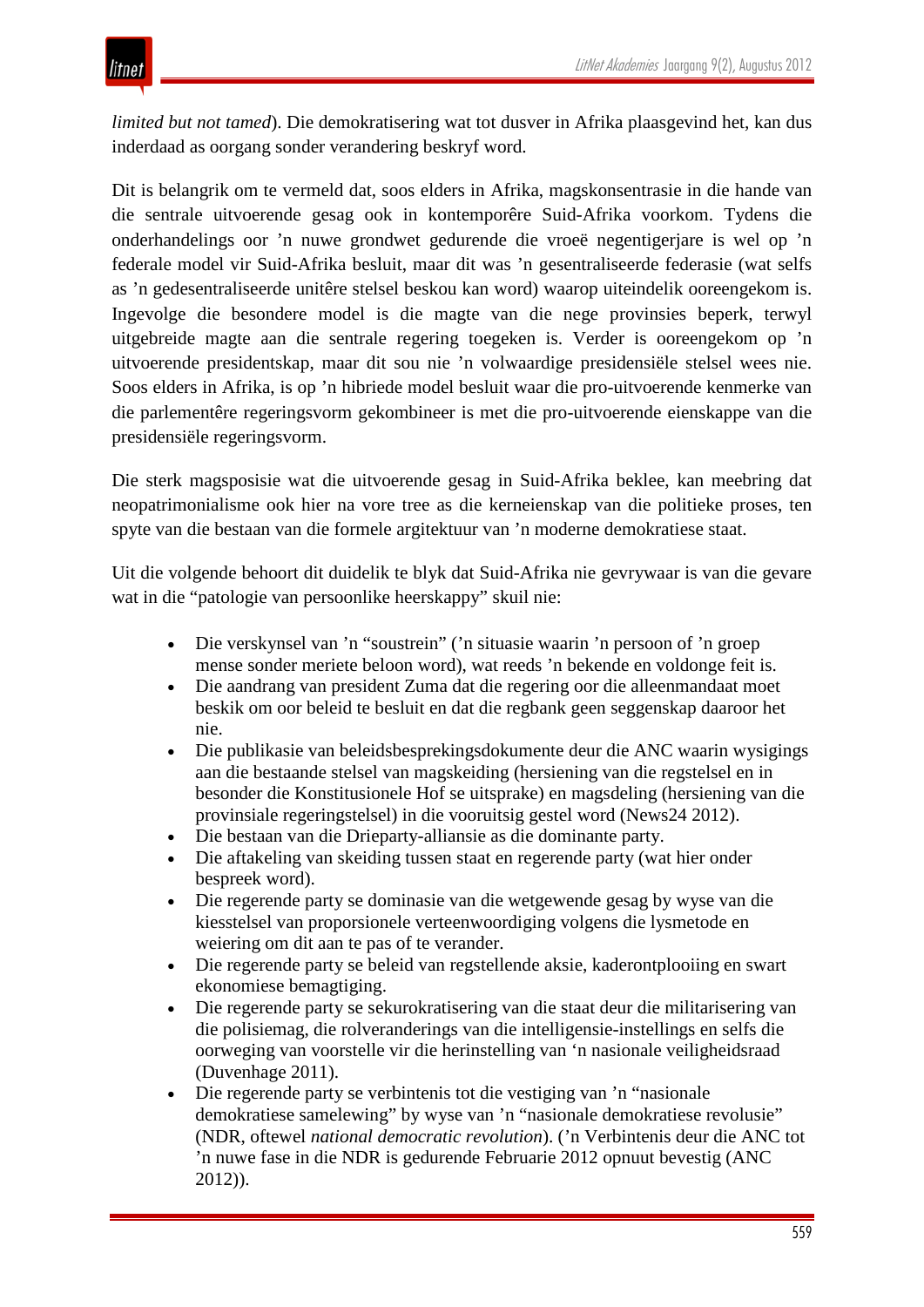Verder moet in gedagte gehou word dat die ANC-regering van voorneme is om ook met ingrypende maatreëls vorendag te kom ter regulering van die vrye vloei van inligting, ondanks die bestaan van spraakvryheid en die erkenning daarvan in 'n konstitusioneelgesanksioneerde Handves van Regte en Vryhede. Eerstens kan verwys word na die voorneme om 'n mediatribunaal ten aansien van die gedrukte media in die lewe te roep (Du Plessis 2012). Tweedens is daar die Wetsontwerp op die Beskerming van Staatsinligting ingevolge waarvan die uitvoerende gesag die mag sal hê om die bekendmaking deur die media van inligting wat die veiligheid van die staat (party?) bedreig, te verbied (soos korrupsie wat reeds besig is om sistemiese afmetings aan te neem). Teen die agtergrond van bogemelde praktyke en voornemens verskyn die spook van neopatrimonialisme in geen onduidelike gestalte nie op die Suid-Afrikaanse politieke toneel.

In 'n belangwekkende artikel wat gedurende Oktober 2011 verskyn het en die moontlike gevare hier bo genoem onderstreep, wys Gumede (2011) daarop dat Suid-Afrika reeds 'n ernstige probleem in die gesig staar deurdat dit deur twee teenstrydige regeringstelsels geregeer word. Aan die een kant is daar die amptelike regeringstelsel: die grondwet onderskraag deur 'n duidelike demokratiese verwysingsraamwerk. Aan die ander kant is daar die ANC se nie-amptelike regeringstelsel: die party se bevrydingsideologie-raamwerk, wat veronderstel is om ook deur 'n demokratiese waardestelsel gerugsteun te wees, maar in die praktyk nie gebeur nie. Volgens Gumede is dit egter nie die geval nie, want die ANC se nieamptelike regering- en waardestelsel is grootliks deur magsug en eiebelang verrot, maar word desnieteenstaande deur die party as verhewe bo die grondwet, die regbank en ander waghondinstellings beskou. In die praktyk beteken dit dus dat die ANC-leier en die leierskap as geheel, gemeet aan die norme van die grondwet, as uiters korrup beskou kan word, maar nie volgens die nie-amptelike regeringstelsel en bevrydingsideologie-raamwerk nie.

## *2.2 Die versuim deur politieke partye om as demokratiseringsagente op te tree*

Dit word deur politieke wetenskaplikes aanvaar dat die sukses van sowel 'n gevestigde demokrasie as enige demokratiseringsproses in 'n staat beslissend bepaal sal word deur die aard, ingesteldheid, houding en ideologiese oriëntasie van sowel die politieke party aan bewind as die partye in opposisie. Hamdok (2007:51- 58) en Salih en Nordlund (2007:19–20) beklemtoon dat die sukses van 'n demokratiseringsproses grootliks bepaal sal word deur die wyse waarop die politieke partye en hul leiers daarin slaag om demokrasie nie alleen te institusionaliseer nie, maar ook te ontwikkel, te verdiep en te konsolideer. Matlosa (2007:7) verklaar sonder meer dat 'n politieke stelsel sonder kompeterende politieke partye nie as demokraties beskou kan word nie. Kortom: politieke partye is die voertuie van 'n demokratiese politieke stelsel (Mahler 1995:57).

Politieke wetenskaplikes en navorsers (Heywood 2002:252–5; Mahler 1995:146–7; Matlosa 2007:21–2) som die funksies van politieke partye in 'n demokratiese politieke bestel soos volg op:

- Die selektering en ondersteuning van kandidate vir openbare ampte.
- Die seleksie van programme vir regeringsoptrede.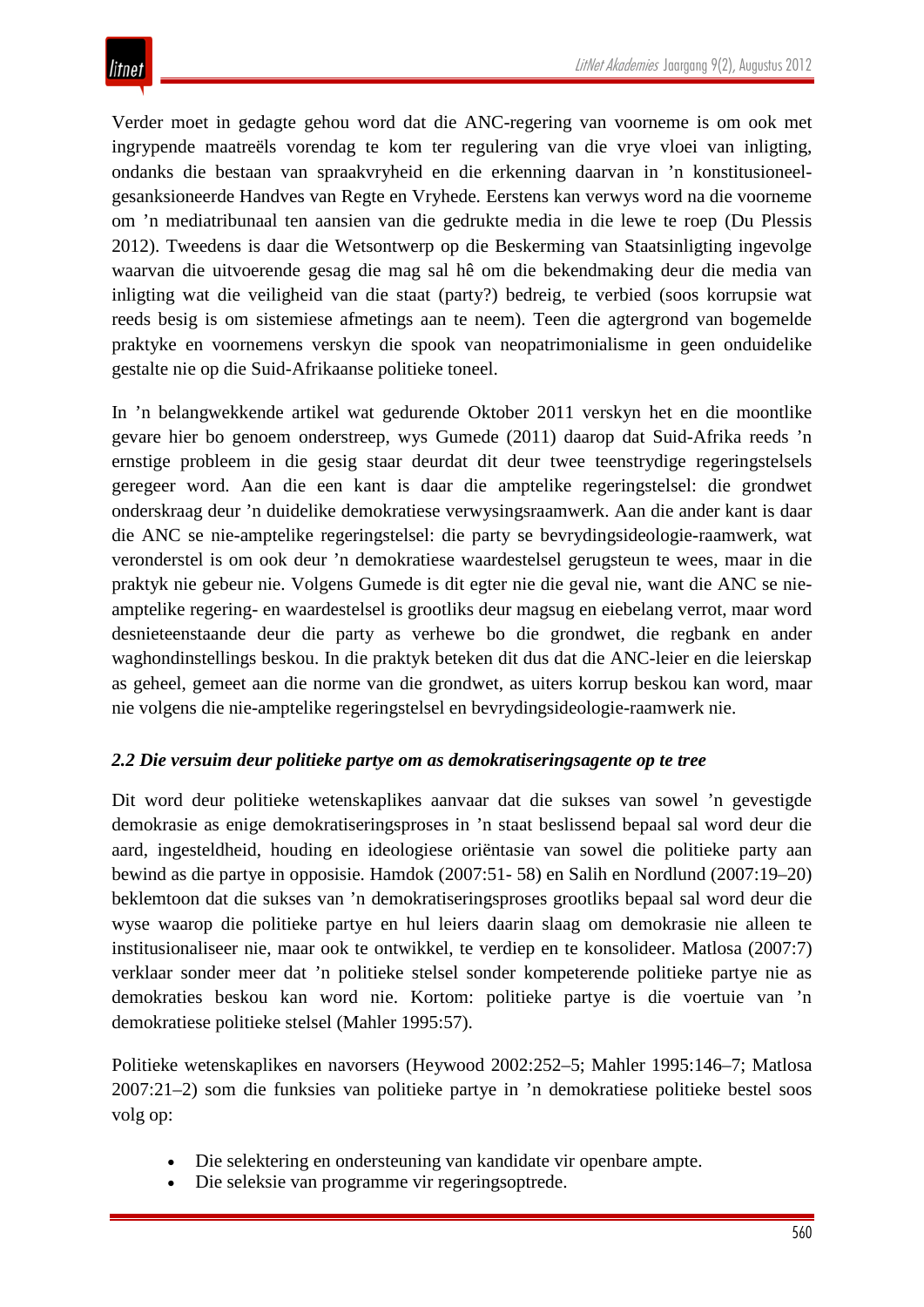- Die opvoeding van die kieserspubliek in die fundamentele uitgangspunte en beginsels van demokratiese regering.
- Die organisering en die bedryf van die regeringsfunksie deur die party of koalisie van partye wat as die oorwinnaar in 'n verkiesing aangewys word.
- Die toesig oor en monitering van die wyse waarop die regeringsfunksie georganiseer en bedryf word deur die partye wat die verkiesing verloor het.
- Die organisering en motivering van die openbare amptenary om as 'n eenheid in belang van die burgery saam te werk.
- Die eliminasie van plaaslike en streeksverskille ten einde die openbare mening sodanig te vorm dat daar slegs op kwessies gekonsentreer kan word wat vir die burgery as geheel van belang is.
- Nasiebou, veral in ontwikkelende en demokratiserende state.

Wanneer ondersoek ingestel word na die vraag of politieke partye in kontemporêre Afrika daarin geslaag het om bogemelde funksies ten uitvoer te bring en as demokratiseringsagente gedurende die derde golf van demokrasie op te tree, kom 'n somber prent na vore. Volgens Hamdok (2007:58) het politieke partye in die meeste state nie daarin geslaag om die nodige vertroue en respek by die burgery te vestig nie en gevolglik nie meegehelp om die demokratiseringsproses tot wasdom te bring nie. Die twee vernaamste probleme tot dusver was die feit dat die meeste politieke partye slegs daarop ingestel was om hul eie besondere belange na te streef en nie daarin geslaag het om 'n betekenisvolle rol in die kritieke periodes tussen verkiesings te speel nie.

'n Verdere rede waarom politieke partye in Afrika nie daarin geslaag het om as suksesvolle demokratiseringsagente op te tree nie, is die feit dat talle partye wat aan die demokratiese verkiesings deelgeneem het, nie werklik as demokraties beskou kan word nie en nie die vestiging van 'n demokratiese orde ten doel gehad het nie. Dit is bekend dat die talle revolusionêre en linkervleuelpartye in Afrika wat hul in dominante posisies ná bewindsaanvaarding bevind het, agendas nagestreef het wat slegs daarop gemik was om staatsmag te bekom en daarna die oogmerke van 'n charismatiese individu of 'n klein elitegroep te bevorder.

Vir die talle partye wat hul beslag spesifiiek binne die bevrydingsideologie-raamwerk gekry het, was en is die verkryging van 'n permanente magsgreep op die samelewing of die vestiging van 'n bepaalde ideologie of die ekonomiese en maatskaplike tranformasie van die samelewing van oorheersende belang. Ten einde hierdie doelwitte te bereik was hierdie partye nie alleen bereid om hul toevlug tot geweld en intimidasie te neem nie, maar, soos Gumede (2011) hier bo ten aansien van die ANC in Suid-Afrika aangetoon het, ook bereid om 'n onderhandelde demokratiese grondwet as van sekondêre belang te beskou en 'n nuwe regering- en waardestelsel te aanvaar, nieteenstaande die feit dat dit op magsug, korrupsie en eiebelang geskoei was.

Volgens die navorser Matlosa (2007:25) is die burokraties-oligargiese sindroom (BOS) 'n belangrike faktor wat die effektiewe funksionering van politieke partye regoor Afrika belemmer. Hy beskou die BOS as die achilleshiel van politieke partye in Afrika en grootliks daarvoor verantwoordelik dat hulle as demokratiseringsagente nie suksesvol is nie. Die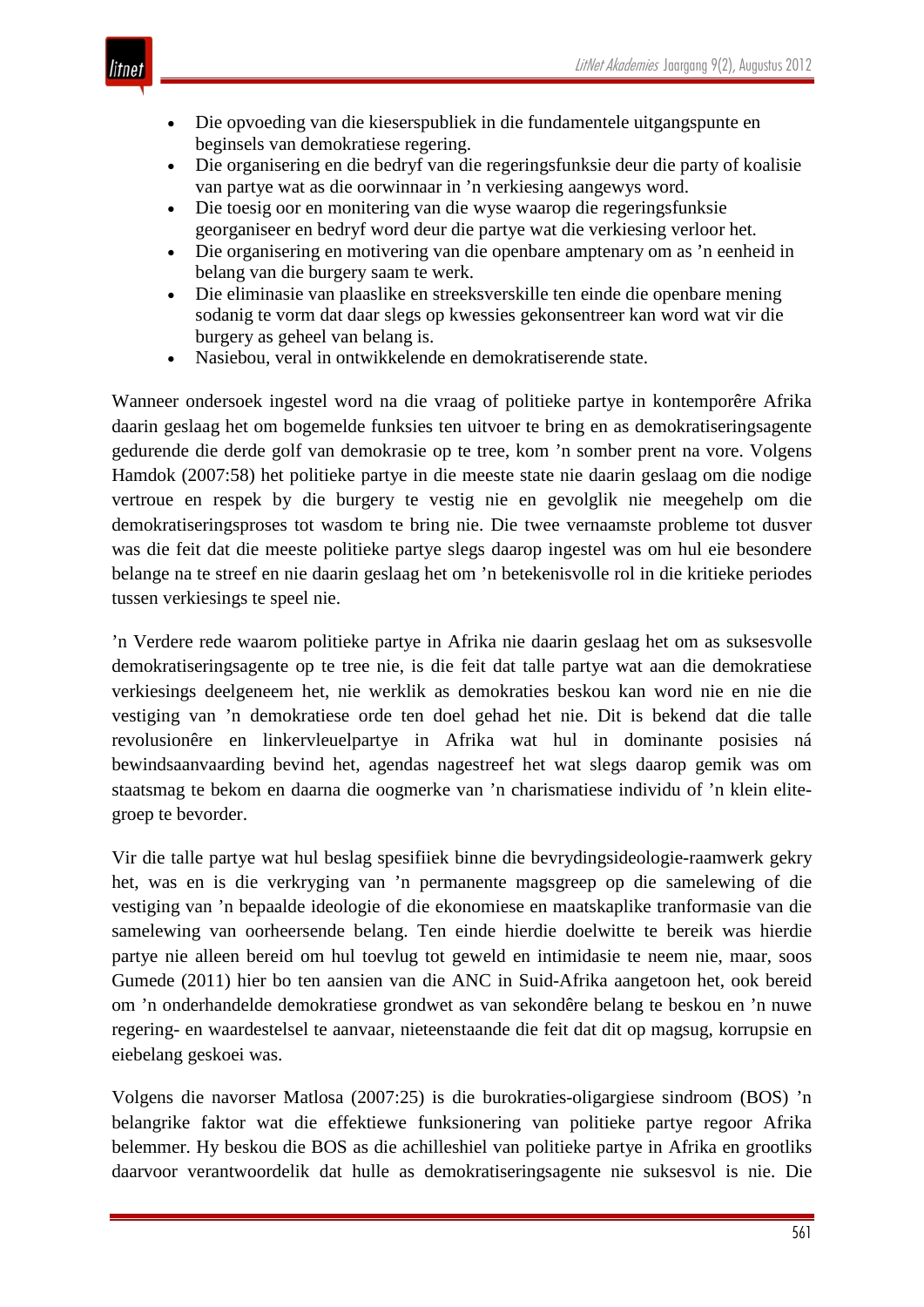besondere verskynsel word soos volg deur hom opgesom: Nadat politieke partye gevorm is, ontwikkel elkeen normaalweg in burokratiese organisasies met 'n bepaalde struktuur en hiërargie wat die vloei van inligting en die neem van besluite binne die party reguleer. Binne die Afrika-konteks is dit egter opvallend dat daar in hierdie burokratiese ontwikkelingsproses 'n gelyktydige in- en uitsluitingsproses plaasvind. Volgens Matlosa (2007:25) is dit 'n uiters komplekse en dinamiese proses, maar lei uiteindelik daartoe dat mag in die hande van 'n klein groepie binne die party gesentreer word. 'n Verdere uitwerking van die magkonsentrasie binne die party is die vervreemding van die breë ondersteuningsbasis en die ontstaan van 'n persoonlikheidskultus waar die leier as sinoniem met die party en die party as sinoniem met die leier beskou word. Die finale stap is waar die partyleier in 'n oligarg ontaard met onbeperkte mag om oor partybeleid, ideologiese rigting en bestuursaangeleenthede te besluit. Die twee tendense, naamlik hiperburokratisering en oligargiese politiek, kombineer in talryke simptome binne die groter probleem wat as die BOS gedefinieer word.

Die navorser Hamdok (2007:57) toon aan dat die meeste politieke partye in Afrika met 'n demokratiese tekort (*democratic deficit*) te kampe het. Die demokratiese tekort word veroorsaak deurdat die partye nie oor voldoende hulpbronne beskik nie, in wese ondemokraties is en nie die beginsel van verantwoording aan hul lede onderskryf nie. Benewens bogemelde tekort identifiseer Hamdok (2007:55–8) ook die volgende belangrike gebreke en swakhede wat die vermoë van politieke partye in Afrika om as demokratiseringsagente op te tree, aan bande lê:

- Die gebrek aan politieke programme en koherente beleidsrigtings.
- Die gebrek aan openheid betreffende finansiering.
- Die kapasiteitstekort in die leierskap.
- Die ontoereikendheid van 'n regsraamwerk om die effektiewe funksionering van politieke partye as demokratiseringsagente te verseker.
- Die kondonering van korrupsie en vermorsing.
- Die versuim om aan vroue en minderheidsgroepe verteenwoordiging te verleen.
- Die swak wisselwerking tussen politieke partye en die burgerlike samelewing as mededeelnemers aan die regeerproses.
- Die negatiewe rol wat finansiële gewin in die hernuwing van leierskap en die seleksie van kandidate speel.
- Die werwing van lede op 'n etniese, streeks- of taalgrondslag.
- Die gebrek aan interne demokrasie betreffende die seleksie van kandidate, die wedywering om leierskap, gereelde lidmaatskapkonvensies, en interne reëls om die leierskap te dissiplineer en tot verantwoording te roep.
- Meningsverskilbestuur (*dissent management*) op 'n wyse wat outokrasie in die hand werk deurdat lede wat van partybeleid verskil, die swye opgelê, gemuilband of uitgeskop word.
- Die gebruik van leiersposisies vir selfbevoordeling.
- Die toepassing van die beginsel van seleksie eerder as eleksie.
- Gesentraliseerde beheer deur die leierskap ten aansien van die nominasie van kandidate.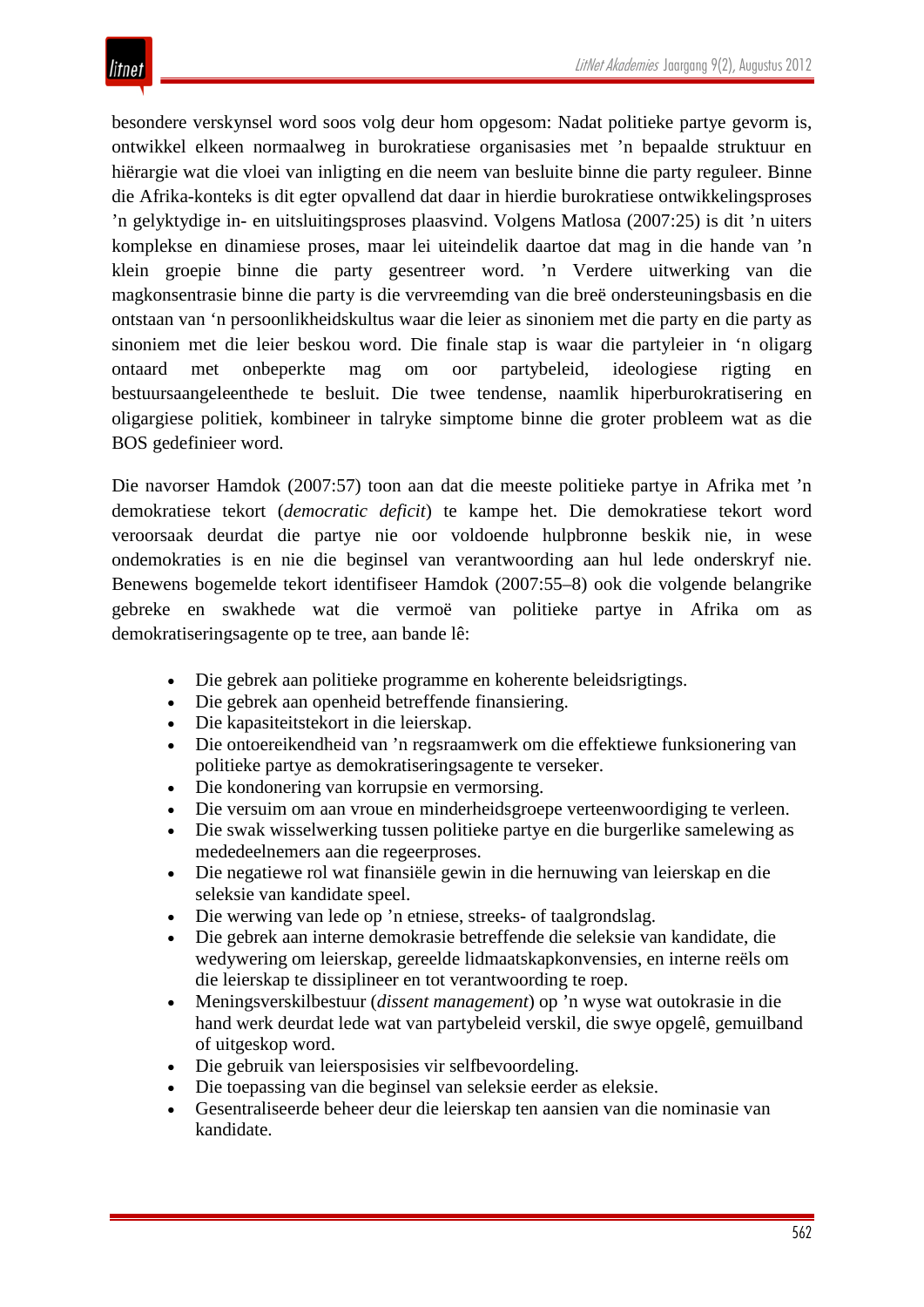itnet

In omvattende navorsing oor politieke partye in Afrika het Salih en Nordlund (2007) bevind dat partye regoor die vasteland broos (*fragile*) is en dat die vooruitsigte vir ware demokratiese konsolidasie van staat tot staat wissel (2007:21–2). Hulle voer die volgende redes aan ter motivering van hul proposisie:

- Die meeste politieke partye is steeds direk of indirek afhanklik van die gebruik of misbruik van staatsbronne.
- Die partye aan bewind is nie outonoom nie en dit is onmoontlik om te bepaal waar die grense van die party eindig en waar die grense van die staat begin. (Hierdie aspek word hier onder verder bespreek.)
- Die privaatsektor in Afrika is te onbeduidend om die totstandbrenging van 'n lewenskragtige burgerlike samelewing en 'n nie-politiese middelklas wat outonoom van die staat kan funksioneer, te ondersteun.
- Die swakheid van die privaatsektor dra ook daartoe by dat koalisievorming tussen die instellings in die burgerlike samelewing en politieke partye nie kan plaasvind nie.
- Politieke partye beskou die oorname van die staat (*state capture*) ten einde die bronne en personeel daarvan te bekom en te beheer as 'n manier om die elite te verryk. Die partypolitiek word dus 'n middel tot 'n doel en nie 'n proses om die openbare belang te dien nie.
- Politieke partye is volhoubaar slegs op elite-vlak, aangesien die elite daarsonder nie toegang tot die hulpbronne van die staat het nie.
- Politieke partye se beleidsrigtings is meestal gebaseer op etniese en streekslojaliteite en nie op ideologie en deurdagte programme nie.
- Die swakheid van opposisiepartye en die onvermoë van hul leiers verhoed dat hulle 'n behoorlike toesigrol oor die regering vervul. Hierdie partye is grootliks daarvoor te blameer dat politici en amptenare wat hulle aan wanbestuur en korrupsie skuldig maak, skotvry daarvan afkom en bydra tot 'n toestand waar "demokrasieë sonder demokrate" gevestig word.

Teen die agtergrond van bostaande is dit duidelik dat die meerderheid politieke partye in Afrika tot dusver nie daarin kon slaag om as effektiewe agente in die demokratiseringsproses op te tree nie. In die lig van die negatiewe uitwerking wat neopatrimonialisme boonop op die effektiewe funksionering van partye het, tesame met die wydverspreide intimidasie en geweld waaraan die meeste partye hul tydens verkiesingsveldtogte skuldig maak, wil dit voorkom asof politieke partye in Afrika, ook wat die afsienbare toekoms betref, nie hul primêre demokratiese funksies doeltreffend sal uitvoer nie. Die onvermoë van politieke partye in Afrika om as demokratiseringsagente op te tree word hier onder verder bespreek wanneer die gebrek aan skeiding tussen staat en regerende party aan die orde gestel word.

## *2.3 Die begrensing van mediavryheid deur die politieke elite onder die dekmantel van veiligheid, ontwikkeling of openbare belang*

Die kwaliteit en beskikbaarheid van inligting in 'n samelewing word allerweë as van kritieke belang vir die suksesvolle funksionering van 'n demokratiese politieke bestel beskou. Die vrye media wat hieraan beslag moet gee, word inderdaad as die suurstof van 'n demokrasie beskou. In postkoloniale Afrika het hierdie oortuiging egter nie altyd by die politieke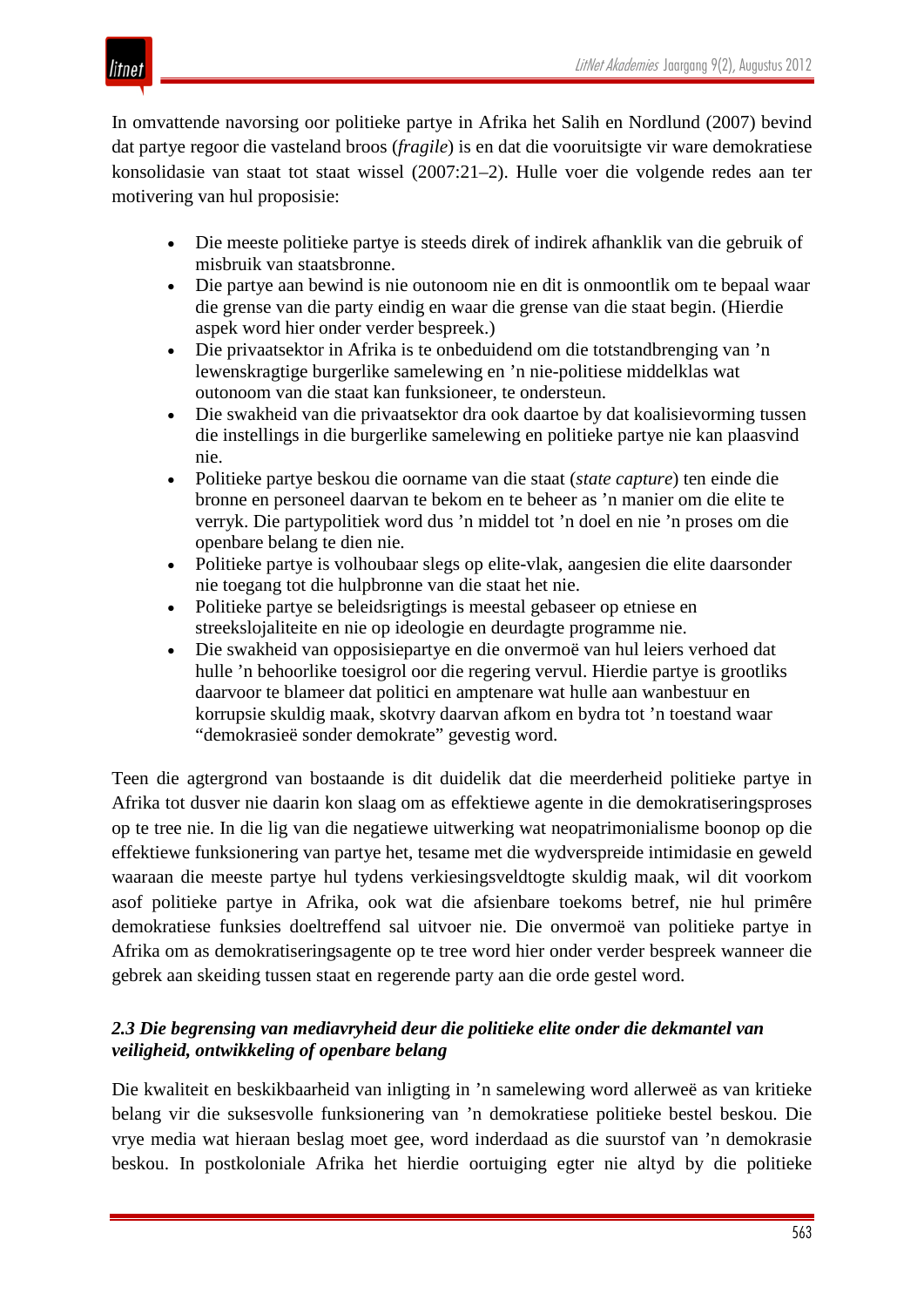leierskap en die burgery inslag gevind nie. Die outoritêre regerings wat spoedig na onafhanklikheid aan bewind gekom het, sou geen steen onaangeraak laat in hul strewe om spraak- en inligtingsvryheid aan bande te lê nie. Die burgery het van hul kant oor die algemeen weinig weerstand gebied en in die meeste gevalle die optrede van die leierskap verduur of gelate aanvaar.

Die professionele mediapersoneel wat die outokratiese leiers teengestaan het, is dikwels met die dood gedreig of vermoor. Een van die groot ironieë van die kontemporêre geskiedenis van Afrika is die feit dat die media wat die bevrydingsideaal so kragdadig gepropageer het, die eerste slagoffers sou wees om na onafhanklikheidwording gemuilband of uitgeskakel te word. Ontwikkelings- en veiligheidsoorwegings, of bloot die openbare belang, het deurgaans primêr gefigureer as redes wat deur die outoritêre leiers aangevoer is om die drastiese en drakoniese optrede teen die media te regverdig.

Teen die einde van die tagtigerjare van die vorige eeu het daar egter regoor Afrika 'n versagting ingetree in die wyse waarop regerings die media hanteer het. Namate die derde demokratiese golf oor Afrika gespoel het, het regerings hulle oor 'n breë front verbind tot demokratisering en saam daarmee die beskerming van burgerregte en -vryhede, waaronder spraak- en mediavryheid. Die onafhanklikheid en vryheid van die media het selfs in die grondwette van talle demokratiserende state gestalte gevind. Die nuwe benadering het egter nie lank geduur nie. Namate die praktyk van neopatrimonialisme op die vasteland gestalte begin kry het, is opnuut begin om die vryheid van die media deur middel van sensuur- en ander maatreëls te beperk. Dit wat met die een hand gegee is, is met die ander hand terug geneem.

Soos in die verlede het veiligheids- en ontwikkelingsoorwegings, of bloot die openbare belang, prominent gefigureer in "imperiale presidente" se argumente waarom mediavryheid ingekort moes word. Selfs in gevalle waar private media-instellings toegelaat is om voort te bestaan, is 'n verskeidenheid maatreëls in werking gestel om beheer daaroor uit te oefen. Hierdie maatreëls het onder meer die volgende ingesluit: regeringsinmenging in die verspreiding van koerante en tydskrifte; die vorming van koerantgroepe deur regerings self; en die gebruik van regters wat gewillig sou wees om uitspraak te lewer teen joernaliste en publikasies met 'n kritiese ingesteldheid jeens die regering.

In hul kommentaar op die rol wat media-instellings gespeel het in die demokratiseringsproses in kontemporêre Afrika, wys Daniels (2011) en Fleshman (2005) daarop dat daar talle liggame en verklarings bestaan om demokratiese regering en deursigtigheid by wyse van mediavryheid te vestig. Hieronder ressorteer die Pan-Afrika Parlement; die Windhoekverklaring oor die Bevordering van Onafhanklike en Pluralistiese Media; die Banjulverklaring van Beginsels oor Vryheid van Uitdrukking in Afrika; en die NEPAD-verklaring oor Demokrasie. Wanneer egter ondersoek ingestel word na die vraag of al hierdie liggame en verklarings enige verskil gemaak het ten aansien van mediavryheid in Afrika, kom 'n somber prentjie na vore. Volgens Daniels (2011) was daar in 2010 meer as 400 joernaliste in Afrika wat hulself as bannelinge in ander state bevind het.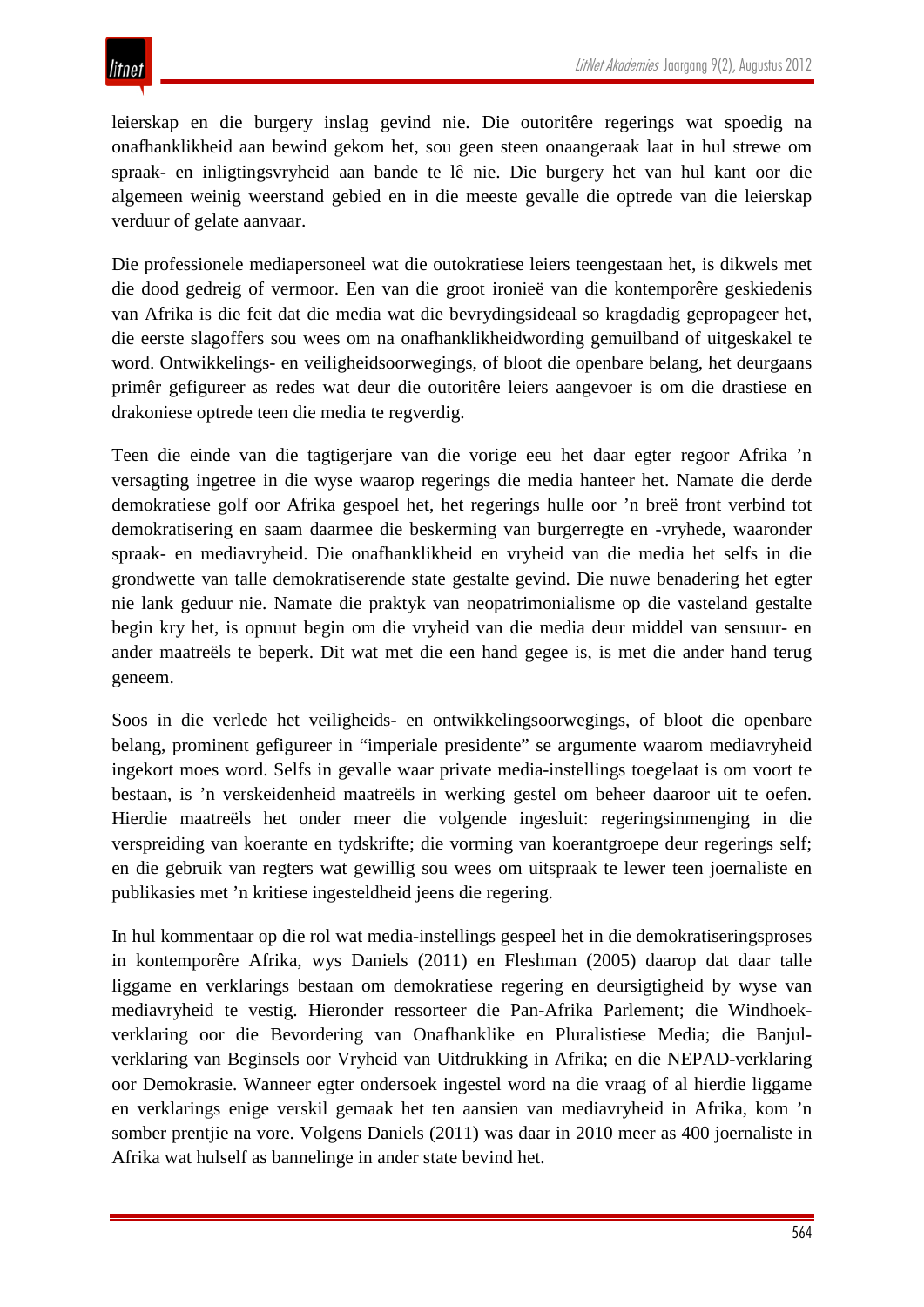In 'n verslag deur die Federation of African Journalists vir 2010 word 'n soortgelyke prent geskilder. In die verslag wat in die besonder oor persvryheid in Afrika handel, word aangetoon dat in 2010 12 joernaliste in sluipmoorde omgekom het, vyf in ongelukke gesterf het, en 34 tronkstraf opgelê is, terwyl honderde aangeval, geïntimideer en gedreig is. Volgens die verslag het die aantal alarmseine (*alerts*) wat in 2010 ontvang is, toegeneem met 43% vergeleke met 2009 (Federation of African Journalists (FAJ) 2010:1–3).

Die stand van mediavryheid in Afrika word waarskynlik ten beste aangedui deur die befaamde Amerikaanse instelling Freedom House (2010) se verslag van 2010 oor die stand van persvryheid in die wêreld. Hierdie instelling het bevind dat daar in hierdie jaar in SSA slegs vyf state (10%) was wat in terme van persvryheid as Vry beskou kon word. 'n Verdere 22 state (46%) was as Gedeeltelik Vry beskou, terwyl 21 state (44%) as Nie Vry Nie beskou is.

Dit is belangrik om te meld dat selfs in Suid-Afrika, wat as een van die mees demokratiese state op die Afrika-vasteland beskou word, en waar vryheid van spraak konstitusioneel in 'n Handves van Regte en Vryhede gewaarborg word, wetgewing deur die ANC-regering geïnisieer is om mediavryheid aan bande te lê. Ook in hierdie geval word die veiligheid van die staat aangevoer as rede waarom dié drastiese maatreël deur die regering nodig sou wees. Die opposisiepartye en ander instellings in die burgerlike samelewing beskou hierdie wetgewing egter in presies die teenoorgestelde lig en beslis nie in die openbare belang nie, aangesien dit die blootlegging van korrupsie deur die regering, wat reeds sistemiese afmetings aangeneem het, kan verhinder. Die betrokke wetgewing is steeds onder oorweging na 'n uitgerekte en meedoënlose veldtog daarteen deur die media en instellings in die burgerlike samelewing, soos die Right2Know Campaign (Mail&Guardianonline 2011).

## *2.4 Die aftakeling deur die politieke elite van skeiding tussen staat en regerende party*

In elke demokratiese veelpartystelsel is dit van die allergrootste belang dat die beginsel van skeiding tussen die staat en regerende party nougeset toegepas word. Indien dit nie gebeur nie, bestaan die moontlikheid dat die staatsadministrasie nie alleen deur die regerende party by wyse van die ontplooiing van ondersteuners gedomineer word nie, maar dat die openbare bronne en openbare eiendom op willekeurige wyse deur die party tot sy eie voordeel en tot nadeel van die partye in opposisie en die breë samelewing aangewend kan word.

In die meeste demokratiserende state in Afrika word die beginsel van skeiding tussen staat en bewindhebbende party nie nougeset toegepas nie. Hier bo is reeds aangetoon dat, volgens Salih en Nordlund (2007:21), in die meeste state in Afrika dit moeilik is om vas te stel waar die grense van die party eindig en die grense van die staat begin. Navorsers wat dié besondere verskynsel bestudeer het, het bevind dat die oorsaak daarvan hoofsaaklik geleë is in die wydverspreide voorkoms van partystelsels waar een politieke party 'n dominante posisie beklee (dominante- party-stelsels). Bogaards (2004) beweer selfs dat hierdie tipe partystelsel die dominante verskynsel is in state waar veelpartyverkiesings plaasgevind het sedert daar met die demokratiseringsproses in die negentigerjare begin is. Terwyl die betrokke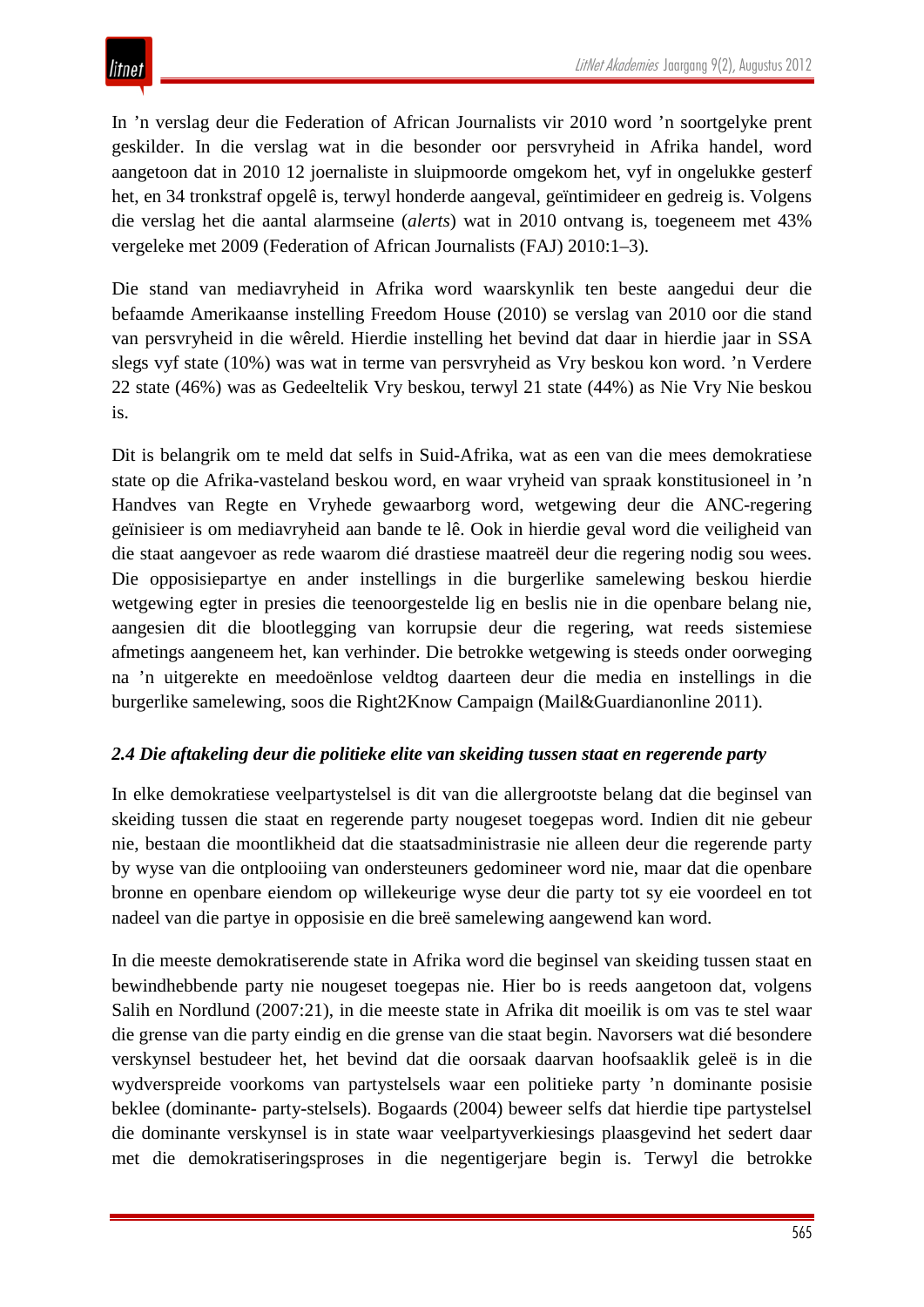litnet

partystelsels nie as eenpartystelsels beskou word nie, is die nadelige uitwerking daarvan op 'n demokratiseringsproses geensins van geringe aard nie.

In hul deurtastende navorsing oor politieke partye en partystelsels in Afrika het Salih en Nordlund (2007:51) die nadele wat voortvloei uit die bestaan van dominante-party-stelsels vir 'n demokratiese bestel soos volg opgesom: Eerstens het dominante-party-stelsels 'n belemmerende uitwerking op politieke kompetisie deurdat dit apatie bewerkstellig en gevolglik lae stempersentasies tot gevolg het. Tweedens domineer dominante partye die wetgewende proses en monopoliseer wetmaking tot hul eie voordeel. Derdens is regerings wat in dominante-party-stelsels gevorm word, geneig om minder verantwoordbaar te wees aan die wetgewende gesag wat deur hulle gedomineer word. Vierdens is die opposisiepartye in dominante-party-stelsels te klein om effektief te wees. Laastens moedig dominante-partystelsels regeringslui en die amptenary aan om die arrogansie van mag te ontwikkel en gevolglik onverskillig te staan teenoor die eise en behoeftes van die burgery.

Brooks (2004) sluit hierby aan en wys daarop dat dominante-party-stelsels geneig is om die openbare mening te ignoreer, die beginsel van verantwoordbaarheid oorboord te gooi, demokratiese beginsels te versaak en in outoritarisme te verval.

Die rede waarom dominante partye daartoe geneig is om die demokratiese beginsel van skeiding tussen staat en party af te takel en te verbreek, is volgens Heywood (2002:263) dat wanneer gereelde regeringswisselings nie plaasvind nie, daar 'n geleidelike maar skadelike proses van politisering intree wat uiteindelik daartoe lei dat staatsamptenare en staatsinstellings begin om aan te pas by die ideologie en politieke prioriteite van die dominante party ('n proses wat vergemaklik word deur die feit dat die dominante party normaalweg ondersteuners in die burokratiese strukture ontplooi). Die leiers van die dominante party begin op hul beurt weer om die party as deel van die staatsmasjinerie te beskou. Bogaards (2004:192) stem hiermee saam en wys daarop dat dominante partye normaalweg begin om van binne te degenereer en dominante outoritêre partye of hegemoniese partye te word.

Dieselfde prosesse wat hier bo deur Heywood en Bogaards beskryf is, asook die arrogansie van mag waarna Salih en Nordlund verwys, is in kontemporêre Suid-Afrika waarneembaar waar die Drieparty-alliansie as dominante party getipeer kan word. In 'n dokument getiteld *Implementing the African Peer Review Mechanism (APRM) – Views from Civil Society* is die staat-party-verhouding in Suid-Afrika die swakste gradering wat bestaan, naamlik rooi, toegeken. Die gradering is gedurende Junie 2011 vrygestel deur die APRM Monitoring Project (AMP) (2011:31–5) aan die Afrika Parlement. Die AMP is 'n projek wat gesamentlik bedryf word deur die Instituut vir Internasionale Aangeleenthede, die Sentrum vir Beleidstudies en die Africa Governance, Monitoring and Advocacy Project.

Die AMP (2011:31-35) het rooi graderings in drie kategorieë aan Suid-Afrika toegeken, naamlik party-staat-skeiding en -verhoudings; kaderontplooiing en politisering van instellings; en regulering van private befondsing vir politieke partye. 'n Rooi gradering beteken dat daar in Suid-Afrika geen of baie min vordering gemaak is om die kwessies te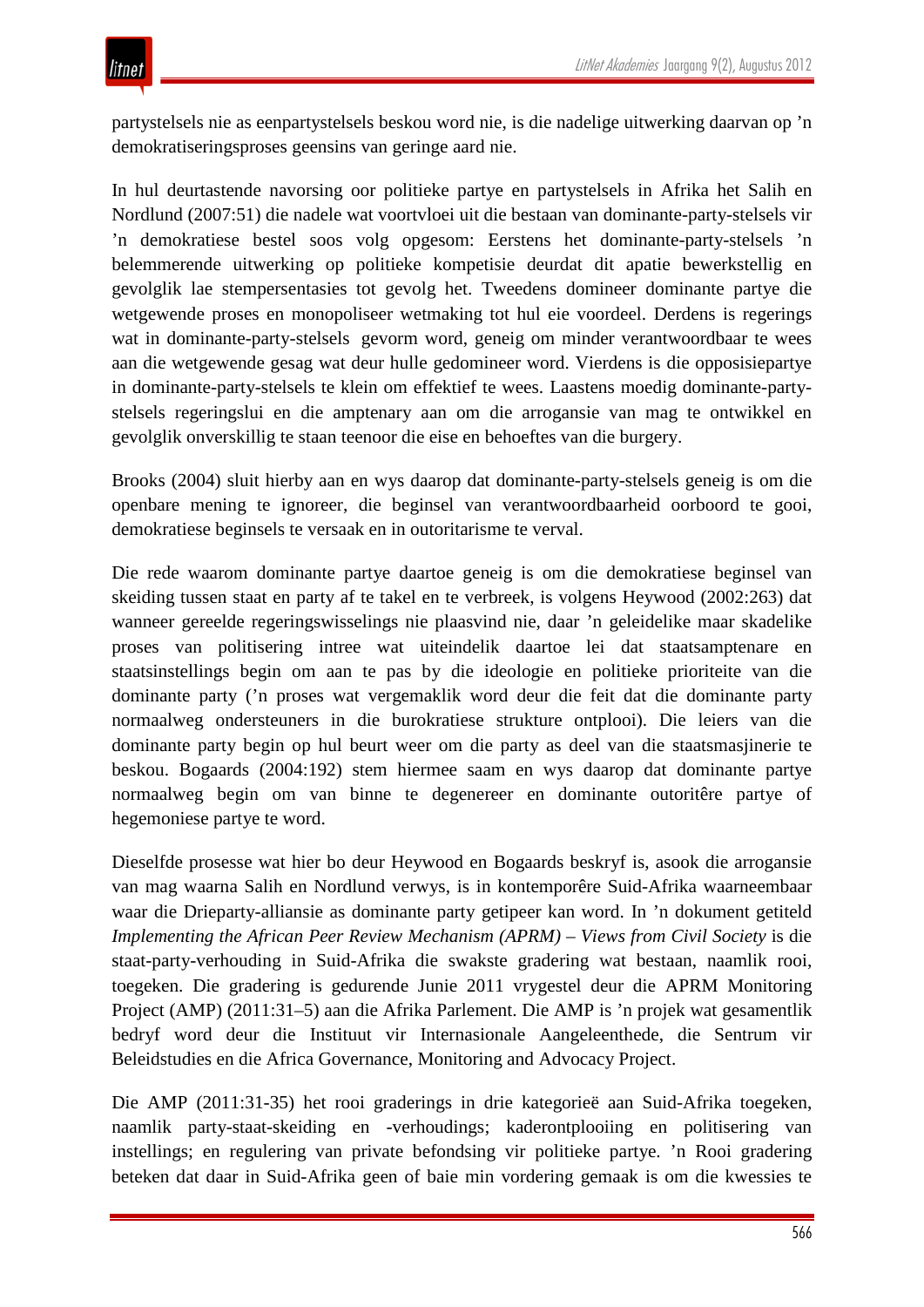hanteer en dat dit wil voorkom asof die regering nie van voorneme is om dit in die nabye toekoms te hanteer nie.

Die gebrek aan skeiding tussen staat en party in Afrika kan ook verklaar word aan die hand van die uitgangspunte van verskillende tipes politieke partye wat in state aan bewind is. In die lig daarvan dat die meeste politieke partye in Afrika hul beslag binne die raamwerk van die bevrydingsideologie gekry het, kan hulle as revolusionêre of linksgesinde partye getipeer word. Vir hierdie partye is die vestiging van 'n demokratiese bestel dikwels van min of geen belang nie en word die betrokke owerheidsvorm eerder gesien as 'n struikelblok wat die vestiging van 'n bepaalde ideologie belemmer.

Die onderskeidende kenmerk van linksgesinde partye is, volgens Heywood (2002:251) se opsomming, die feit dat sodanige partye verbind is tot die radikale verandering van die maatskaplike orde en die inwerkingstelling van 'n sosialistiese of kommunistiese ekonomiese stelsel. In hierdie tipe ekonomiese stelsels is daar weinig sprake van demokrasie, aangesien die regering mag sentraliseer en op haas elke lewensterrein voorskriftelik optree.

Revolusionêre partye is selfs meer ekstreem en is, volgens Heywood (2002:251) se opsomming, antisisteem- en onkonstitusionele partye. Hierdie partye se primêre oogmerk is om staatsmag te bekom en die bestaande konstitusionele struktuur omver te werp deur metodes wat wissel van die stoking van opstande, populêre revolusies en kwasiwettige optrede. Wanneer sodanige partye aan bewind kom, vorm hulle regime-partye wat alle opposisie aktief probeer elimineer en 'n hegte en permanente verhouding met die staatsmasjinerie vestig. Die belangrike demokratiese en konstitusionele onderskeid tussen staat en party word dermate afgetakel dat die regering en die party onafskeidbaar word en uiteindelik as 'n "partystaat" beskryf kan word.

Bostaande inaggenome is dit duidelik dat die uitgangspunte van die politieke partye wat in Afrika aan bewind is, nie alleen die gebrek aan skeiding tussen staat en party verklaar nie, maar ook lig werp op waarom die proses van demokratiese konsolidasie nie met meer betekenisvolle sukses begroet is nie.

Die rede waarom die toepassing van hierdie besondere beginsel ook in Suid-Afrika in gevaar verkeer, kan insgelyks verklaar word deur die feit dat al drie partye wat in die regerende Drieparty-alliansie betrek is, nie alleen die dominante party vorm nie, maar ook as revolusionêre en linksgesinde partye getipeer kan word. Sowel die Congress of South African Trade Unions (COSATU) as die Suid-Afrikaanse Kommunistiese Party (SAKP) is op uitdruklike wyse verbind tot linkse ideologieë soos sosialisme en kommunisme, terwyl die ANC die realisering van 'n "nasionale demokratiese samelewing" by wyse van 'n nasionale demokratiese revolusie (NDR) as strategiese doelwit stel. Gedurende Februarie 2012 het die ANC hom opnuut tot die NDR verbind met die vrystelling van 'n besprekingsdokument oor die "tweede oorgang" of tweede fase daarvan (ANC 2012). In die dokument word selfs ingrypende wysigings aan die grondwet in die vooruitsig gestel ten einde die ekonomiese en maatskaplike transformasie wat die NDR vereis, teweeg te bring.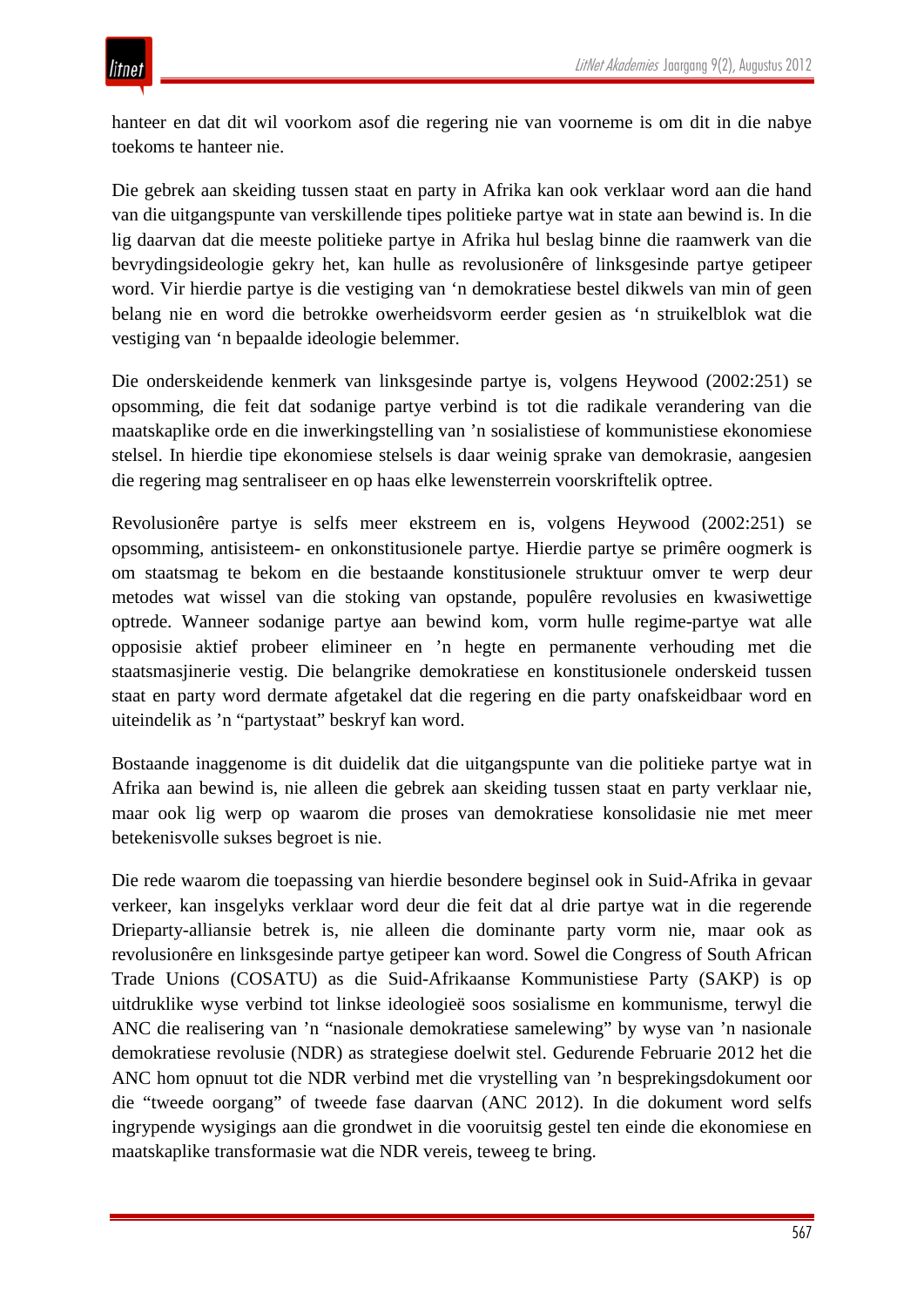

## **3. Die makrostrukturele faktore**

#### *3.1 Die lae vlak van sosio-ekonomiese ontwikkeling*

Volgens politieke wetenskaplikes is daar weinig vraagstukke wat so intensief bestudeer is as die verband tussen sosio-ekonomiese ontwikkeling en politieke demokrasie. Die vrae waarop antwoorde gesoek is, was veral die volgende: Is arm state minder demokraties as ryk state? Indien wel, waarom is dit die geval en hoe kan dit verklaar word? Een van die politieke wetenskaplikes wat reeds gedurende die sewentigerjare van die vorige eeu met 'n hipotese vorendag gekom het, was Robert Dahl (1971). Volgens hom is 'n demokratiese politieke bestel meer waarskynlik in state met hoë geletterdheids- en opvoedkundige vlakke, oop kommunikasiestelsels, pluralistiese samelewings en die redelik gelyke verspreiding van welvaart.

Wucherphennig en Deutsch (2009) het hul dit ten doel gestel om afdoende antwoorde op hierdie tergende vrae te verkry deur die bestaande teoretiese argumente en empiriese getuienis ten aansien van moderniseringsteorie te bestudeer en te ontleed. Die werkswyse wat hulle gevolg het, was die volgende:

- Om die oorspronklike tesis van Lipset, naamlik hoe meer welvarend 'n staat, hoe groter die kans dat dit demokrasie suksesvol sal kan onderhou, te ontleed en te evalueer.
- Om die kwalitatiewe en kwantitatiewe navorsing wat gedurende die afgelope dekades plaasgevind het ten aansien van moderniseringsteorie te bestudeer, sowel as die mees invloedryke kommentaar en kritiek daarop te ontleed.
- Om die meer resente ontwikkelings ten aansien van die navorsing oor sosioekonomiese ontwikkeling en demokrasie te analiseer. In hierdie verband is hoofsaaklik gekonsentreer op die invloedryke en heftig gedebatteerde bydraes van Przeworski en Limongi in hul werk oor moderniseringsfeite en -teorieë.
- Om die resente navorsing van wetenskaplikes soos Boix oor demokrasie en redistribusie; Acemoglu en Robinson oor die ekonomiese oorsprong van diktatuur en demokrasie; en Inglehart en Welzel oor modernisasie, kulturele verandering en demokrasie te ontleed.

Die gevolgtrekking waartoe Wucherphennig en Deutsch (2009) gekom het in hul analise van bestaande navorsing, was dat die noue verwantskap tussen sosio-ekonomiese ontwikkeling en demokrasie nie bevraagteken word nie. Op die keper beskou bevestig alle navorsing die feit dat demokrasie en demokratisering nie op 'n lukrake of toevallige wyse ontstaan nie, maar "van binne af" geskied. Dit kom dus daarop neer dat, op stuk van sake, dit die sosioekonomiese toestande binne 'n staat is wat die stabiliteit en volhoubaarheid van 'n demokratiese orde bepaal en nie andersom nie.

Wanneer ondersoek ingestel word na die werklike stand van sosio-ekonomiese ontwikkeling in Afrika ten einde 'n aanduiding te kry van die stand van die demokratiseringsproses, kom 'n donker prent na vore. Die vasteland, met 'n bevolking van meer as een biljoen mense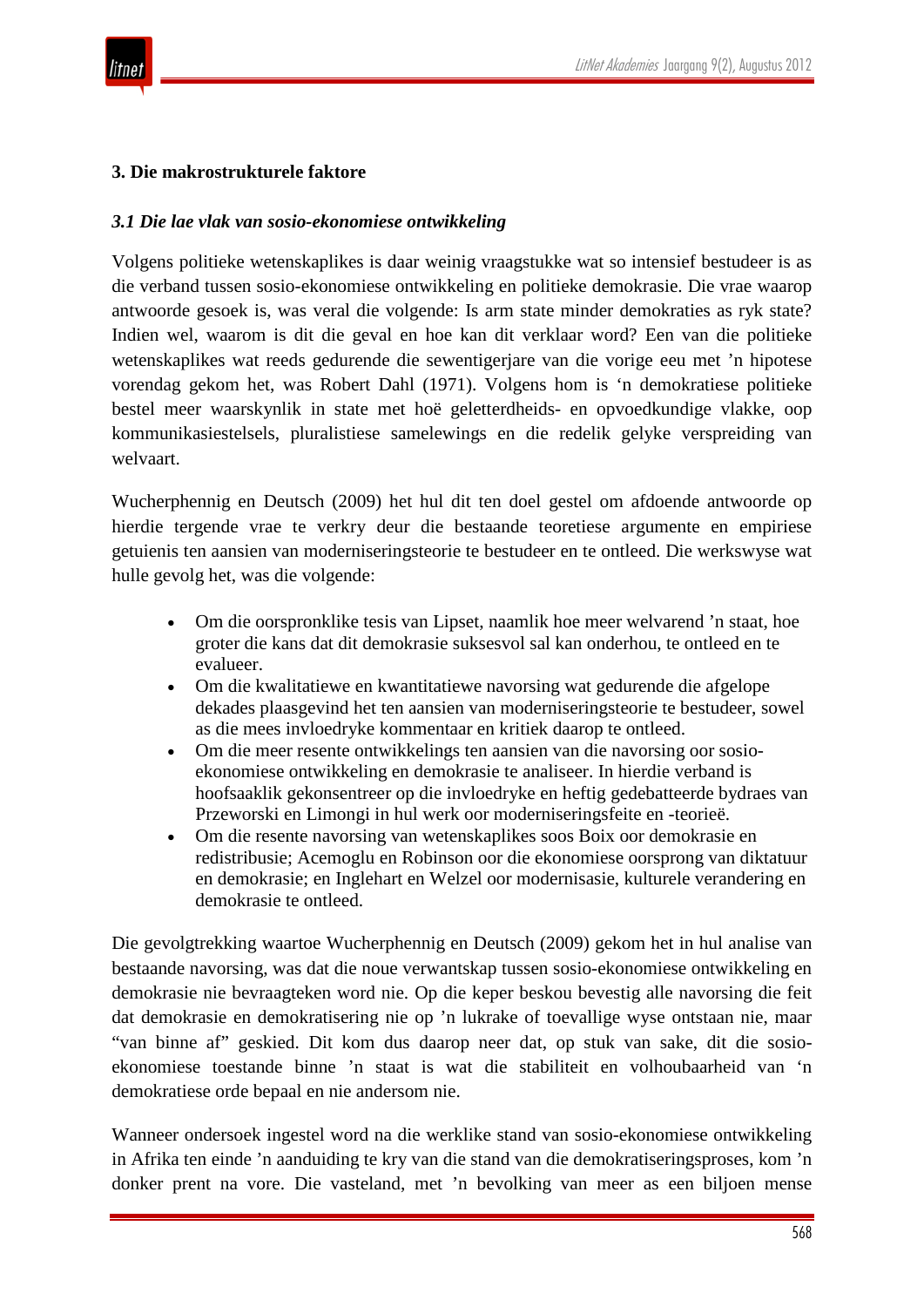

(Population Reference Bureau 2011), kan met enkele uitsonderings gekategoriseer word as onderontwikkeld en deurtrek van armoede. In etlike streke en in talle samelewings is selfs uiterste armoede aan die orde van die dag. Volgens Salih en Nordlund (2007:35) is Afrika die armste vasteland in die wêreld. Hulle verwys na die volgende:

- Oor die afgelope drie dekades was daar geen toename in inkomste vir die inwoners van Afrika nie.
- Bykans die helfte van Afrika se inwoners leef in uiterste armoede.
- Armoede in Afrika is besig om toe te neem in sowel absolute terme as persentasie van die bevolking, terwyl die teenoorgestelde in die ander ontwikkelende streke van die wêreld gebeur.
- Die ongelyke verspreiding van inkomste is die hoogste in Afrika (veral SSA) vergeleke met ander streke in die wêreld.
- Oor die afgelope dekade het die Menseontwikkelingsindeks (MOI) van die Verenigde Nasies se Ontwikkelingsprogram (UNDP) in SSA in 'n vryval verkeer vanweë die verwoestende wisselwerking tussen ekonomiese stagnering, stadige vordering met die verskaffing van onderwys en die verspreiding van MIV/VIGS. Dit het gebeur ondanks die feit dat die betrokke indeks in alle ander ontwikkelende streke gestyg het. Die grootste dalings het in Suider-Afrika plaasgevind – 35 posisies ten opsigte van Suid-Afrika, 23 posisies ten opsigte van Zimbabwe en 21 posisies ten opsigte van Botswana.

Gegewens wat deur Diamond (2007:1) verstrek word, dui daarop dat in 2007 nie minder nie as 23 van die armste state in die wêreld in Afrika was; dat slegs twee state op die vasteland nie onder die onderste derde van die Verenigde Nasies (VN) se MOI geressorteer het nie; dat die lewensverwagting in Afrika 'n skrale 46 jaar is, terwyl die syfer vir Suid-Asië op 64 jaar staan; dat die helfte van Afrika se inwoners nie toegang tot skoon water het nie; dat 30% van die inwoners ondervoed is en dat 10% van kinders voor die ouderdom van een jaar sterf en 17% voor die ouderdom van vyf jaar.

Die lae vlak van sosio-ekonomiese ontwikkeling in Afrika en die armoede wat daarmee gepaard gaan, word waarskynlik ten beste geïllustreer deur statistiek wat deur die World Hunger Education Service (2012) in 2012 verstrek is. Volgens hierdie instelling ressorteer 50,9% van die inwoners van SSA tans onder die 1,25 VSA-dollar-per-dagarmoedeklassifikasie.

Verskeie sienings bestaan oor die oorsake van die lae vlak van sosio-ekonomiese ontwikkeling in Afrika en waarom die vasteland die enigste is wat die afgelope 25 jaar verarm het, terwyl dit nie in die res van die onderontwikkelde wêreld gebeur het nie. Die ekonoom Jeffrey Sachs (2004:131) is die mening toegedaan dat die volgende vyf strukturele faktore as oorsaaklik beskou kan word: hoë vervoerkostes en klein markgroottes; laeproduktiwiteit-landbou; 'n hoë siektelas; ongunstige geopolitiek; en die trae diffusie van buitekontinentale tegnologie na Afrika.

Die navorser Paul Collier (2007:20-24), verbonde aan die Universiteit van Oxford se Sentrum vir die Studie van Afrika-ekonomieë, wyt die vasteland se mislukking om die afgelope aantal dekades ekonomiese groei te bewerkstellig en armoede te bekamp aan die fisiese en menslike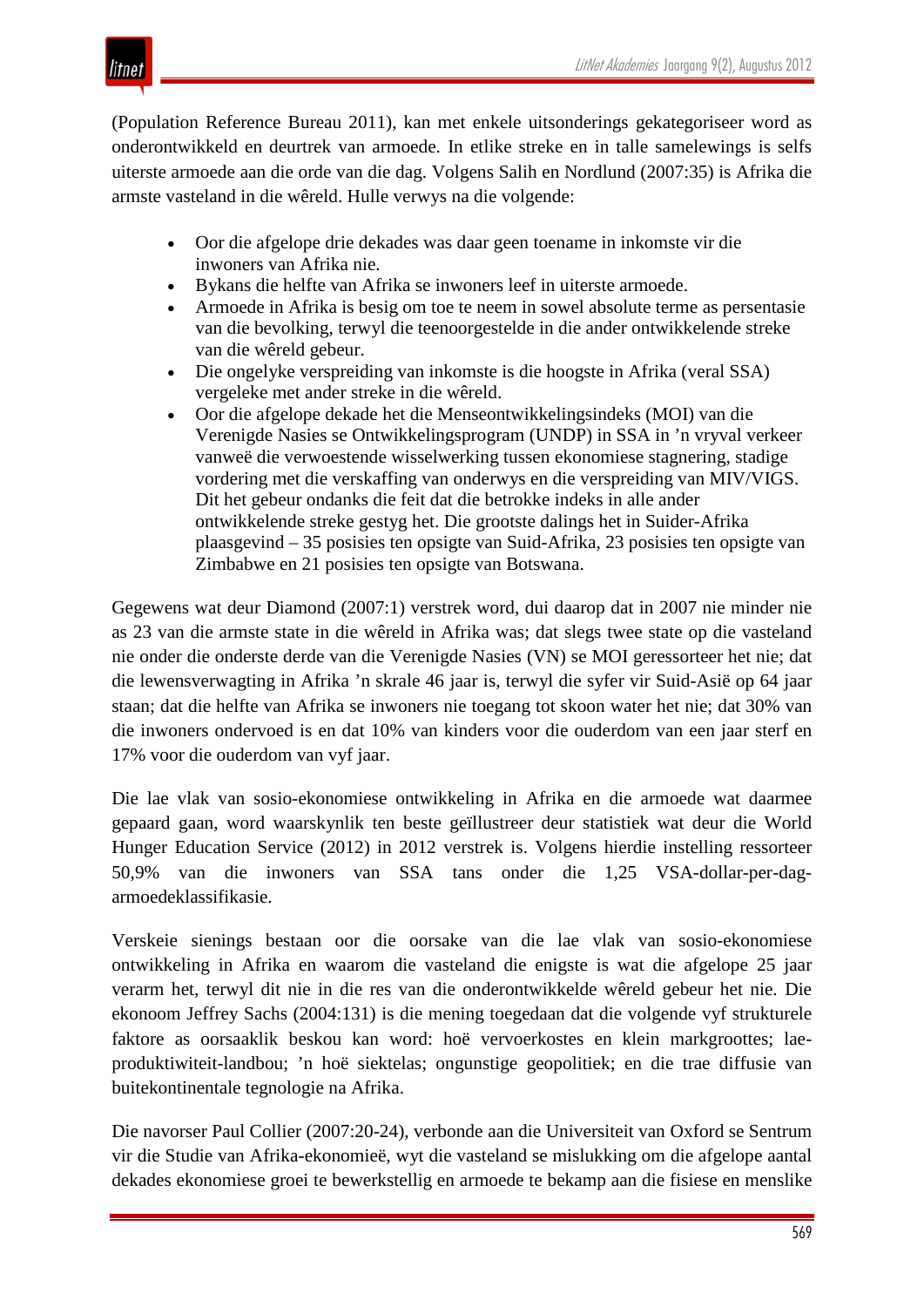geografie van die vasteland wat in ongunstige interaksie met mekaar verkeer. Volgens Collier (2007:20-24) het die interaksie tussen Afrika se fisiese en menslike geografie die volgende drie ekonomiese ontwikkelingsdilemmas tot gevolg: Eerstens is daar die problematiek verbonde aan die bestaan van state wat ryklik bedeeld is met hulpbronne maar wat gekniehalter word deur etnies diverse samelewings. Tweedens is daar die state wat swak bedeeld is met hulpbronne en ook gekniehalter word deur klein diverse bevolkings. Derdens is daar state met stadig-groeiende ekonomieë en wat ook gekniehalter word deur klein diverse bevolkings.

Mahler (1995:60–5) identifiseer 'n hele reeks faktore wat daarvoor verantwoordelik is dat onderontwikkelde state nie daarin slaag om op ekonomiese en maatskaplike gebied vordering te maak nie. In hierdie verband verwys hy na hoë bevolkingsgroei, ongelyke bevolkinsverspreiding, swak lewenskwaliteit (veral weens wanvoeding en siekte), lae opvoedingsvlakke, landbougebaseerde ekonomieë, lae vlakke van industrialisasie, lae indiensname, beperkte handel met ontwikkelde state en 'n hoë nasionale skuldlas. Toegepas op Afrika, kan die negatiewe uitwerking van hierdie faktore op sosio-ekonomiese ontwikkeling in haas elke staat op die vasteland waargeneem word.

Gedurende 2009 het Handley, Higgins en Sharma (2009:2-10) in 'n verslag vir die Oorseese Ontwikkelingsinstituut in Londen die sosio-ekonomiese en polities-ekonomiese faktore geïdentifiseer wat daarvoor verantwoordelik is dat armoede en onderontwikkeling in spesifiek SSA hoogty vier. Betreffende die sosio-ekonomiese faktore is die hoë risiko en kwesbaarheid van inwoners, die gereelde mislukking van oeste, mislukking en vlugtigheid van markte, konflik, swak gesondheidsdienste, en gebrekkige onderwys en bestaansmoontlikhede as die belangrikste drywers geïdentifiseer. Die polities-ekonomiese faktore het ingesluit die politiek van nie-ontwikkeling (politieke stelsels wat transformasionele verandering verhinder); hoë vlakke van korrupsie; swak nasies en swak state (vanweë koloniale grensafbakening); swak burgerlike samelewings; miskenning van menseregte; en die hulpbronvloek.

Alhoewel daar na alle waarskynlikheid nie eenstemmigheid bereik sal word oor die presiese redes wat aangevoer kan word waarom Afrika die armste vasteland in die wêreld is nie, is Diamond (2007:2) die mening toegedaan dat, soos hier bo aangetoon, "die patologie van persoonlike heerskappy" die enkele aspek is wat op die mees prominente wyse figureer in alle politieke, ekonomiese en maatskaplike probleme wat Afrika sedert dekolonisasie ondervind het. Lewis (2007:67) is 'n soortgelyke mening toegedaan en verklaar dat dit moeilik is om in Afrika nie die noue verband tussen niedemokratiese regering en ekonomiese mislukking raak te sien nie. Volgens hom word staatsfondse sonder meer aangewend om die ondersteuningsbasis van regimes in stand te hou. Verder tree die regimes as "hekwagters" op vir toegang tot hulpbronne, werks- en markgeleenthede. Die gevolge hiervan is onvermydelik ekonomiese stagnasie, herhaalde fiskale krisisse en die verdieping van armoede.

Lewis (2007:68) erken dat enkele demokratiserende state wel makro-ekonomiese hervormings gekonsolideer het en dat dit groei in sekere streke bewerkstellig het. Hy beklemtoon egter terselfdertyd dat terwyl hierdie nuwe benaderings die fondament vir beter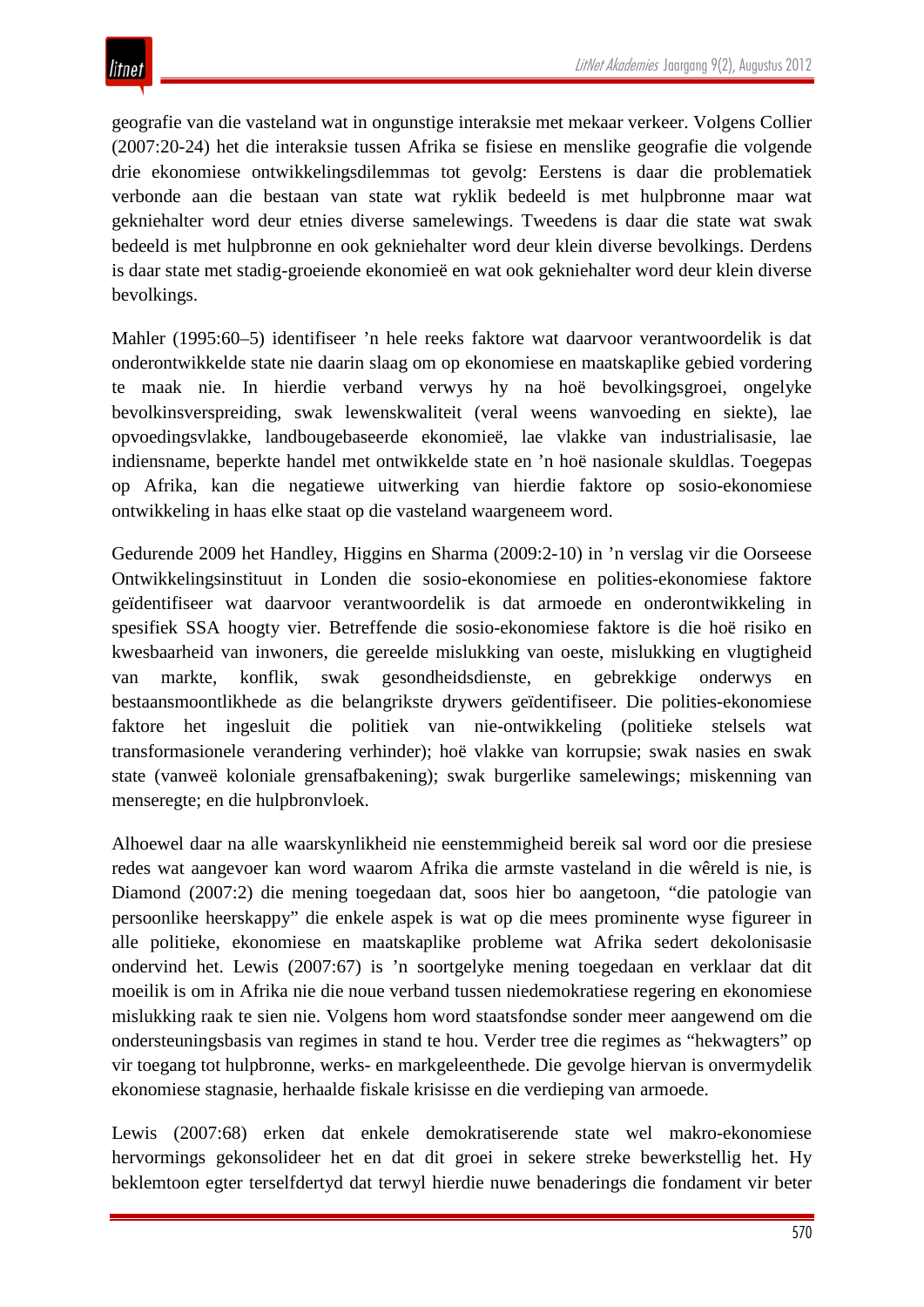prestasie gelê het, die groei nie ten volle daaraan toegeskryf kan word nie. 'n Deel van die oplewing is teweeggebring deur hoër kommoditeitspryse en nuwe bronne van investering, veral China.

In die meeste state waar hervormings aangebring is, het die verhoogde ekonomiese groei egter nie gepaard gegaan met groter populêre welvaart nie. Volgens Lewis (2007:68) is Suid-Afrika, Nigerië, Ghana en Tanzanië voorbeelde waar ekonomiese groei weliswaar bewerkstellig is, maar dat dit nie welvaart vir die gewone burgery geskep het nie. Hy verwys na hierdie wanverband (*disconnect)* tussen makro-ekonomiese indikatore en mikroekonomiese prestasie as die paradoks van groei sonder welvaartskepping.

Aangesien Lewis na Suid-Afrika as voorbeeld verwys, kan gemeld word dat die Suid-Afrikaanse ekonomie sedert 1993 tot en met die uitbreek van die wêreldwye ekonomiese krisis in 2008 vir 62 kwartale ononderbroke groei getoon het (SouthAfrica.info 2011). Ten spyte van hierdie uitgerekte periode van ekonomiese groei wys Gouws (2011) egter daarop dat 35% van alle Suid-Afrikaners onder die armoedegrens leef. Die rykste 10% van die inwoners verdien 53% van die inkomste en die rykste 20% kry 70% daarvan. Die armste 10% van die bevolking kry 0,57% van die inkomste, terwyl die armste 20% slegs 1,6% daarvan kry. Dit beteken dat Suid-Afrika, ten spyte van 'n relatief lang periode van ekonomiese groei, steeds die mees ongelyke staat in die wêreld is ten aansien van die verdeling van inkomste.

Dit is belangrik om te beklemtoon dat die lae vlak van sosio-ekonomiese ontwikkeling in veral SSA voortduur nieteenstaande omvangryke ontwikkelingstrategieë en -planne deur die internasionale gemeenskap en state in Afrika self. In hul verslag aan die Oorseese Ontwikkelingsinstituut in 2009 gee Handley e.a. (2009) 'n oorsig van die verskillende groeien ontwikkelingsinisiatiewe vir Afrika wat die afgelope dekades die lig gesien het. Eerstens is daar die armoedegerigte planne en programme, wat insluit die Struktureleaanpassingsprogramme (SAP's) en Armoedeverminderingstrategieë (PRS's) van die Internasionale Monetêre Fonds (IMF) en die Wêreldbank, die Millennium-Ontwikkelingsdoelwitte (MDG's) neergelê deur die Verenigde Nasies (VN), asook die programme vir kapasiteitsbou, armoede-bekamping, sosiale beskerming, insluiting en bemagtiging. Tweedens is daar die groeigerigte programme wat insluit planne vir handelsuitbreiding, verhoogde investering, nywerheids- en infrastruktuurontwikkeling. Derdens is daar die planne vir die hervorming van buitelandse hulpverlening. Laastens is daar die planne en programme wat spesifiek deur state in Afrika geïnisieer is, soos die NEPAD (New Economic Plan for Africa's Development), die APRM (Africa Peer Review Mechanism), die Kimberley-proses en die Extractive Industries Transparency Initiative (EITI).

Dat die lae vlak van sosio-ekonomiese ontwikkeling, ten spyte van 'n omvangryke stel strategieë en planne vir groei en armoedeverligting, 'n enorme probleem vir demokratiese konsolidasie regoor Afrika skep, sal geredelik besef word, veral as in gedagte gehou word dat die burgery, omdat hul lewensomstandighede nie verbeter het nie, vertroue in die demokratiseringsproses kan verloor en sodoende die weg baan vir imperiale presidente en populistiese aktiviste om hul magsgreep op samelewings te behou en te versterk. Die eise van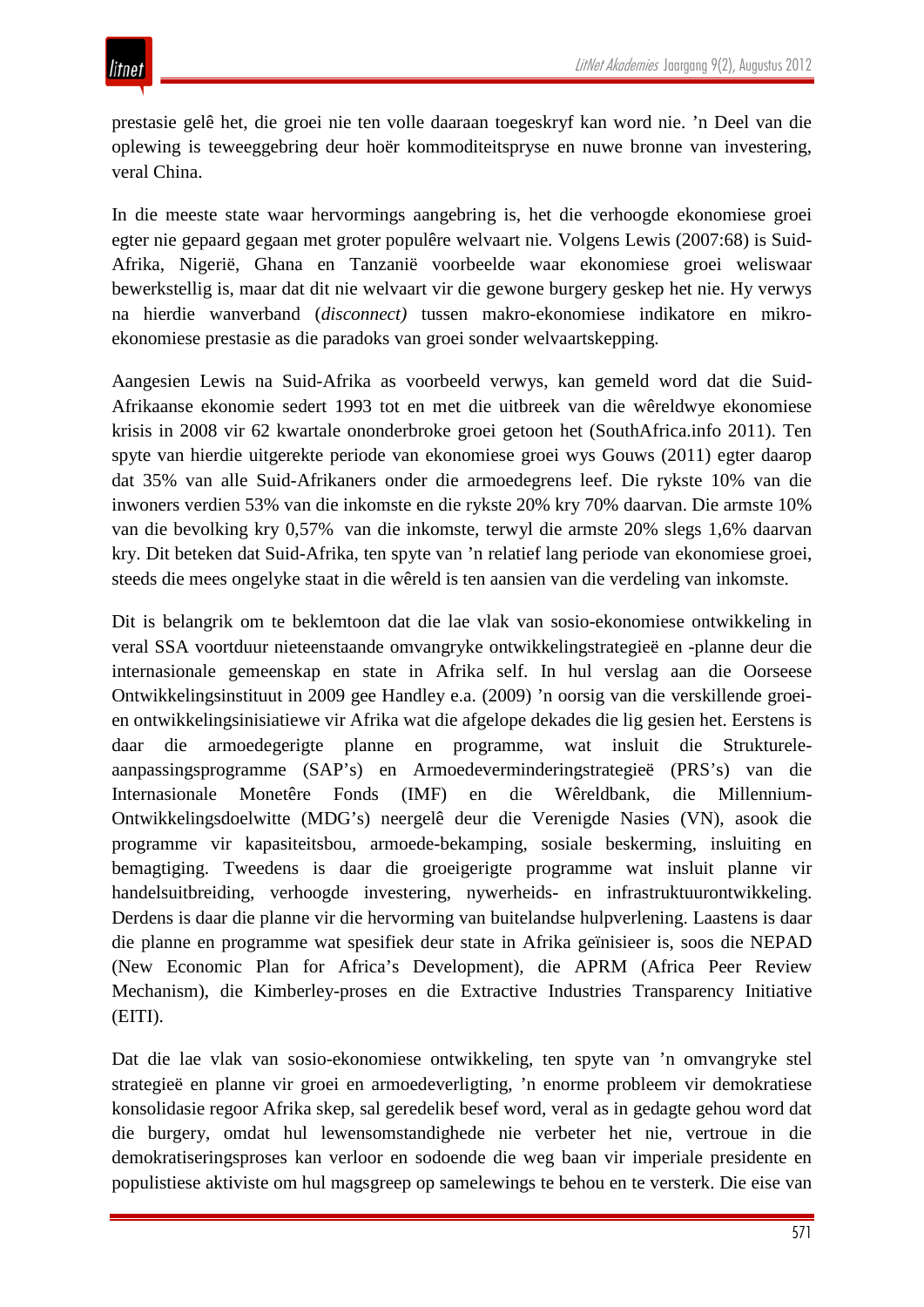die ANC Jeugliga in Suid-Afrika vir die eietydse ekonomiese bevryding van die armes en 'n omvangryke program van nasionalisering van strategiese bedrywe (ANC Youth League 2011) is 'n goeie voorbeeld van die wyse waarop armoede vir korttermyn politieke magsoorwegings uitgebuit kan word.

## *3.2 Die voorkoms van konflik en geweld in samelewings*

Ingevolge die demokratiese vredesteorie (Democratic Peace Theory 2010) voer demokratiese state nie oorlog teen mekaar nie en is hierdie state ook wat hul interne politieke prosesse aanbetref meer vreedsaam as niedemokratiese stelsels. Die uitgangspunt wat hierdie besondere beskouing ten grondslag lê, is dat demokratiese regerings meer vreedsaam is omdat hulle oor groter legitimiteit beskik; meer verantwoordbaar is aan hul burgers; meer akkommoderend is vir die pluraliteit van samelewings; en meer verdraagsaam is vir uiteenlopende sienings.

Alhoewel bogemelde uitgangspunte wye aanvaarding geniet, het die demokratiseringsproses waarmee in die negentigerjare van die vorige eeu in Afrika begin is, die hoogs plofbare aard van die demokratiserende state op die vasteland blootgelê. Ter illustrasie wys Diamond (2007:2) daarop dat twee derdes van die state waarheen die Verenigde Nasies (VN) tussen 1998 en 2007 vredesbewaringsmagte gestuur het, in Afrika geleë was en dat 70 persent van die 70 000 VN-vredesbewaringstroepe wat vanaf 2007 ontplooi is, in Afrika diens gedoen het.

Volgens Handley e.a. (2009:3) was Afrika in 2006, met slegs 13% van die wêreld se bevolking, verantwoordelik vir 40% van alle gewelddadige konflikte. In dieselfde jaar het meer as drie miljoen inwoners van state op die vasteland 'n heenkome elders as vlugtelinge gesoek.

Strydig met die teorie van demokratiese vrede het die demokratiseringsproses dus nie tot vreedsame samelewings in Afrika gelei nie. Inteendeel, alles dui daarop dat die vryhede wat die demokratiseringsproses meegebring het, eerder tot konflik en geweld bygedra het. Navorsing deur Bekoe (2007:29) toon aan dat van die 19 state in Afrika wat tussen 2000 en 2005 aktiewe konflik ondervind het, 13 op daardie stadium as "nominaal demokraties" getipeer was. In agt state het die konflik selfs geëskaleer tot burgeroorlog. Die navorser Naison Ngoma (2004), verbonde aan die Instituut vir Sekerheidstudies (ISS), sluit hom hierby aan en wys daarop dat die demokratiseringsproses waarmee na die Koue Oorlog in Afrika begin is, nie tot 'n afname in die aantal staatsgrepe gelei het nie. Data wat versamel is vir die tydperk 1995 tot 2001, dui daarop dat daar gedurende hierdie periode trouens 'n toename in staatsgrepe op die vasteland was.

Ter verklaring van hierdie anomalie het Bekoe (2007:29) antwoorde op die volgende vrae probeer soek: Onder welke toestande kan demokratisering tot politieke geweld lei? Onder welke toestande hou demokratisering en demokratiseringsmeganismes die belofte van vrede in? Kan nuut-demokratiserende state politieke geweld vermy? In haar navorsing het sy tot die gevolgtrekking gekom dat alhoewel dit inderdaad aanvaar kan word dat stabiele demokrasieë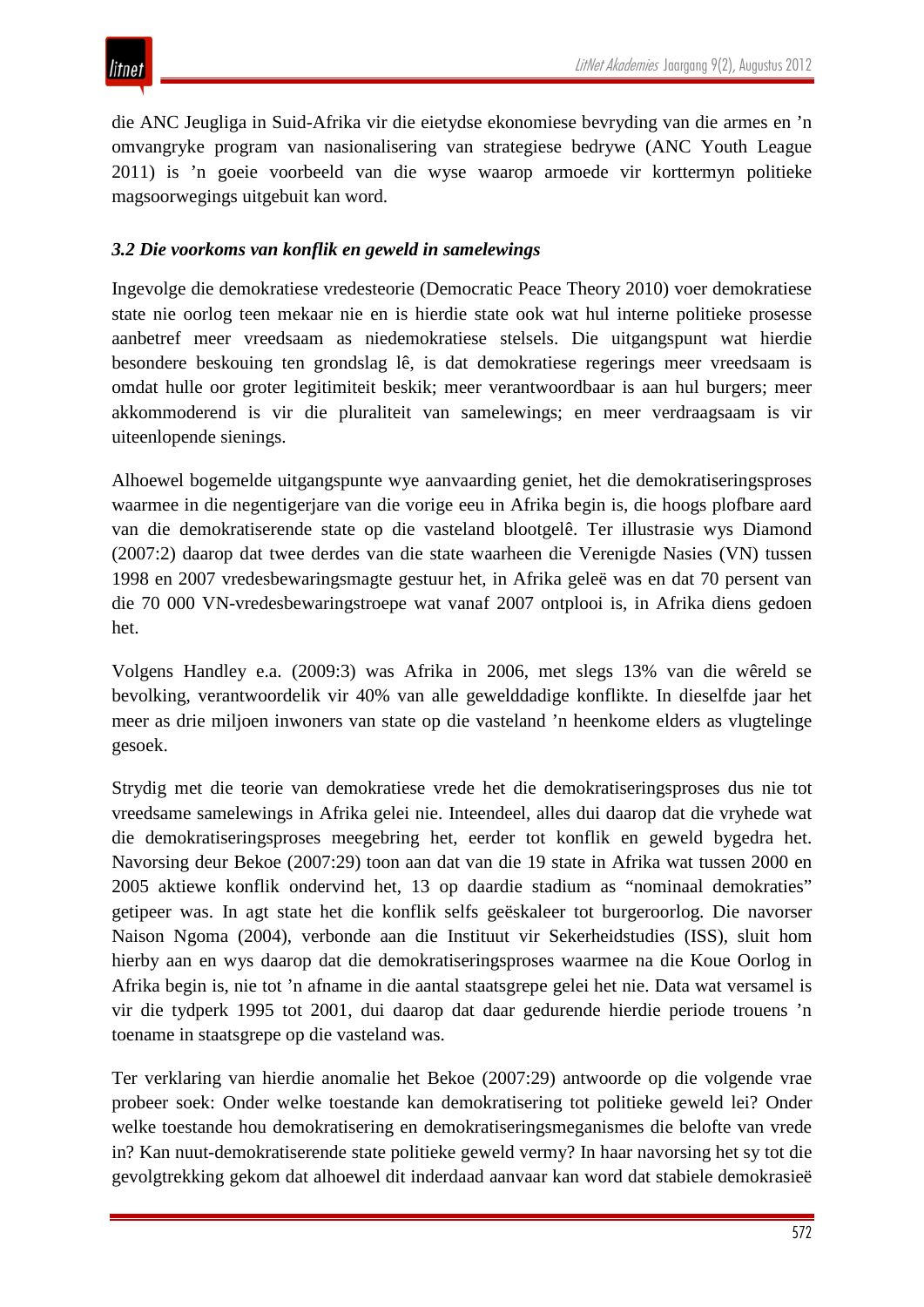

uiteindelik meer vreedsaam is, die weg daarheen nie altyd vreedsaam is nie. Dit is dus nodig om 'n onderskeid te tref tussen nuut-demokratiserende stelsels en geïnstitusionaliseerde en gekonsolideerde demokrasieë. Volgens Bekoe (2007:29) veroorsaak die demokratiseringsproses konflik en geweld om presies dieselfde redes as waarvoor dit geloof word 'n metode te wees vir die voorkoming daarvan: terwyl gevestigde demokrasieë uiteenlopende politieke sienings toelaat, sonder die gevaar van 'n gewelddadige teenreaksie (*backlash*), beskik nuut-demokratiserende state nie oor die institusionele sterkte om dit toe te laat nie. Nog minder beskik sodanige state oor die verdraagsaamheid om 'n gewelddadige teenreaksie te temper.

Ter verdere verduideliking van waarom konflik en geweld in nuut-demokratiserende stelsels gedy, wys Bekoe (2007:29–31) ook op die volgende:

- Demokratiserende politieke stelsels is meer geneig tot geweld omdat die instellings wat konflik moet hanteer, swak is.
- Demokratiserende politieke stelsels vind dit problematies om opponerende groeperings wat noodwendig na vore sal tree, te hanteer.
- Politieke koalisies in demokratiserende politieke stelsels is onstabiel omdat 'n tradisie van kompromiesluiting afwesig is.
- Demokratiserende politieke stelsels ondervind probleme om die groot verskeidenheid belangegroepe wat op die toneel verskyn, te akkommodeer.
- Demokratisering is uitermate problematies in etnies-diverse samelewings.
- Demokratisering is haas onmoontlik in gesentraliseerde politieke stelsels.
- Regeerders in demokratiserende stelsels wat tot die gevolgtrekking kom dat hul magsbasis deur demokratisering bedreig word, kan tot geweld oorgaan ten einde steun te behou.

Inagnemende die feit dat bogemelde toestande in die meeste state in Afrika teenwoordig is, of kan ontstaan, is dit begryplik waarom die demokratiseringsproses waarmee in die negentigerjare van die vorige eeu begin is, nie 'n einde aan konflik en geweld in talle state teweeg gebring het nie. Demokratisering het in plaas daarvan om konflik en geweld te verminder eerder daartoe bygedra. Voeg hierby die talle ander samelewings- en strukturele faktore wat die demokratiseringsproses tot dusver gekortwiek het, en die moontlikheid dat die ganse proses in talle state uiteindelik in die slag kan bly, kan nie uitgesluit word nie.

## *3.3 Die verdelende invloed van etnisiteit op samelewings*

Etnisiteit is, volgens Heywood (2002:168), die sentiment van lojaliteit jeens 'n onderskeidende bevolking, kulturele groep of selfs 'n bepaalde grondgebied. Volgens hom is die begrip baie gekompliseerd, omdat dit sowel rasse- as kulturele elemente omsluit. Die lede van 'n etniese groep word dikwels as afstammelinge van gemeenskaplike voorouers beskou en op grond daarvan as 'n uitgebreide familie wat deur bloedverwantskap gebind word, geag. Die mees algemene siening is egter dat etnisiteit 'n vorm van kulturele identiteit is, maar wat op 'n intens emosionele vlak uitspeel en ervaar word. Terwyl 'n etniese kultuur bepaalde waardes, tradisies en gebruike omsluit, is die belangrikheid van etnisiteit daarin geleë dat dit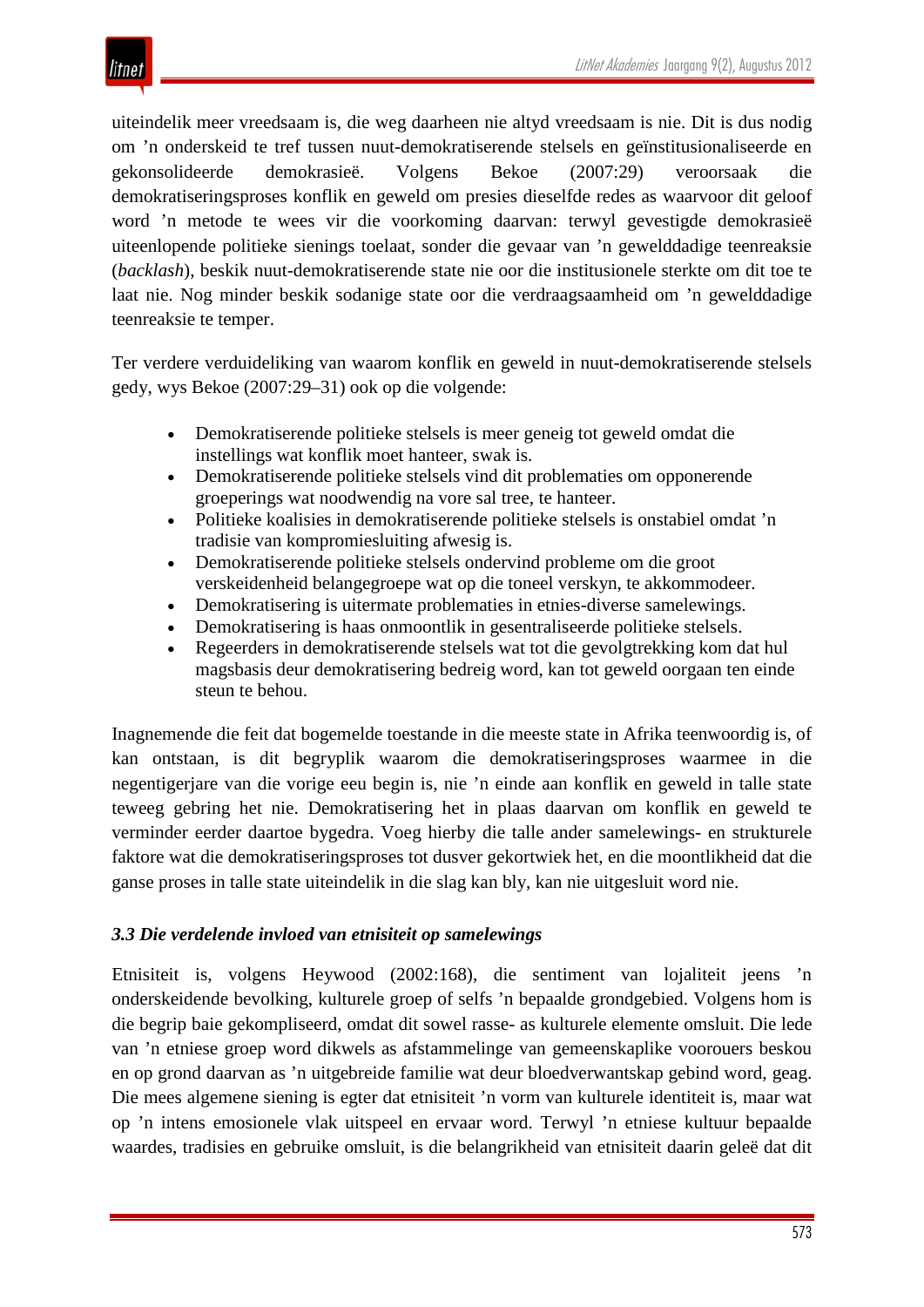aan 'n groep mense 'n gemeenskaplike identiteit verskaf en hul van ander onderskei op grond van oorsprong en afkoms.

Heywood (2002:168) wys verder daarop dat terwyl sommige waarnemers nasies as uitgebreide etniese groepe beskou, ander die standpunt huldig dat etniese groepe 'n eksklusiwiteit vertoon ('n persoon kan nie by 'n etniese groep aansluit nie) wat nie by nasies bespeurbaar is nie. In die algemeen is nasies meer inklusief en polities gedefinieerd. "Etniese nasionalisme" verwys bloot na 'n vorm van nasionalisme wat primêr aangevuur word deur 'n sterk ontwikkelde gevoel van etniese eiesoortigheid of onderskeibaarheid en 'n ewe sterk begeerte om dit te bewaar.

Wanneer die moderne politieke landskap van die Afrika-vasteland bestudeer word, is die mees opvallende eienskap die diversiteit van die bevolkings ten aansien van etnisiteit. Schraeder (2004:101) is die mening toegedaan dat daar in Afrika etlike duisende etniese groeperings onderskei kan word, elk met sy eie waardes, tradisies en gebruike. In Nigerië alleen is daar meer as 250 etniese groepe, in Kenia meer as 40 en in Tanzanië meer as 60 (Opondo s.j.). Hierbenewens is elke etniese groep in Afrika onderverdeel in subgroeperings. Die individuele subgroeperings, wat op verwantskap gebaseer is, kan hul afkoms eeue terugvoer tot 'n spesifieke stigterspersoon, -familie of -dinastie.

Ten spyte daarvan dat etnisiteit 'n opvallende eienskap in haas elke samelewing in Afrika is, is gedurende die koloniale era weinig betekenis en oorweging daaraan verleen. Ook met die verlening van onafhanklikheid het etnisiteit selde 'n rol gespeel in die regeringstrukture wat deur die koloniale moondhede gevestig is. Die volgende kan as die belangrikste redes aangevoer word waarom sowel die koloniale heersers as die plaaslike leierskader nie groter oorweging in die dekolonisasieproses aan hierdie belangrike faktor verleen het nie: Eerstens was daar die oortuiging by die koloniale moondhede sowel as moderniseringsteoretici van daardie era dat etnisiteit sou verdwyn namate die nuwe state in Afrika die weg van verstedeliking, modernisering en ontwikkeling betree. Tweedens was daar die siening by sowel Westerse leiers as leiers in Afrika dat die nasionale ontwaking wat reeds gedurende die koloniale era posgevat het, na dekolonisasie 'n einde aan etniese verdelings binne state sou meebring. Derdens het leiers in Afrika in die besonder die standpunt gehuldig dat die verdwyning van etnisiteit aangehelp sou word deur 'n vorm van integrasionistiese nasionalisme, naamlik Pan-Afrikanisme, te verkondig, te propageer en te institusionaliseer (Schraeder 2004:102).

Gelei deur hierdie oortuigings het leiers in Afrika etnisiteit doelbewus probeer besweer deur daarna te verwys as 'n retrogressiewe krag wat van agterlikheid getuig en dus nie in moderne samelewings tuishoort nie. Verder is daar op unitêre regeringstelsels besluit in die verwagting dat sterk sentrale regerings daartoe sou meehelp dat etnisiteit as 'n middelpuntvliedende krag in samelewings uitgeskakel sou word.

Anders as wat die verwagting was, het etnisiteit egter nie verdwyn nie, maar as 'n uiters potente en dinamiese krag na vore getree en politieke ontwikkelings regoor die vasteland beïnvloed. Selfs die vorming van 'n Pan-Afrikanistiese instelling, die Organisasie vir Eenheid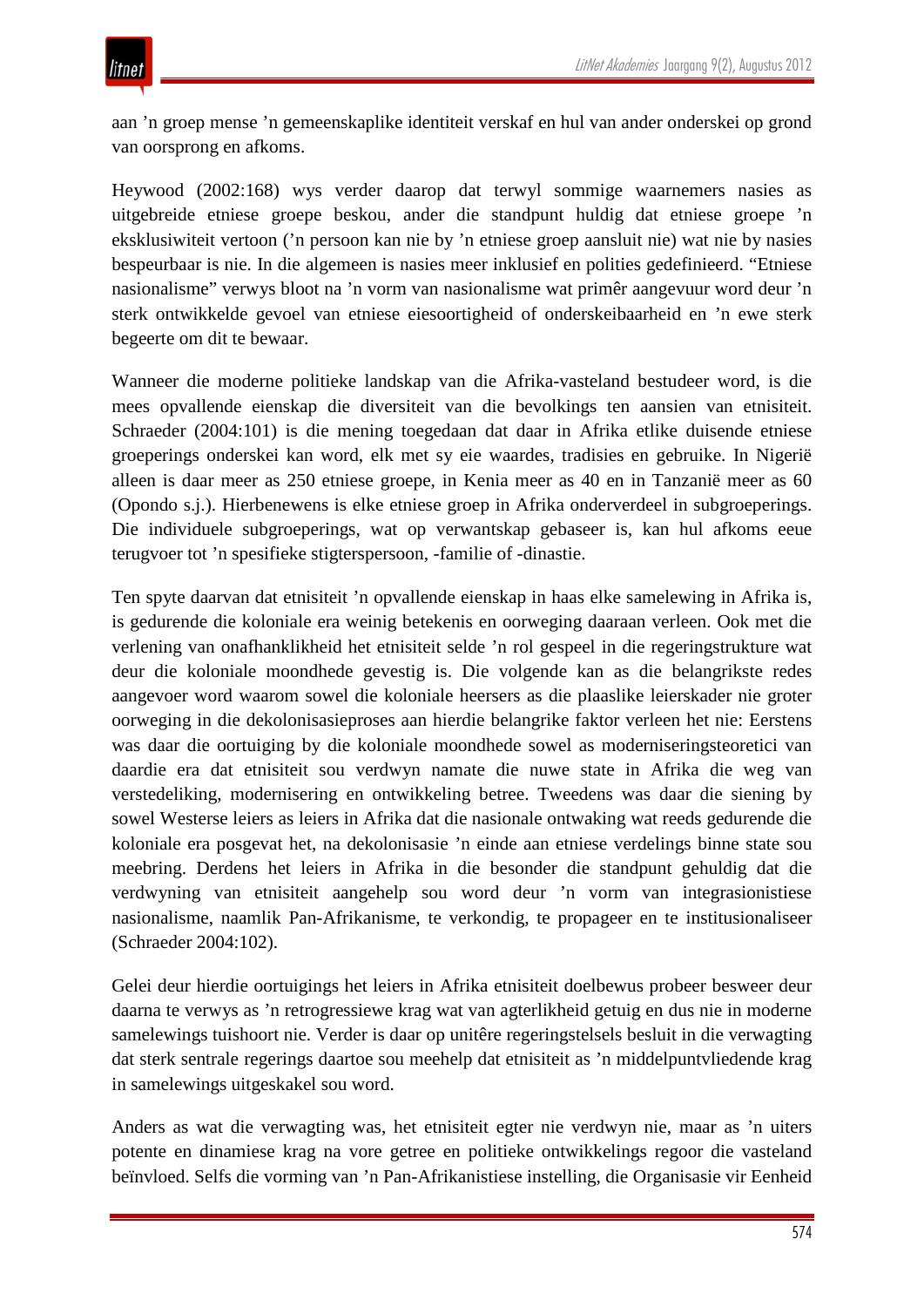in Afrika gedurende 1963, die totstandkoming van outoritêre regeringsvorme en ekonomiese integrasie op 'n streeksgrondslag in Noord-, Wes-, Oos-, Sentraal- en Suidelike Afrika, kon nie die uitwerking van die etniese faktor neutraliseer nie.

In uitgebreide navorsing oor politieke partye in Afrika wys Salih en Nordlund (2007:26) daarop dat interetniese verhoudings in samelewings 'n aspek van besondere belang is en gevolglik dikwels verpolitiseer word. Soms word hierdie verhoudings versterk deur, en gekombineer met, ewe diverse linguistiese, godsdienstige en regionale klowings en vyandigheid. Dit is veral die wydverspreide gebruik van etniese mobilisasie vir die stigting van politieke partye, verkiesingsveldtogte, of patrimoniale doeleindes wat, wanneer gekombineer met ekonomiese ongelykheid en ongelyke toegang tot politieke mag, as 'n bron van uitgerekte konflik en onstabiliteit dien.

Ake (1993:1) het reeds gedurende die vroeë negentigerjare van die vorige eeu probeer om 'n afdoende antwoord te vind betreffende die kwelvraag of etnisiteit oor genoegsame destruktiewe potensiaal beskik om die demokratiseringsproses in Afrika te laat ontspoor. Die gevolgtrekking waartoe hy gekom het, was dat alhoewel etnisiteit in Afrika nie as inherent problematies ten aansien van demokratisering beskou kan word nie, dit nietemin so 'n prominente faktor in elke samelewing is dat dit nie geïgnoreer durf word nie. Ake (1993:13) het die prominensie van etnisiteit in Afrika-samelewings toegeskryf aan die feit dat alhoewel dit 'n sosiale konstruksie is, dit 'n lewende teenwoordigheid in elke persoon se lewe is. Dit vorm, volgens hom, 'n belangrike deel van wat elke persoon in Afrika in sy diepste wese is.

Rawlinson (2003:1) huldig die siening dat verpolitiseerde etniese verhoudings en etniese mobilisasie nie alleen die hoofbron van konflik in Afrika sedert onafhanklikheidwording was nie, maar ook die vernaamste struikelblok in die weg van sosio-ekonomiese ontwikkeling (en demokratisering) is. Die volgende is van die belangrikste gevolgtrekkings waartoe hy gekom het: Eerstens dat kompetisie oor die beheer van die staat primêr deur etniese kwessies oorheers word. Tweedens dat die bewerkstelliging van nasionale samehorigheid deur die instrumentele gebruik van etnisiteit verhoed word. Derdens dat die blaam vir die voorkoms van antagonisme tussen etniese groepe in samelewings sonder meer op die elite geplaas kan word.

En laastens dat etniese mobilisasie in samelewings slegs verminder kan word deur die verantwoordelike optrede van die elite (Rawlinson 2003:1-6).

Die demokratiseringsproses waartoe talle state in Afrika hul sedert die begin van die negentigerjare van die vorige eeu verbind het, kon insgelyks nie die problematiek inherent aan etnisiteit in die politieke en maatskaplike transformasie van samelewings uitskakel nie. Volgens Schraeder (2004:106-10) het etniese konflik drie belangrike uitkomste tot gevolg gehad: Eerstens was dit verantwoordelik vir die vorming van etnies-geïnspireerde opposisiebewegings en guerrilla-insurgensies. Tweedens het gegriefde etniese groeperings oorgegaan tot die stigting van separatistiese bewegings. Die derde en mees ekstreme vorm van etniese konflik was volksmoord (die sistematiese uitwissing van een etniese groep deur 'n ander).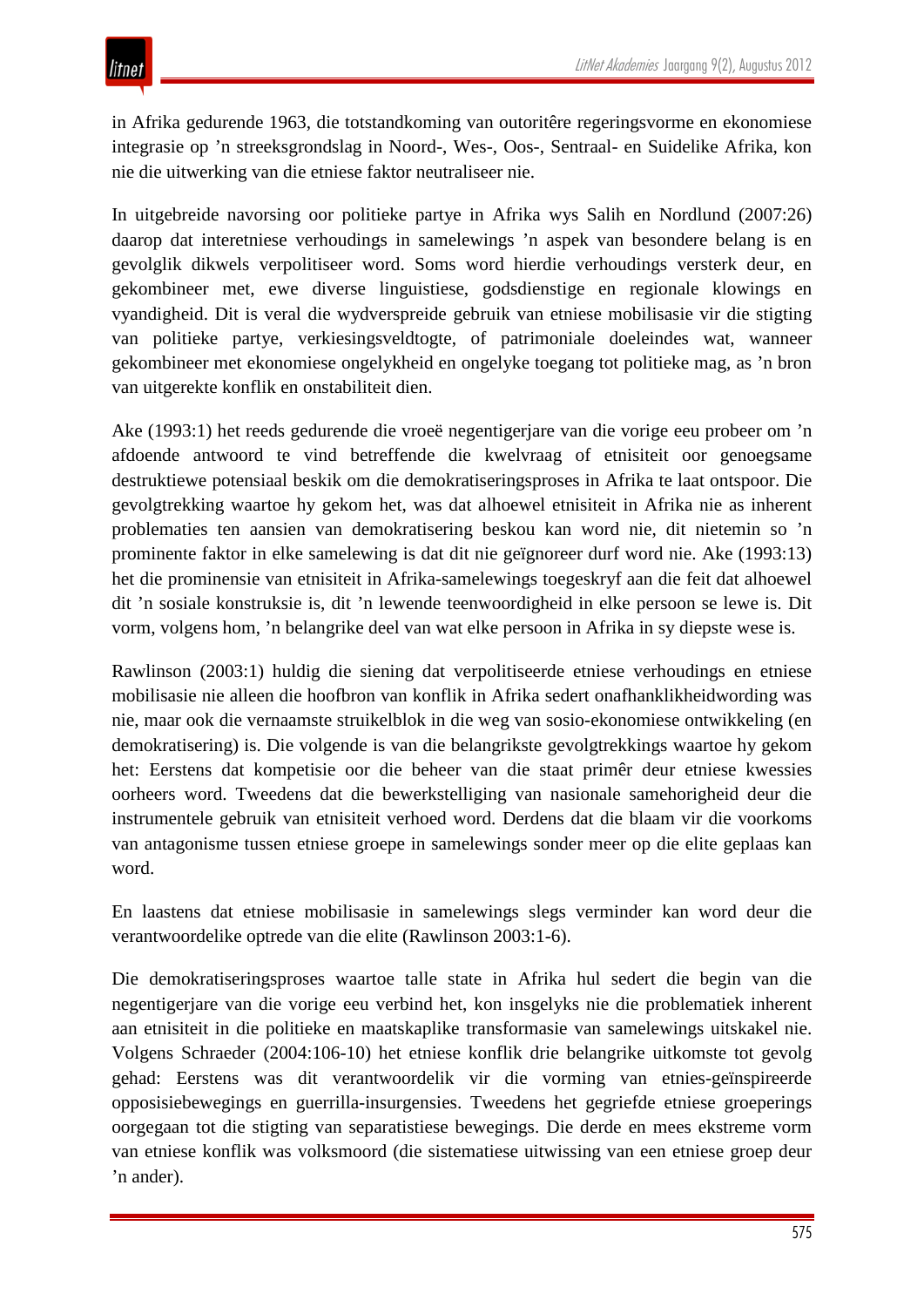In enkele gevalle het etniese konflik sodanige afmetings aangeneem dat leiers genoodsaak was om hul toevlug tot die radikale verdeling van state te neem. Die jongste voorbeeld in hierdie verband is die onafhanklikheid wat gedurende Julie 2011 aan Suid-Soedan verleen is.

In hul navorsing ten aansien van die onderwerp wys Opondo (s.j.) en Salih en Nordlund (2007:22) daarop dat die polities disintegratiewe potensiaal van etnisiteit in die nuutdemokratiserende state in Afrika treffend geïllustreer word deur die feit dat politieke partye, met enkele uitsonderings, regoor die vasteland nie op ideologiese grondslae of deurdagte beleidsprogramme gevorm word nie, maar op die basis van etnisiteit. In Nigerië is die verskynsel een van die uitstaande kenmerke van daardie samelewing (Theen en Wilson 1996:498–9).

## **4. Samevatting**

Met die verval van Marxisties-Leninistiese outoritarisme aan die einde van die tagtigerjare van die vorige eeu het die demokratiese owerheidsvorm wêreldwyd as die onbetwiste oorwinnaar na vore getree. In die nuwe internasionale orde wat na hierdie gebeure tot stand gekom het, het talle state regoor die wêreld die outoritêre juk afgewerp en die oorgang na demokrasie gemaak. State in Afrika het insgelyks hierna met 'n demokratiseringsproses van ongekende omvang begin. Anders as in die meeste ander wêrelddele het die proses egter nie glad verloop nie. Na twee dekades word uit die 54 state op die vasteland slegs die klein eilandstaat Mauritius, met 'n bevolking van 1,2 miljoen mense, as 'n volwaardige demokrasie beskou. 'n Verdere nege state, waaronder Suid-Afrika, word as vrye state maar gebrekkige demokrasieë getipeer. Die res is in wisselende mate steeds vasgevang in die greep van outoritarisme. Kortom: vir die burgery in die meeste state in Afrika is die demokratiese ideaal van regering van die mense, deur die mense en vir die mense steeds nie 'n werklikheid nie.

Samevattend kan die politieke-kultuur-, politieke–elite-keuse- en makrostrukturele faktore wat daarvoor verantwoordelik is dat die demokratiseringsproses waarmee sedert die vroeë negentigerjare van die vorige eeu in Afrika begin is, nie baie suksesvol was nie, soos volg opgesom word:

- Die teenwoordigheid van 'n onderworpe politieke kultuur in kombinasie met parogiale politieke oriëntasies, wat meebring dat beduidende gedeeltes van samelewings, onder meer as gevolg van die proses van demokratisering van ontmagtiging, passief, afsydig of sinies jeens die politieke proses staan.
- Die bestaan van onderontwikkelde en ongeorganiseerde burgerlike samelewings, asook 'n gebrek aan 'n niepolitiese middelklas wat outonoom kan optree en sodoende private belange kan beskerm en 'n wakende oog oor regerings kan hou.
- Die konsentrasie van mag in die hande van die uitvoerende gesag en as gevolg daarvan die wydverspreide voorkoms van neopatrimonialisme, prebendelisme en imperiale presidentskappe.
- Die versuim van die politieke partye om as demokratiseringsagente op te tree vanweë die feit dat meeste van hierdie instellings aan die burokraties-oligargiese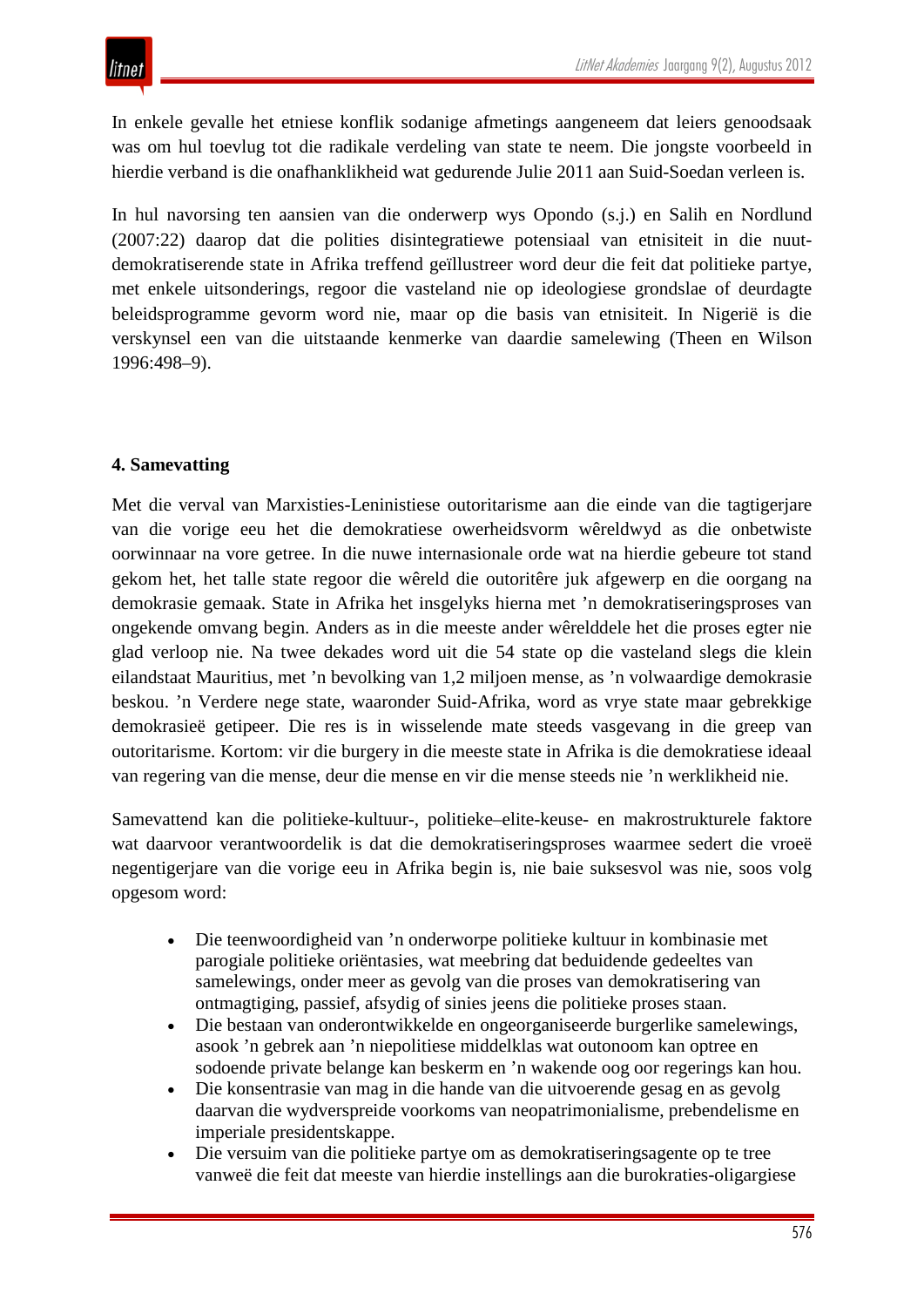sindroom (BOS) ly; slegs op elite-vlak volhoubaar is; op etniese en streekslojaliteite gebaseer is; en staatsmag wil bekom met die uitsluitlike doel om beheer oor die staat se personeel en hulpbronne te verkry en daarna vir eie gewin aan te wend.

- Die begrensing van mediavryheid deur die meeste regerings onder die valse voorwendsel dat sodanige optrede in die openbare belang is of noodsaaklik is om die samelewing se veiligheid te verseker of versnelde sosio-ekonomiese ontwikkeling te bewerkstellig.
- Die aftakeling van skeiding tussen staat en party as gevolg van die wydverspreide vorming van dominante–party-stelsels en die uitgangspunte wat deur talle revolusionêre en linksgesinde partye gehuldig word.
- Die lae vlak van sosio-ekonomiese ontwikkeling, wat meebring dat Afrika die enigste vasteland is wat die afgelope 25 jaar verarm het en waar slegs twee state nie onder die onderste derde van die Verenigde Nasies se Ontwikkelingsprogram (UNDP) se Menseontwikkelingsindeks (MOI) ressorteer nie.
- Die voorkoms van konflik en geweld, en saam daarmee die feit dat demokratiserende state in Afrika nie oor die institusionele sterkte beskik om die uitdrukking van opponerende beskouings toe te laat of die verdraagsaamheid het om gewelddadige teenreaksies te temper nie.
- Die hardnekkige voorkoms van etnisiteit en die destruktiewe konflik, onstabiliteit en verdeeldheid wat dit in tradisionele en demokratiserende samelewings veroorsaak.

Ten slotte kan dit gestel word dat die toekomsvooruitsigte vir demokratisering in Afrika swak is. Soos Herbst (2007:65) tereg opgemerk het, is die "laaghangende vrugte" in Afrika reeds gepluk en hy voorsien nie dat die oorblywende vrugte maklik bekombaar sal wees nie. Tans is die "Arabiese Lente" noord van die Sahara die enigste ligpunt in die demokratiseringsproses op die vasteland, alhoewel dit nie bekend is welke seisoen op die lente sal volg nie. Wat wel bekend is, is dat suid van die Sahara die demokratiese winter in talle state in ongenade voortduur.

## **Bibliografie**

Ake, C. 1993. What is the problem of ethnicity in Africa? (25 Oktober 2011 geraadpleeg).

Akech, M. 2011. Constraining government power in Africa. *Journal of Democracy*, 22(1). (2 Maart 2012 geraadpleeg).

Almond, G. en S. Verba. 1989. Civic culture. Political attitutes and democracy in five nations. Newbury Park, Kalifornië: SAGE Publications. (19 Februarie 2012 geraadpleeg).

ANC. 2012. The second transition? Building a national democratic society and the balance of forces in 2012. (14 Maart 2012 geraadpleeg).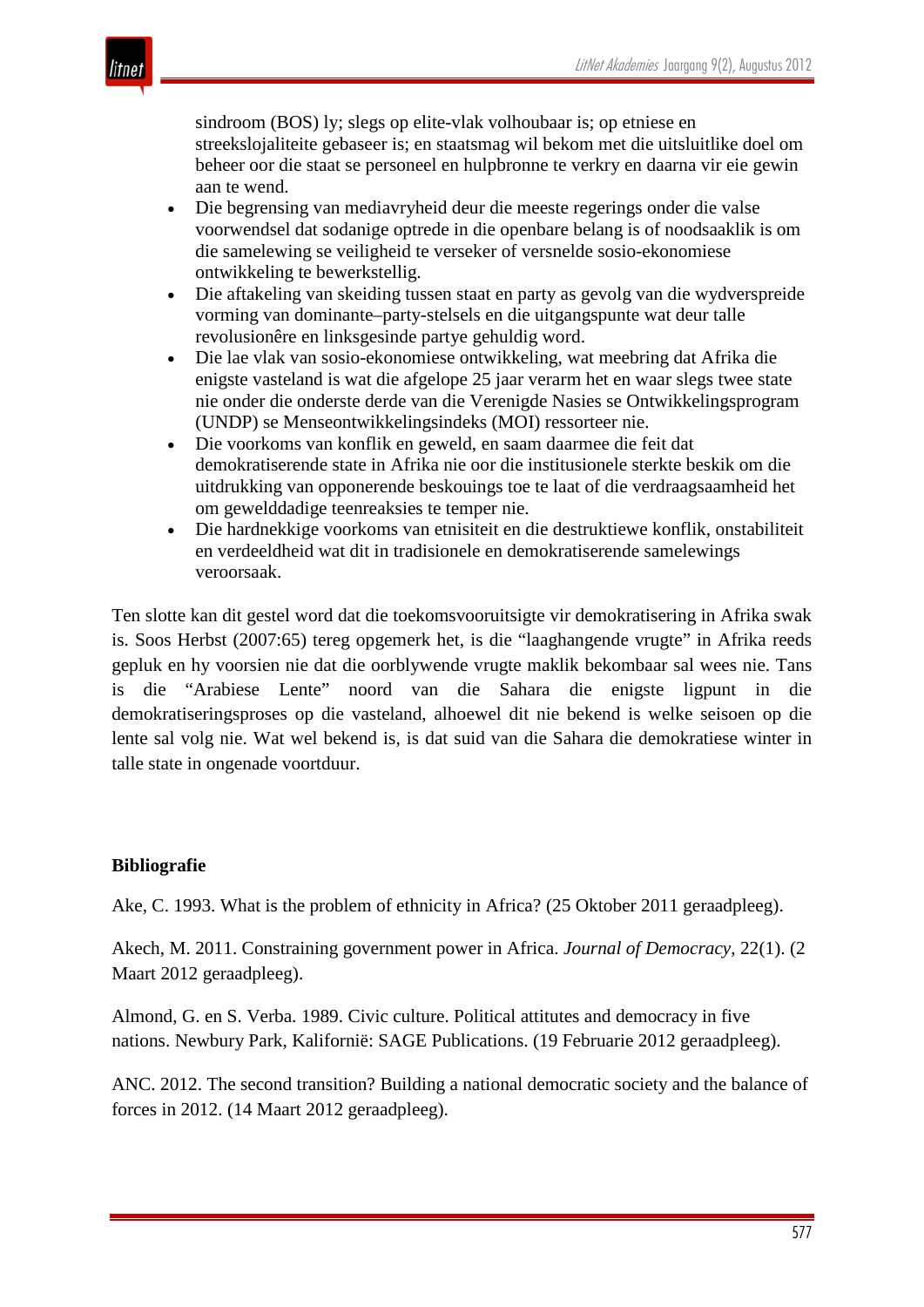ANC Youth League. 2011. A clarion call to economic freedom fighters: Programme of action for economic freedom in our lifetime. Final document for the 24th ANC Youth League National Congress, April 2011. (29 Oktober 2011 geraadpleeg).

AMP (APRM Monitoring Project). 2011. Implementing the APRM. Views from civil society. South Africa Report. (25 Oktober 2011 geraadpleeg).

Barkan, J.D. 2009. Advancing democratization in Africa*.* (14 September 2011 geraadpleeg).

Bekoe, D.A. 2007. Democracy and African conflicts: Inciting, mitigating, or reducing violence? *Democratization in Africa: What progress toward institutionalization?* Ghana Center for Democratic Development. 4-6 October. Under the auspices of the US National Intelligence Council. (25 Oktober 2011 geraadpleeg).

Bogaards, M. 2004. [Counting parties and identifying dominant party systems in Africa.](https://docs.google.com/viewer?a=v&q=cache:7jm_AeN5w2AJ:www.olemiss.edu/courses/pol628/bogaards04.pdf+Bogaards+on+dominant+party+systems&hl=af&gl=za&pid=bl&srcid=ADGEESiLgPpFwGLmPbTbDDzNXVnhpiogm6el_WcVqwgRvEwi4IhDL7AGrbbOFhxfYR8GqSy3QYvCuZklxn2JLOg1DlyqDuivI1ZR22IInbTPzYvOkZPwYD7vpxQESSjYBwovmP-QaAp1&sig=AHIEtbTPe) *European Journal of Political Research*, 43. (18 Februarie 2012 geraadpleeg).

Bratton, M. 1994. Civil society and political transition in Africa*. Institute for Development Research (IDR) Reports*, 2(6). (26 September 2011 geraadpleeg).

Bratton, M. en N. van de Walle. 1997. *Democratic experiments in Africa. Regime transitions in comparative perspective.* Cambridge: Cambridge University Press. (5 Maart 2012 geraadpleeg).

Brooks, H. 2004. The dominant party system: Challenges for South Africa's second decade of democracy. EISA Occasional Paper 24, Oktober. (18 Februarie 2012 geraadpleeg).

Collier, P. 2007. Growth strategies for Africa. Centre for the Study of African Economics, Oxford University. (21 September 2011 geraadpleeg).

Dahl, R.A. 1984. *Modern political analysis*. 4de Uitgawe. Englewood Cliffs: Prentice-Hall.

Daniels, G. 2011. Nothing new about "national security" being used as a muzzle. Mail&Guardianonline, 18 Maart. (19 September 2011 geraadpleeg).

Democratic Peace Theory. 2010. RationalWiki. http://rationalwiki.org/wiki/Democratic\_Peace\_Theory (23 Oktober 2011 geraadpleeg).

Diamond, L. 1997. Civil society and the development of democracy. (19 September 2011 geraadpleeg).

—. 2007. The state of democracy in Africa. *Democratization in Africa: What progress toward institutionalization?* Ghana Centre for Democratic Development, 4-6 October. Under the auspices of the US National Intelligence Council. (25 Oktober 2011 geraadpleeg).

Diamond L. en M.F. Plattner (reds.). 2010. *Democratization in Africa. Progress and retreat.* Baltimore: Johns Hopkins University Press. (2 Maart 2012 geraadpleeg).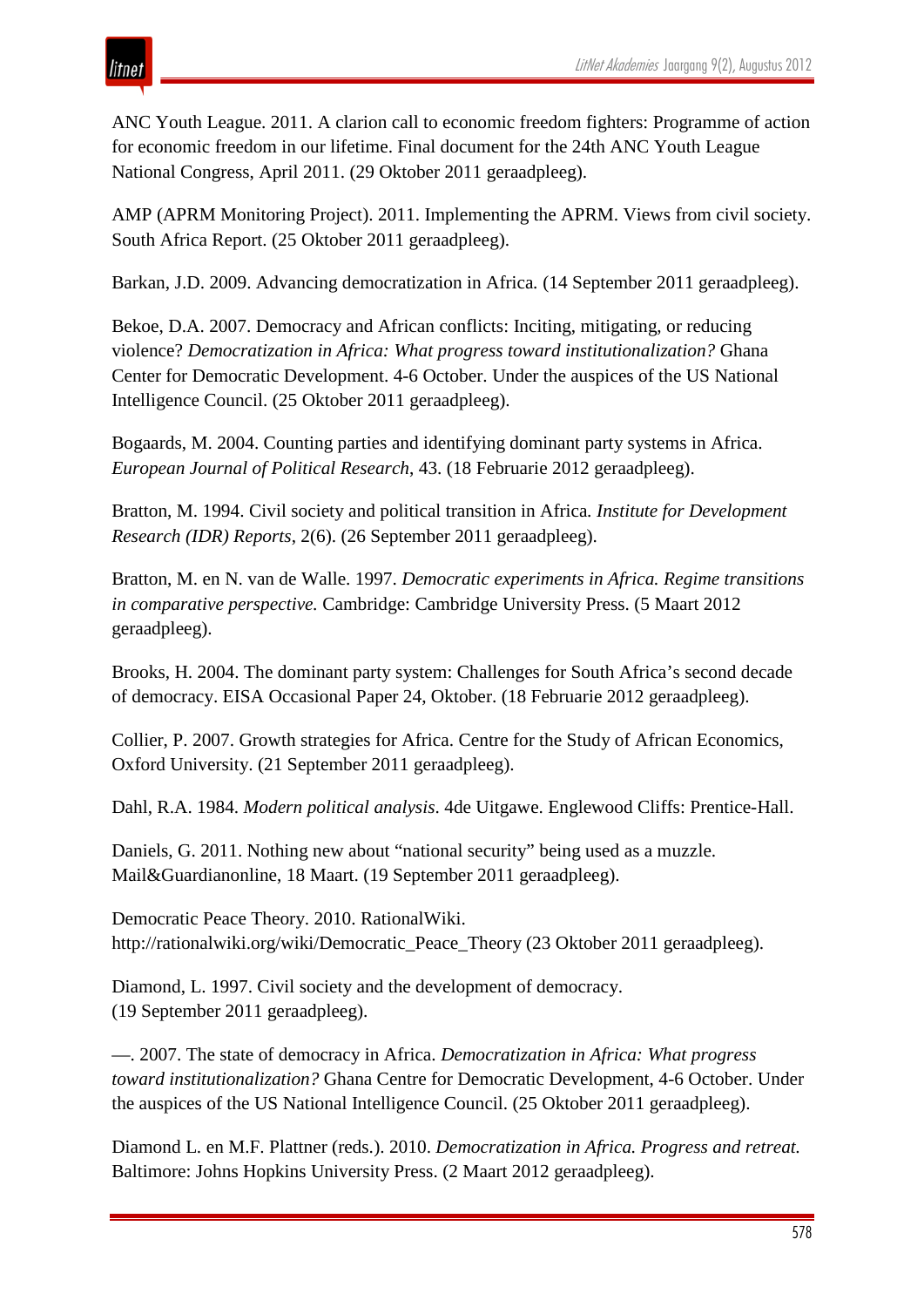## ıtnei

Djankov, S., J.G. Montalvo en M. Reynal-Querol. 2008. The curse of aid. (11 Oktober 2011 geraadpleeg).

Du Plessis, C. 2012. ANC's media tribunal: Parliament may have oversight. *City Press*, 31 Januarie. (8 Maart 2012 geraadpleeg).

Duvenhage, A. 2011. Politieke perspektief op die jaar 2012. *Volksblad,* 30 Desember. News24. (19 Mei 2012 geraadpleeg).

Economist Intelligence Unit. 2011. Democracy index 2011. Democracy under stress. (27 Februarie 2012 geraadpleeg).

Edwards, G. 2011. Howe juis daar om regering in toom te hou – Zille. *Beeld*, 12 Julie.(20 Oktober 2011 geraadpleeg).

Federation of African Journalists (FAJ). 2010. Press freedom in Africa. (10 Oktober 2011 geraadpleeg).

Fleshman, M. 2005. Africa's media pushes for more freedom. *Africa Renewal*, 19(2).(27 Februarie 2012 geraadpleeg).

Freedom House. 2010. Press freedom in 2010: Signs of change amid repression.(8 Maart 2012 geraadpleeg).

Gouws, A. 2011. Protes al wat oorbly as rykes soveel ontvang. *Die Burger*, 30 Oktober. (31 Oktober 2011 geraadpleeg).

Gumede, W. 2010. South Africa: Building a democratic political culture. *African Files*. http://www.africafiles.org/article.asp?ID=22657 (13 September 2011 geraadpleeg).

—. 2011. SA se twee stelsels van regering. *Rapport*, 22 Oktober. (23 Oktober 2011 geraadpleeg).

Hamdok, A.H. 2007. Political parties in Africa: Challenges for democratic governance. *Democratization in Africa: What progress toward institutionalization?* Ghana Centre for Democratic Development, 4-6 October. Under the auspices of the US National Intelligence Council.

(25 Oktober 2011 geraadpleeg).

Handley, G., K. Higgins en B. Sharma. 2009. Poverty and poverty reduction in Sub- Saharan Africa: An overview of key issues. Overseas Development Institute. (17 Februarie 2012 geraadpleeg).

Heywood, A. 2002. *Politics.* 2de Uitgawe. New York: Palgrave Macmillan.

Herbst, J. 2007. The institutionalization of democracy in Africa. *Democratization in Africa: What progress toward institutionalization?* Ghana Centre for Democratic Development, 4-6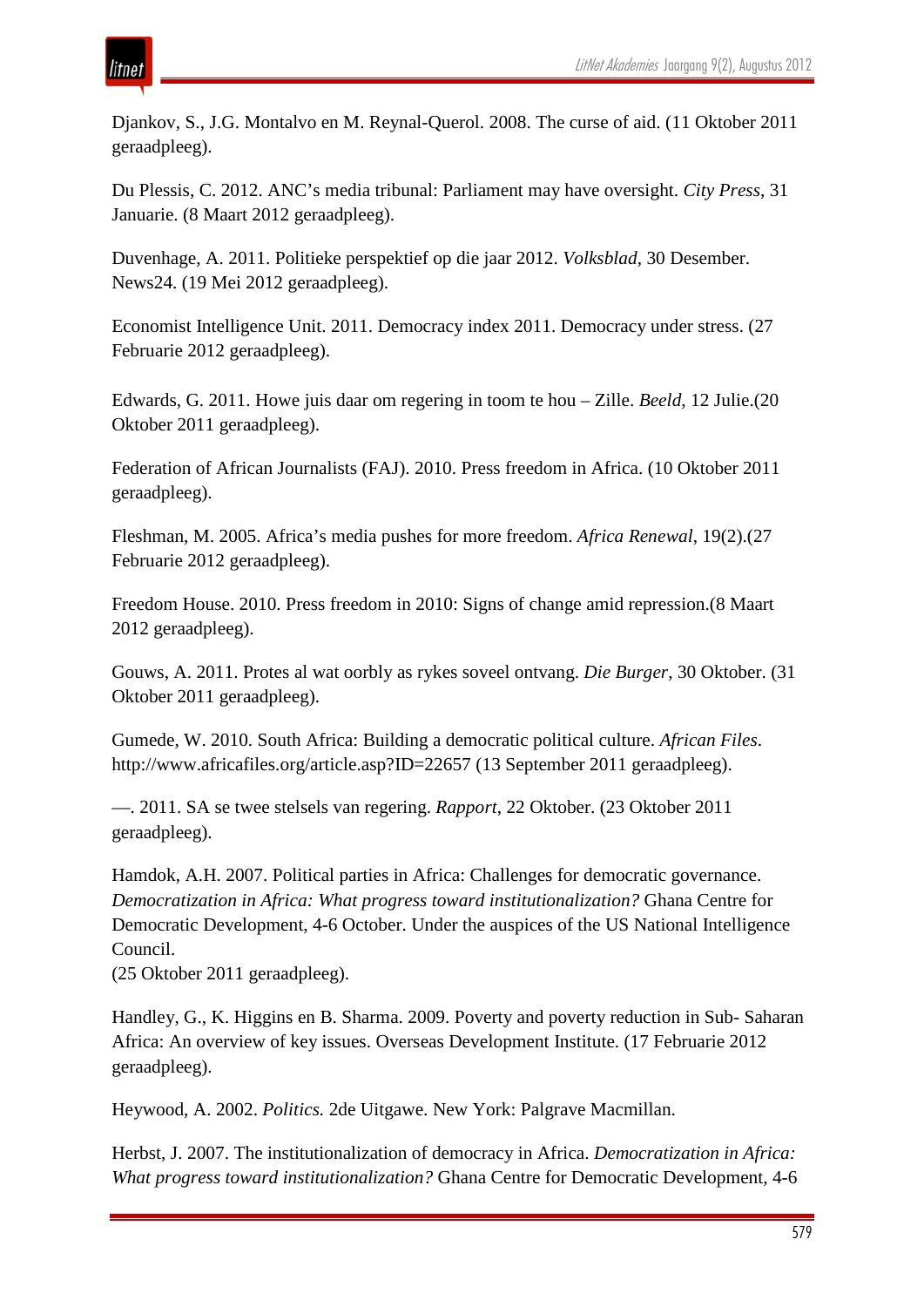October. Under the auspices of the US National Intelligence Council. (25 Oktober 2011 geraadpleeg).

Joubert, J. 2011. Nét kabinet moet beleid bepaal – Zuma. *Die Burger*, 2 November. (2 November 2011 geraadpleeg).

Kotzé, H.J. en J.J. van Wyk. 1986. Oppergesag van die reg / Rule of law*. Politieke konsepte*. Eerste uitgawe. Johannesburg: Perskor-Uitgewery.

Labuschagne, P. 2003. Revisiting civil society in Africa. African Studies Association of Australasia and the Pacific. Conference Proceedings. (18 September 2011 geraadpleeg).

Leon, T. 2010. The state of liberal democracy in Africa. Resurgence or retreat? CATO Institute. Washington. Center for Global Liberty and Prosperity. (21 Oktober 2011 geraadpleeg).

Lewis, P. 2007. Growth without prosperity: Democracy, poverty and inequality in Africa. *Democratisation in Africa: What progress toward institutionalization?* Ghana Centre for Democratic Development. 4-6 October. Under the Auspices of the US National Intelligence Council.

(25 Oktober 2011 geraadpleeg).

Lowenthal, D. 1972. Montesquieu. In Strauss en Cropsey (reds.) 1972.

Mahler, G.S. 1995. *Comparative politics. An institutional and cross-national approach*. 2de Uitgawe. Englewood Cliffs: Prentice Hall.

Mail&Guardianonline. 2011. Secrecy Bill withdrawal a victory for civil society and media.(31 Oktober 2011 geraadpleeg).

Matlosa, K. 2003. Political culture and democratic governance in Southern Africa. *African Journal of Political Science*, 8(1). (26 Februarie 2012 geraadpleeg)

—. 2007. Political parties in Southern Africa: The state of parties and their role in democratization*.* Stockholm: International Institute for Democracy and Electoral Assistance (IDEA). (16 September 2011 geraadpleeg).

Moyo, D. 2009. Why foreign aid is hurting Africa. *The Wall Street Journal*. 22 Maart.(21 September 2011 geraadpleeg).

[Neopatrimonialism.](http://en.wikipedia.org/wiki/Neopatrimonialism) 2011.(14 September 2011 geraadpleeg).

News24. 2012. ANC releases policy documents. 5 Maart 2012. (7 Maart 2012 geraadpleeg).

Ngoma, N. 2004. Coups and coup attempts in Africa. Is there a missing link*? African Security Review*, 13(3). http://www.iss.co.za/pubs/asr/13No3/ENgoma.htm (23 Februarie 2012 geraadpleeg).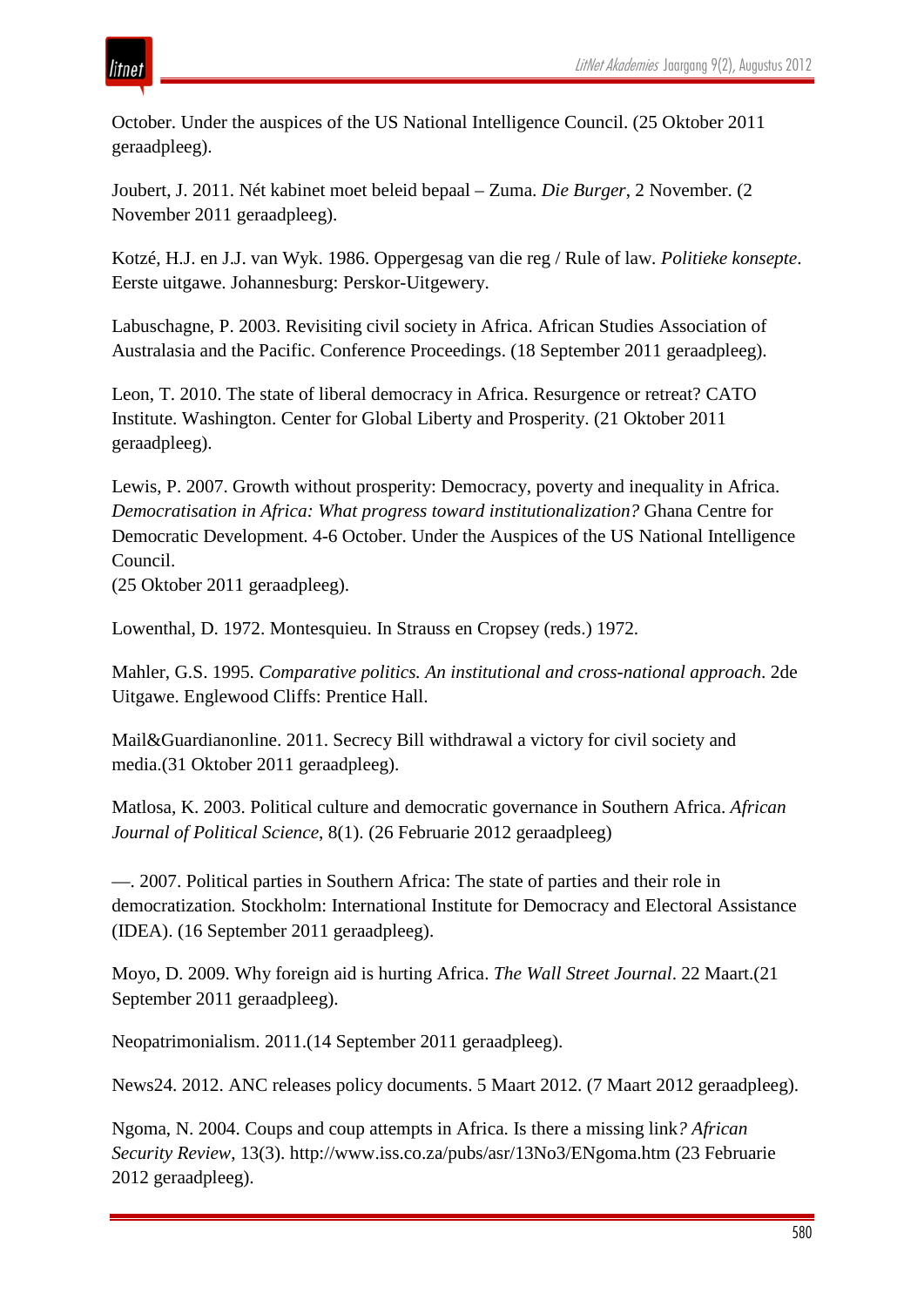# itnet

October, A. 2012. Zuma vs die regbank. *Beeld, 13* Februarie*.* http://www.beeld.com/Suid-Afrika/Nuus/Zuma-vs-die-regbank-20120213 (14 Februarie 2012 geraadpleeg).

—. 2012. Grondwet verander? *Beeld*, 28 Februarie. http://www.beeld.com/Suid-Afrika/Nuus/Grondwet-verander-20120228 (29 Februarie 2012 geraadpleeg).

Opondo, A. s.j. [Ethnicity: A cause of political instability in Africa?](http://docs.google.com/viewer?a=v&q=cache:H_uxF7WpOj0J:www.grandslacs.net/doc/2731.pdf+ethnicity+in+africa&hl=en&gl=za&pid=bl&srcid=ADGEESiOeKU5Dy7HvUEhkHMYQFx6Ibc58xbI_P6DMMEiyWUlcdScaPUpIWy6fwLiVscN6iNDlQQnvmWlT0e_zZT54WP9V7Vo2o0GMe4Mwj89MouauHWA0NJnXc4TtsBsiaw3tuS_ki&sig=AHIEtbRJzI8Rl_vAMKJGAjs4FFyEe5VPDA) (27 September 2011 geraadpleeg).

Pan Macmillan. 2009. Architects of poverty: Why Africa's capitalism needs changing.(15 September 2011 geraadpleeg).

Politicsweb. 2011. Mo Ibrahim Index 2011: How South Africa did. (11 Oktober 2011 geraadpleeg).

Population Reference Bureau. 2011. The world at 7 billion. World Population Data Sheet. (1 Maart 2012 geraadpleeg).

Posner, D.N. en D.J. Young. 2007. The institutionalization of political power in Africa. *Journal of Democracy*, 18(3). (10 Oktober 2011 geraadpleeg).

Prebendalism. 2011. http://en.wikipedia.org/wiki/Prebendalism (19 Februarie 2012 geraadpleeg).

Prempeh, A. K. 2007. The persistence of "imperial presidency" in Africa's emerging democracies. *Democratization in Africa: What progress toward institutionalization?* Ghana Centre for Democratic Development, 4-6 October. Under the Auspices of the US National Intelligence Council.

(25 Oktober 2011 geraadpleeg).

Rawlinson. A. 2003. The political manipulation of ethnicity in Africa. (27 September 2011 geraadpleeg).

RSA. Department of Justice and Constitutional Development. 2012. Discussion document on the transformation of the judicial system and the role of the judiciary in the South African developmental state. (7 Maart 2012 geraadpleeg).

Sachs, J.D. 2004. Ending Africa's poverty trap. Columbia University and UN Millenium Project. (19 September 2011 geraadpleeg).

Salih, M.A.M. en P. Nordlund, 2007. Political parties in Africa: Challenges for sustained multiparty democracy. Stockholm: International Institute for Democracy and Electoral Assistance (IDEA).

(16 September 2011 geraadpleeg).